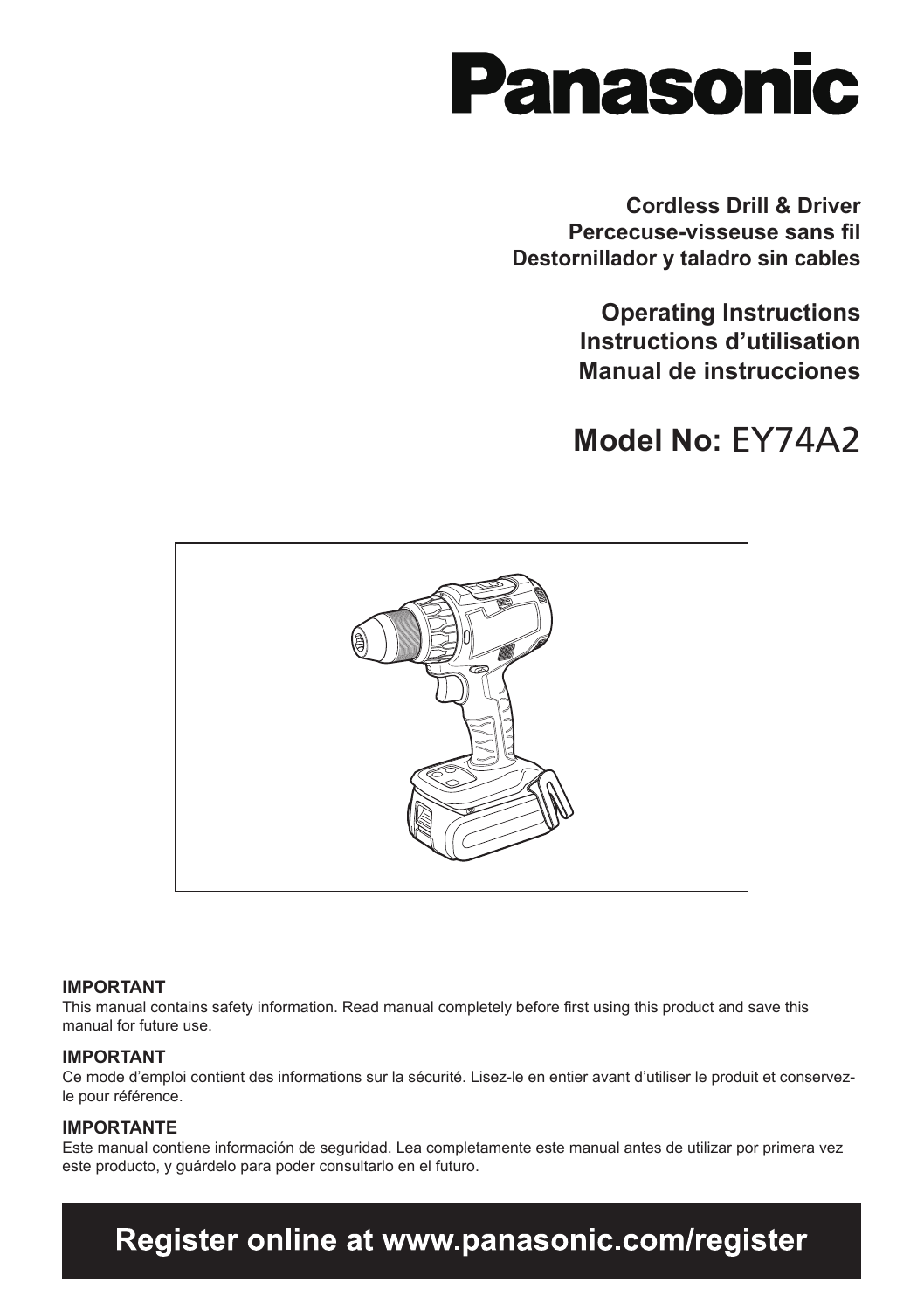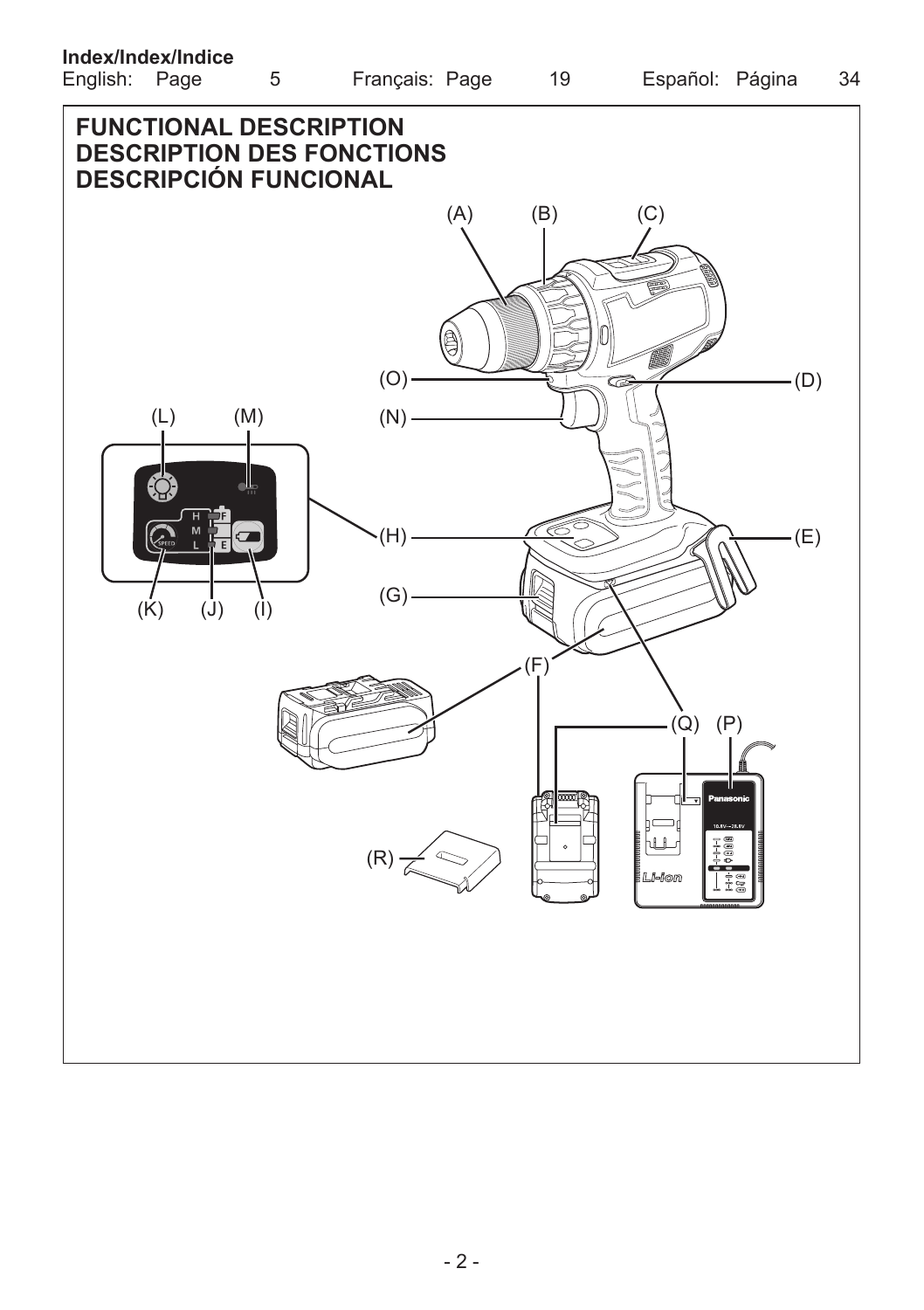|     | Keyless drill chuck<br>(A) Mandrin porte-foret sans fil<br>Mandril sin Ilave                                                                                            |     | Clutch handle<br>(B) Poignée de l'embrayage<br>Mango de embrague                                                                                                                                               |
|-----|-------------------------------------------------------------------------------------------------------------------------------------------------------------------------|-----|----------------------------------------------------------------------------------------------------------------------------------------------------------------------------------------------------------------|
| (C) | Speed selector switch<br>Interrupteur de sélection de vitesse<br>Interruptor selector de velocidad                                                                      | (D) | Forward/Reverse lever<br>Levier d'inversion marche avant-marche<br>arrière<br>Palanca de avance/inversión                                                                                                      |
|     | Belt hook<br>(E) Crochet de ceinture<br>Gancho del cinturón                                                                                                             |     | Battery pack<br>(F) Batterie autonome<br>Batería                                                                                                                                                               |
| (G) | Battery pack release button<br>Bouton de libération de batterie auto-<br>nome<br>Botón de liberación de batería                                                         | (H) | Control panel<br>Panneau de commande<br>Panel de controle                                                                                                                                                      |
| (1) | Battery level button<br>Bouton de niveau de la batterie<br>Botón de nivel de la batería                                                                                 | (J) | Battery level indicator/Speed setting<br>indicator<br>Indicateur de niveau de la batterie/<br>Indicateur de réglage de la vitesse<br>Indicador de nivel de la batería/Indica-<br>dor de ajuste de la velocidad |
|     | Speed setting button<br>(K) Bouton de réglage de la vitesse<br>Botón de ajuste de la velocidad                                                                          |     | Light button<br>(L) Bouton d'éclairage<br>Botón de la luz                                                                                                                                                      |
|     | Overheat warning lamp (motor/battery)<br>Témoin d'avertissement de surchauffe<br>(M) (moteur/batterie)<br>Luz de advertencia de sobrecalenta-<br>miento (motor/batería) |     | Variable speed control trigger<br>Gâchette de commande de vitesse<br>(N) Disparador del control de velocided<br>variable                                                                                       |
|     | <b>LED light</b><br>(O) Lumière DEL<br>Luz indicadora                                                                                                                   |     | Battery charger<br>(P) Chargeur de batterie<br>Cargador de batería                                                                                                                                             |
|     | Alignment marks<br>(Q) Marques d'alignement<br>Marcas de alineación                                                                                                     |     | Pack cover<br>(R) Couvercle de la batterie autonome<br>Cubierta de batería                                                                                                                                     |

NOTE: Not all battery packs display the alignment mark (Q).

REMARQUE: Certaines batteries autonomes ne présentent pas de marque d'alignement (Q). NOTA: No todas las baterías muestran la marca de alineamiento (Q).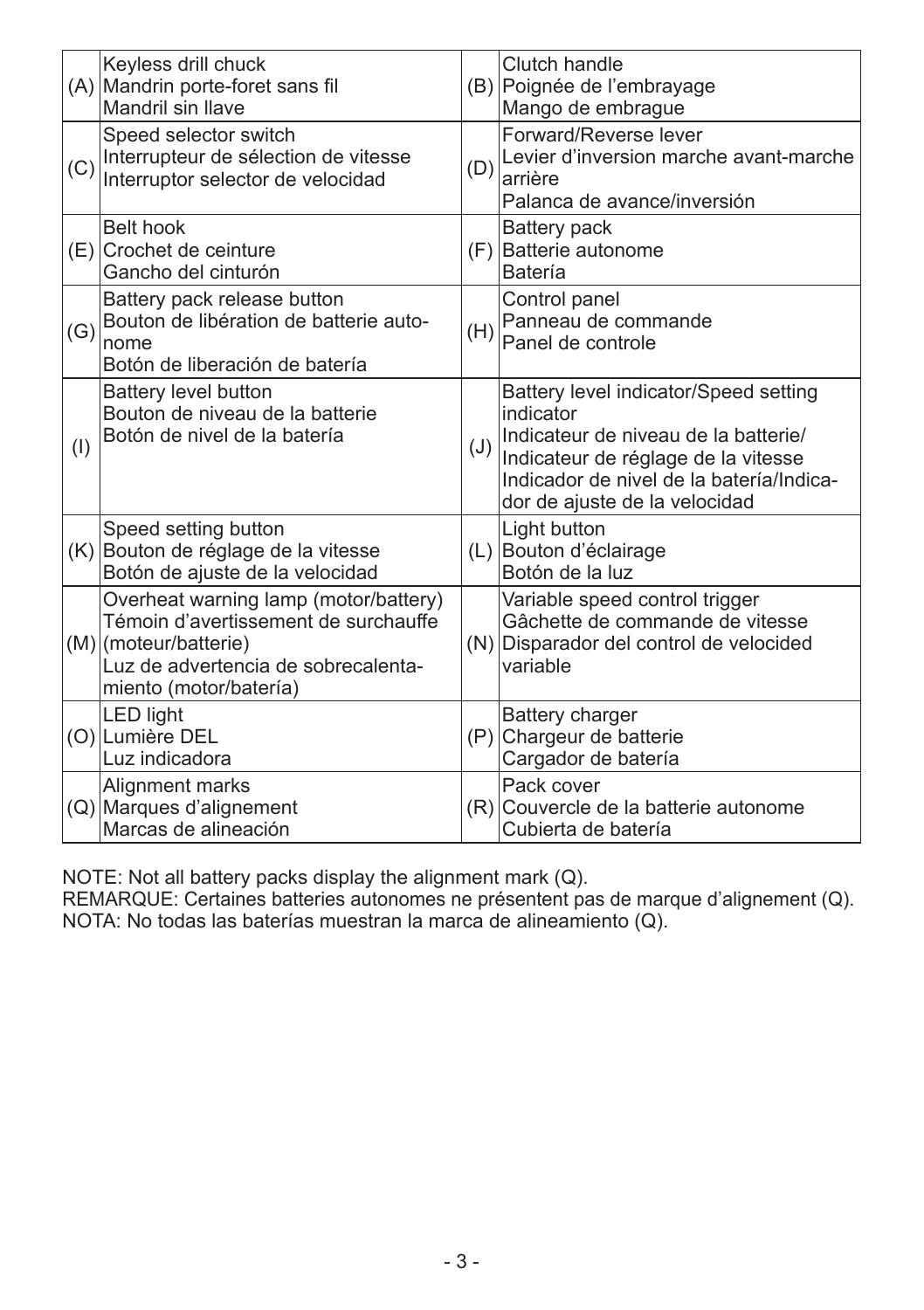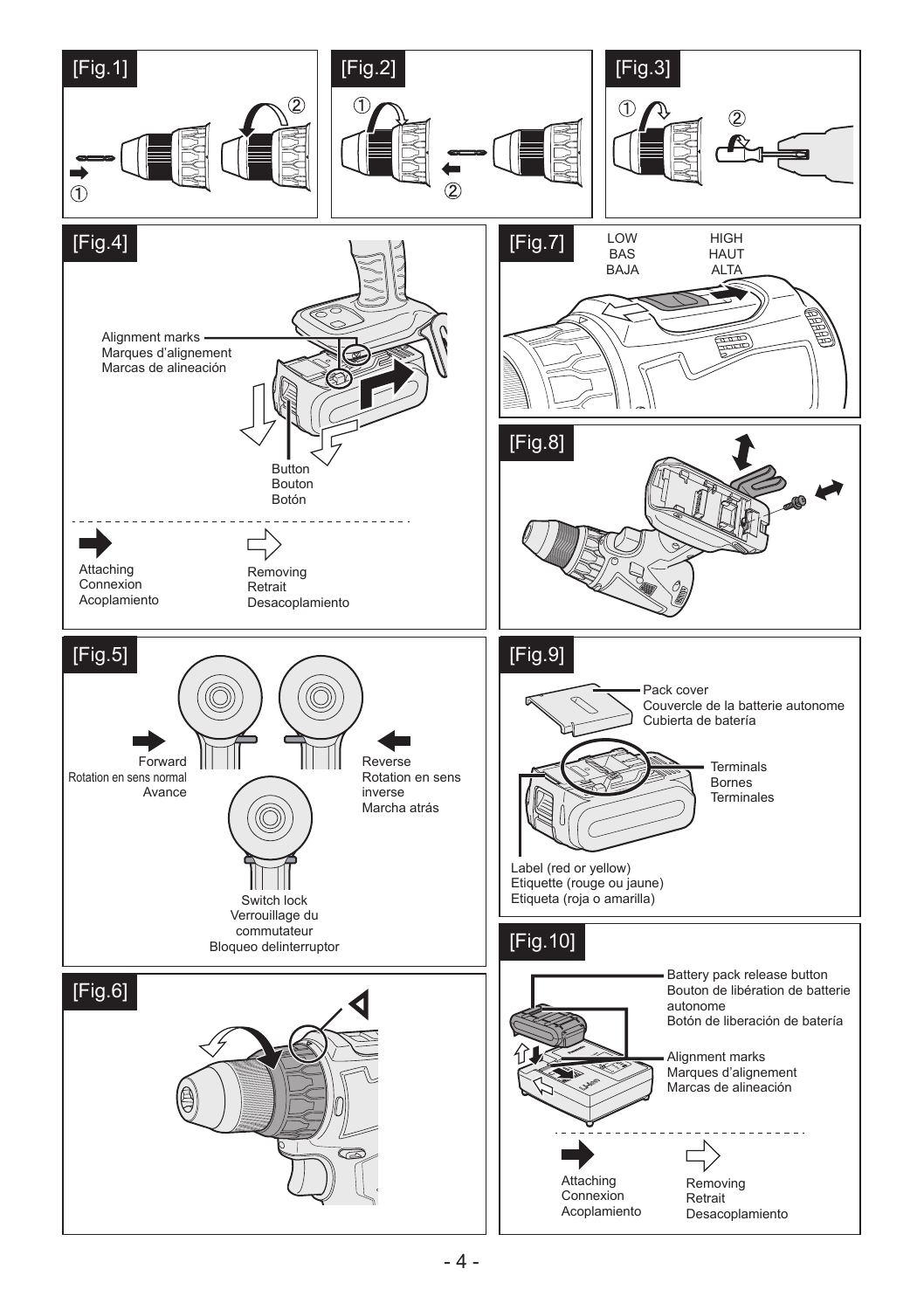This tool, as a complete unit with a battery **2**) Do not operate power tools in **EN** pack, satisfies appropriate IP Degrees of Protection based on the IEC regulations.

### **Definition of IP code**

IP5X: Ingress of dust is not totally prevented, but dust shall not penetrate in a quantity to interfere with satisfactory operation of the tool or to impair safety (In case that the talcum powder under 75 μm intrudes inside the tool).

IPX6: Water projected in powerful jets against the tool from any direction shall have no harmful effects (In case that, with a nozzle of 12.5 mm inner diameter, approximately 100 L/min of normal temperature water is injected to the tool for 3 minutes from 3 meter distance).

## **LIMITED WARRANTY**

The rating of IP56 qualifies this tool for the minimum impact of water or dust, but not for the assurance of performance in such conditions. See Safety and Operating Instructions for further details for proper operation.

## **I. INTENDED USE**

**These tools can be used to tighten screws in clutch mode and to drill holes in wood and metal in drill mode.**

## **II. GENERAL SAFETY RULES**

 **WARNING! Read all instructions** Failure to follow all instructions listed below may result in electric shock, fire and/or serious injury. The term "power tool" in all of the warnings listed below refers to your main operated (corded) power tool and battery operated (cordless) power tool.

#### **SAVE THESE INSTRUCTIONS**

#### **Work Area Safety**

1) Keep work area clean and well lit. Cluttered or dark areas invite accidents.

- 2) **Do not operate power tools in explosive atmospheres, such as in the presence of flammable liquids, gases or dust.** Power tools create sparks which may ignite the dust or fumes.
- 3) **Keep children and bystanders away while operating a power tool.** Distractions can cause you to lose control.

## **Electrical Safety**

1) **Power tool plugs must match the outlet. Never modify the plug in any way. Do not use any adapter plugs with earthed (grounded) power tools.**

Unmodified plugs and matching outlets will reduce risk of electric shock.

- 2) **Avoid body contact with earthed or grounded surfaces such as pipes, radiators, ranges and refrigerators.** There is an increased risk of electric shock if your body is earthed or grounded.
- 3) **Do not expose power tools to rain or wet conditions.** Water entering a power tool will increase the risk of electric shock.
- 4) **Do not abuse the cord. Never use the cord for carrying, pulling or unplugging the power tool. Keep cord away from heat, oil, sharp edges or moving parts.** Damaged or entangled cords increase the risk of electric shock.
- 5) **When operating a power tool outdoors, use an extension cord suitable for outdoor use.** Use of a cord suitable for outdoor use reduces the risk of electric shock.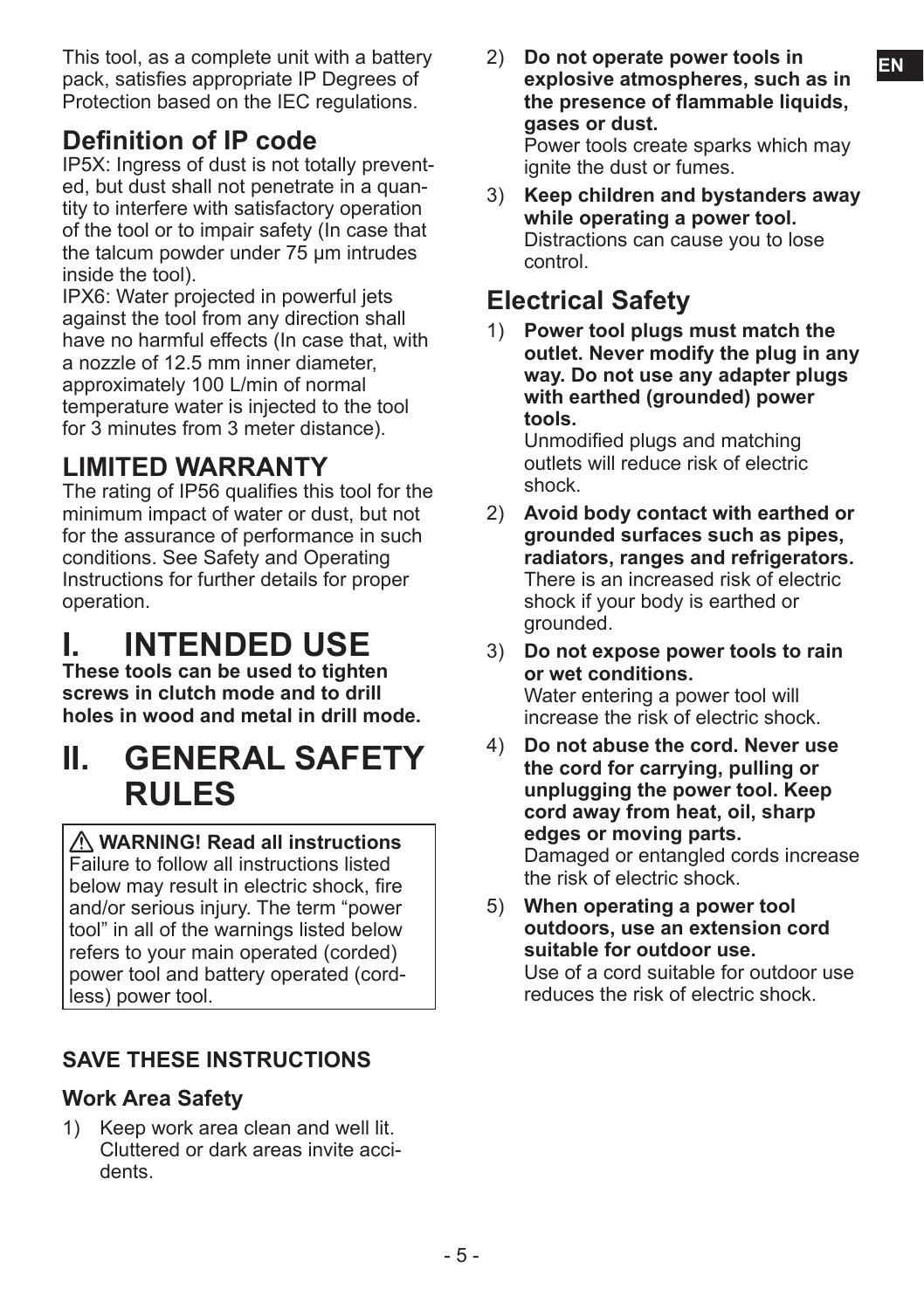### **EN Personal Safety**

- 1) **Stay alert, watch what you are doing and use common sense when operating a power tool. Do not use a power tool while you are tired or under the influence of drugs, alcohol or medication.** A moment of inattention while operating power tools may result in personal injury.
- 2) **Use safety equipment. Always wear eye protection.**

Safety equipment such as dust mask, non-skid safety shoes, hard hat, or hearing protection used for appropriate conditions will reduce personal injuries.

3) **Avoid accidental starting. Ensure the switch is in the off position before plugging in.**

Carrying power tools with your finger on the switch or plugging in the power tools that have the switch on invites accidents.

4) **Remove any adjusting key or wrench before turning the power tool on.**

A wrench or a key left attached to a rotating part of the power tool may result in personal injury.

- 5) **Do not overreach. Keep proper footing and balance at all times.** This enables better control of the power tool in unexpected situations.
- 6) **Dress properly. Do not wear loose clothing or jewelry. Keep your hair, clothing and gloves away from moving parts.**

Loose clothes, jewelry or long hair can be caught in moving parts.

7) **If devices are provided for the connection of dust extraction and collection facilities, ensure these are connected and properly used.** Use of these devices can reduce dust related hazards.

## **Power Tool Use and Care**

1) **Do not force the power tool. Use the correct power tool for your application.** The correct power tool will do the job

better and safer at the rate for which it was designed.

- 2) **Do not use the power tool if the switch does not turn it on and off.** Any power tool that cannot be controlled with the switch is dangerous and must be repaired.
- 3) **Disconnect the plug from the power source and/or the battery pack from the power tool before making any adjustments, changing accessories, or storing power tools.**

Such preventive safety measures reduce the risk of starting the power tool accidentally.

- 4) **Store idle power tools out of the reach of children and do not allow persons unfamiliar with the power tool or these instructions to operate the power tool.** Power tools are dangerous in the hands of untrained users.
- 5) **Maintain power tools. Check for misalignment or binding of moving parts, breakage of parts and any other condition that may affect the power tools operation. If damaged, have the power tool repaired before use.**

Many accidents are caused by poorly maintained power tools.

- 6) **Keep cutting tools sharp and clean.** Properly maintained cutting tools with sharp cutting edges are less likely to bind and are easier to control.
- 7) **Use the power tool, accessories and tool bits etc. in accordance with these instructions and in the manner intended for the particular type of power tool, taking into account the working conditions and the work to be performed.** Use of the power tool for operations different from those intended could result in a hazardous situation.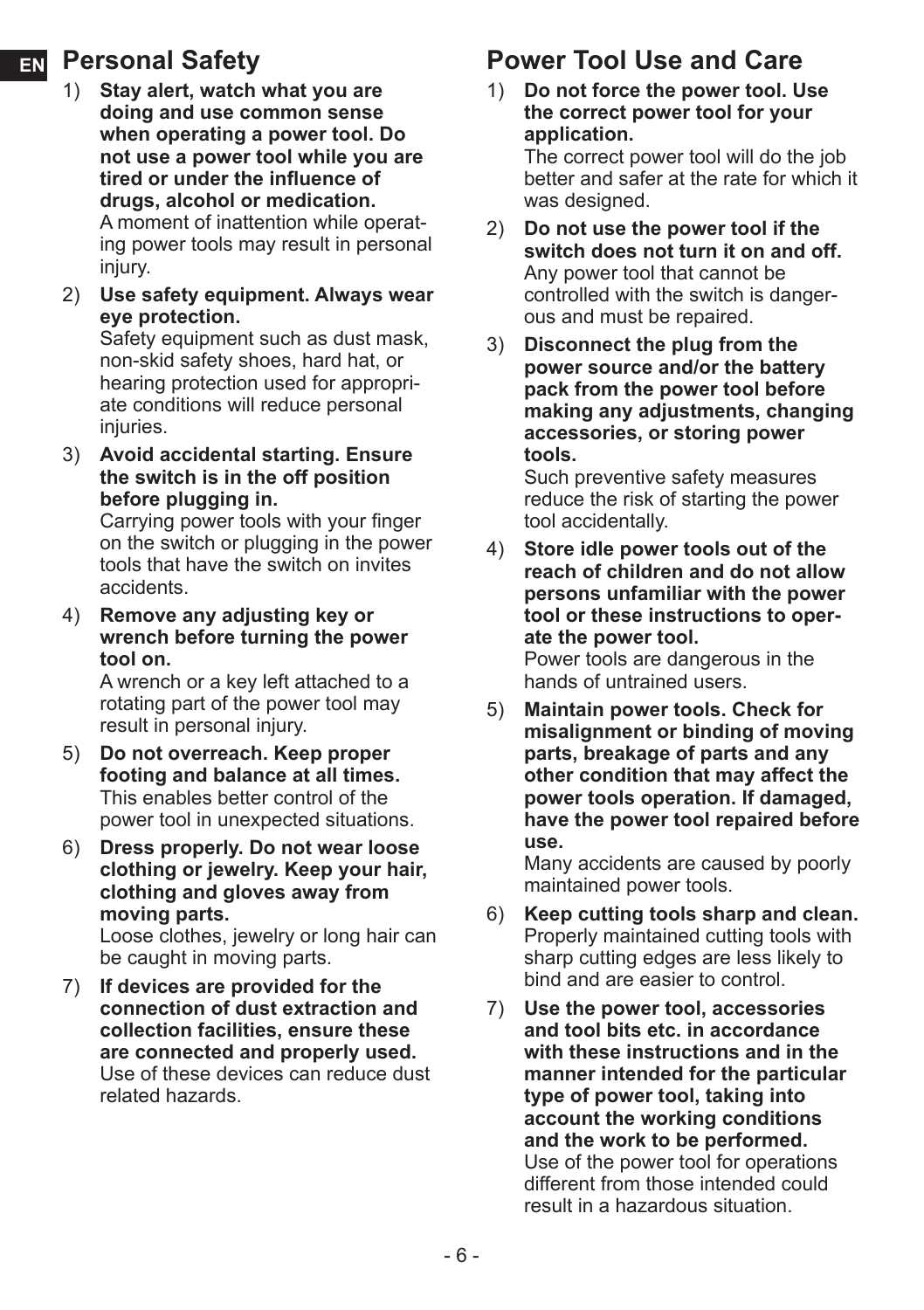1) **Ensure the switch is in the off position before inserting battery pack.** Inserting battery pack into power tools

that have the switch on invites accidents.

- 2) **Recharge only with the charger specified by the manufacturer.** A charger that is suitable for one type of battery pack may create a risk of fire when used with another battery pack.
- 3) **Use power tools only with specifically designated battery packs.** Use of any other battery packs may create a risk of injury and fire.
- 4) **When battery pack is not in use, keep it away from other metal objects like paper clips, coins, keys, nails, screws, or other small metal objects that can make a connection from one terminal to another.**

Shorting the battery terminals together may cause burns, or a fire.

5) **Under abusive conditions, liquid may be ejected from battery; avoid contact. If contact accidentally occurs, flush with water. If liquid contacts eyes, additionally seek medical help.**

Liquid ejected from the battery may cause irritation or burns.

## **Service**

1) **Have your power tool serviced by a qualified repair person using only identical replacement parts.** This will ensure that the safety of power tool is maintained.

## **III. SPECIFIC SAFETY RULES**

- 1) Wear ear protection. Exposure to noise can cause hearing loss.
- 2) Use auxiliary handles supplied with the tool. Loss of control can cause personal injury.
- **Battery Tool Use and Care Battery Tool Use and Care EN** 3) **Hold power tools by insulated gripping surfaces when performing an operation where the cutting tool may contact hidden wiring**. Contact with a "live" wire will make exposed metal parts of the tool "live" and shock the operator.
	- 4) Be aware that this tool is always in an operating condition, since it does not have to be plugged into an electrical outlet.
	- 5) If the bit becomes jammed, immediately turn the trigger switch off to prevent an overload which can damage the battery pack or motor. Use reverse motion to loosen jammed bits.
	- 6) Do NOT operate the Forward/Reverse lever when the trigger switch is on. The battery will discharge rapidly and damage to the unit may occur.
	- 7) When storing or carrying the tool, set the Forward/Reverse lever to the center position (switch lock).
	- 8) Do not strain the tool by holding the speed control trigger halfway (speed control mode) so that the motor stops. The protection circuit will activate and may prevent speed control operation. If this happens, release the speed control trigger and squeeze again for normal operation.
	- 9) Be careful not to get dust inside the chuck.
	- 10) Do not touch the rotating parts to avoid injury.
	- 11) Do not use the tool continuously for a long period of time. Stop using the tool from time to time to avoid temperature rise and heat overload of the motor.
	- 12) Do not drop the tool.
	- 13) Wear dust mask, if the work causes dust.
	- 14) During charging, the charger may become slightly warm. This is normal. Do NOT charge the battery for a long period.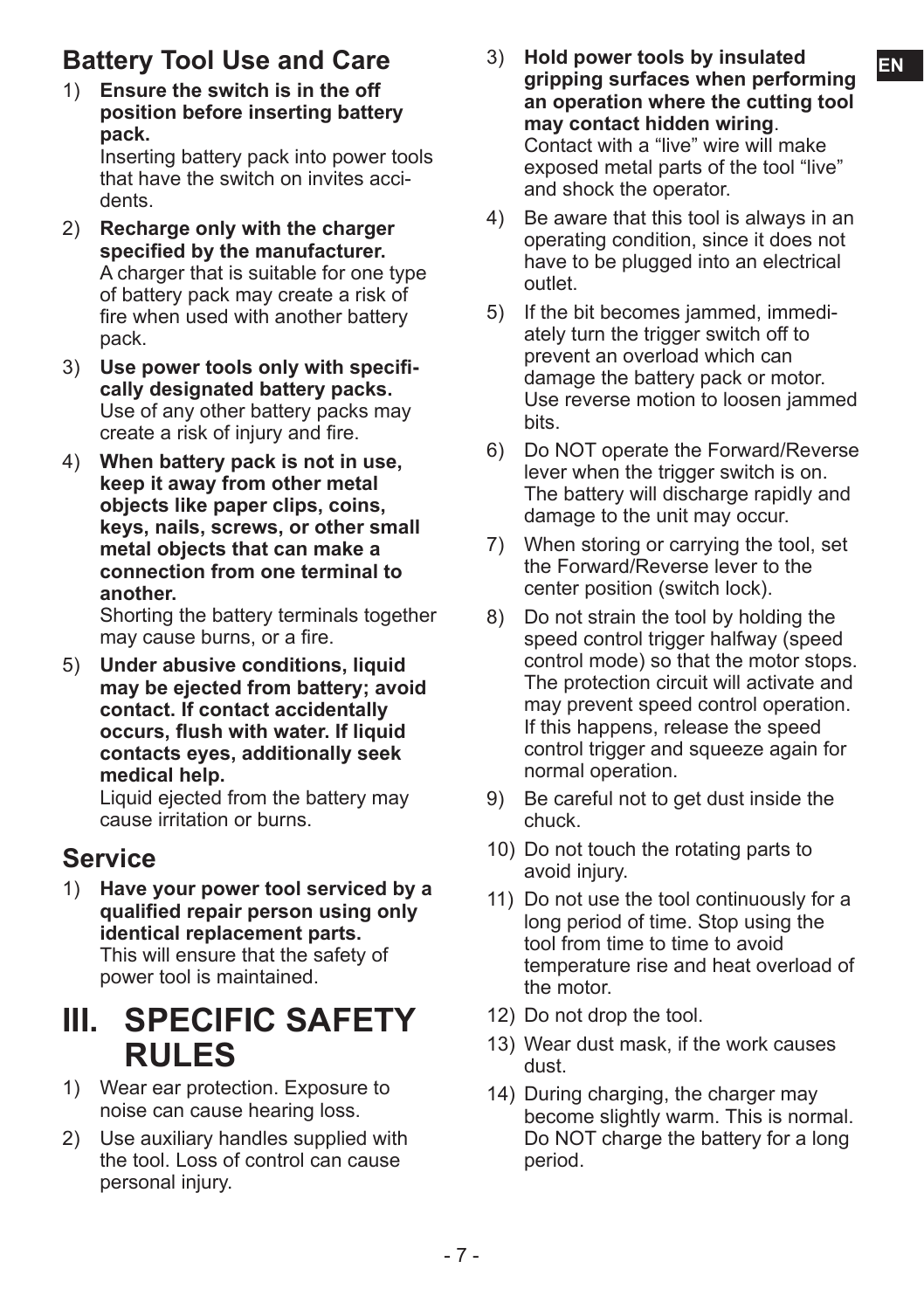| EN | <b>Symbol</b>  | <b>Meaning</b>                                                                                                                                                                                                               |  |  |
|----|----------------|------------------------------------------------------------------------------------------------------------------------------------------------------------------------------------------------------------------------------|--|--|
|    |                | Volts                                                                                                                                                                                                                        |  |  |
|    |                | Direct current                                                                                                                                                                                                               |  |  |
|    | $n_{0}$        | No load speed                                                                                                                                                                                                                |  |  |
|    | $\ldots$ min-1 | Revolutions or reciproca-<br>tions per minutes<br>Electrical capacity of battery<br>pack<br>Rotation only<br>To reduce the risk of injury,<br>user must read and under-<br>stand instruction manual.<br>For indoor use only. |  |  |
|    | Ah             |                                                                                                                                                                                                                              |  |  |
|    | TZ.            |                                                                                                                                                                                                                              |  |  |
|    | B              |                                                                                                                                                                                                                              |  |  |
|    |                |                                                                                                                                                                                                                              |  |  |

#### **WARNING:**

Some dust created by power sanding, sawing, grinding, drilling, and other construction activities contains chemicals known to the State of California to cause cancer, birth defects or other reproductive harm. Some examples of these chemicals are:

- Lead from lead-based paints
- Crystalline silica from bricks and cement and other masonry products
- Arsenic and chromium from chemically-treated lumber.

To reduce your exposure to these chemicals: work in a well ventilated area, and work with approved safety equipment. such as dust masks that are specially designed to filter out microscopic particles.

## **IV. FOR BATTERY CHARGER & BATTERY PACK**

### **Important Safety Instructions**

- 1) **SAVE THESE INSTRUCTIONS**—This manual contains important safety and operating instructions for battery charger.
- 2) Before using battery charger, read all instructions and cautionary markings on battery charger, battery pack, and product using battery pack.
- 3) **CAUTION**—To reduce the risk of injury, charge only Panasonic Battery Pack as shown in last page. Other types of batteries may burst causing personal injury and damage.
- 4) Do not expose charger and battery pack to rain or snow.
- 5) To reduce risk of damaging the electric plug and cord, pull by plug rather than cord when disconnecting charger.
- 6) Make sure cord is located so that it will not be stepped on, tripped over, or otherwise subjected to damage or stress.
- 7) An extension cord should not be used unless absolutely necessary. Use of improper extension cord could result in a risk of fire and electric shock. If extension cord must be used, make sure that:
	- a. pins on plug of extension cord are the same number, size and shape as those of plug on charger.
	- b. extension cord is properly wired and in good electrical condition.
	- c. wire size is large enough for ampere rating of charger as specified below.

| RECOMMENDED MINIMUM AWG SIZE OF           |                 |      |    |                 |         |
|-------------------------------------------|-----------------|------|----|-----------------|---------|
| <b>EXTENSION CORDS FOR BATTERY</b>        |                 |      |    |                 |         |
|                                           | <b>CHARGERS</b> |      |    |                 |         |
| AC Input Rating. Amperes AWG Size of Cord |                 |      |    |                 |         |
| Equal to or                               | But less        |      |    | Length of Cord, |         |
| greater than                              | than            | Feet |    |                 |         |
|                                           |                 | 25   | 50 |                 | 100 150 |
| 0                                         |                 | 18   | 18 | 18              |         |

- 8) Do not operate charger with damaged cord or plug—replace them immediately.
- 9) Do not operate charger if it has received a sharp blow, been dropped, or otherwise damaged in any way; take it to a qualified service personnel.
- 10) Do not disassemble charger; take it to a qualified service personnel when service or repair is required. Incorrect reassembly may result in a risk of electric shock or fire.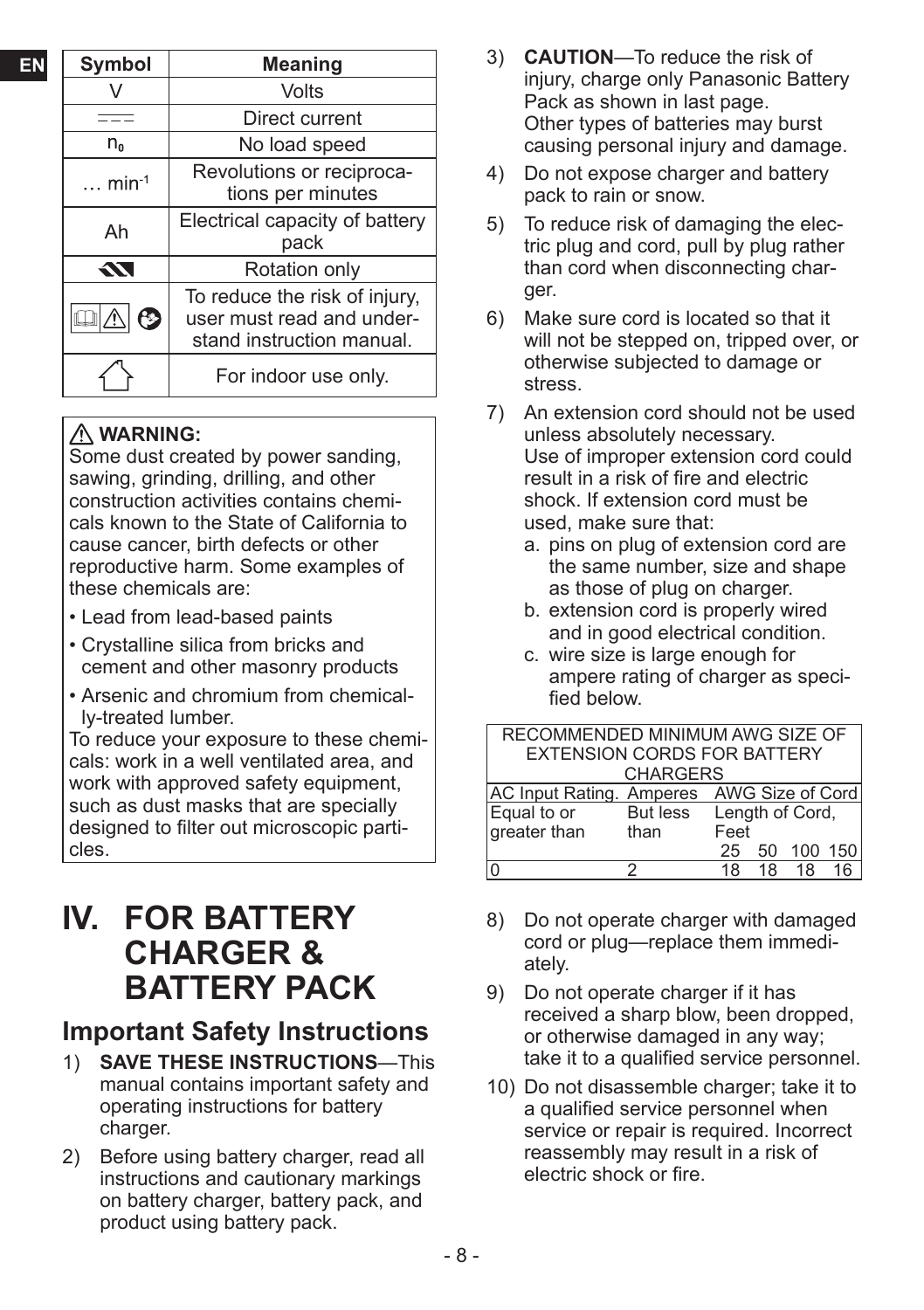- 11) To reduce the risk of electric shock, 24) NOTE: If the supply cord of this unplug charger from outlet before attempting any maintenance or cleaning.
- 12) The charger and battery pack are specifically designed to work together. Do not attempt to charge any other cordless tool or battery pack with this charger.
- 13) Do not attempt to charge the battery pack with any other charger.
- 14) Do not attempt to disassemble the battery pack housing.
- 15) Do not store the tool and battery pack in locations where the temperature may reach or exceed 50°C (122°F) (such as a metal tool shed, or a car in the summer), which can lead to deterioration of the storage battery.
- 16) Do not charge battery pack when the temperature is BELOW 0°C (32°F) or ABOVE 40°C (104°F). This is very important in order to maintain optimal condition of the battery pack.
- 17) Do not incinerate the battery pack. It can explode in a fire.
- 18) Avoid dangerous environment. Do not use charger in damp or wet locations.
- 19) The charger is designed to operate on standard household electrical power only. Do not attempt to use it on any other voltage!
- 20) Do not abuse cord. Never carry charger by cord or yank it to disconnect from outlet. Keep cord away from heat, oil and sharp edges.
- 21) Charge the battery pack in a well ventilated place, do not cover the charger and battery pack with a cloth, etc., while charging.
- 22) Use of an attachment not recommended may result in a risk of fire, electric shock, or personal injury.
- 23) Do not short the battery pack. A battery short can cause a large current flow, over heating and create the risk of fire or personal injury.
- 24) NOTE: If the supply cord of this appliance is damaged, it must only be replaced by a repair shop authorized by the manufacturer, because special purpose tools are required.
- 25) TO REDUCE THE RISK OF ELEC-TRIC SHOCK, THIS APPLIANCE HAS A POLARIZED PLUG (ONE BLADE IS WIDER THAN THE OTHER).

This plug will fit in a polarized outlet only one way. If the plug does not fit fully in the outlet, reverse the plug. If it still does not fit, contact a qualified electrician to install the proper outlet. Do not change the plug in any way.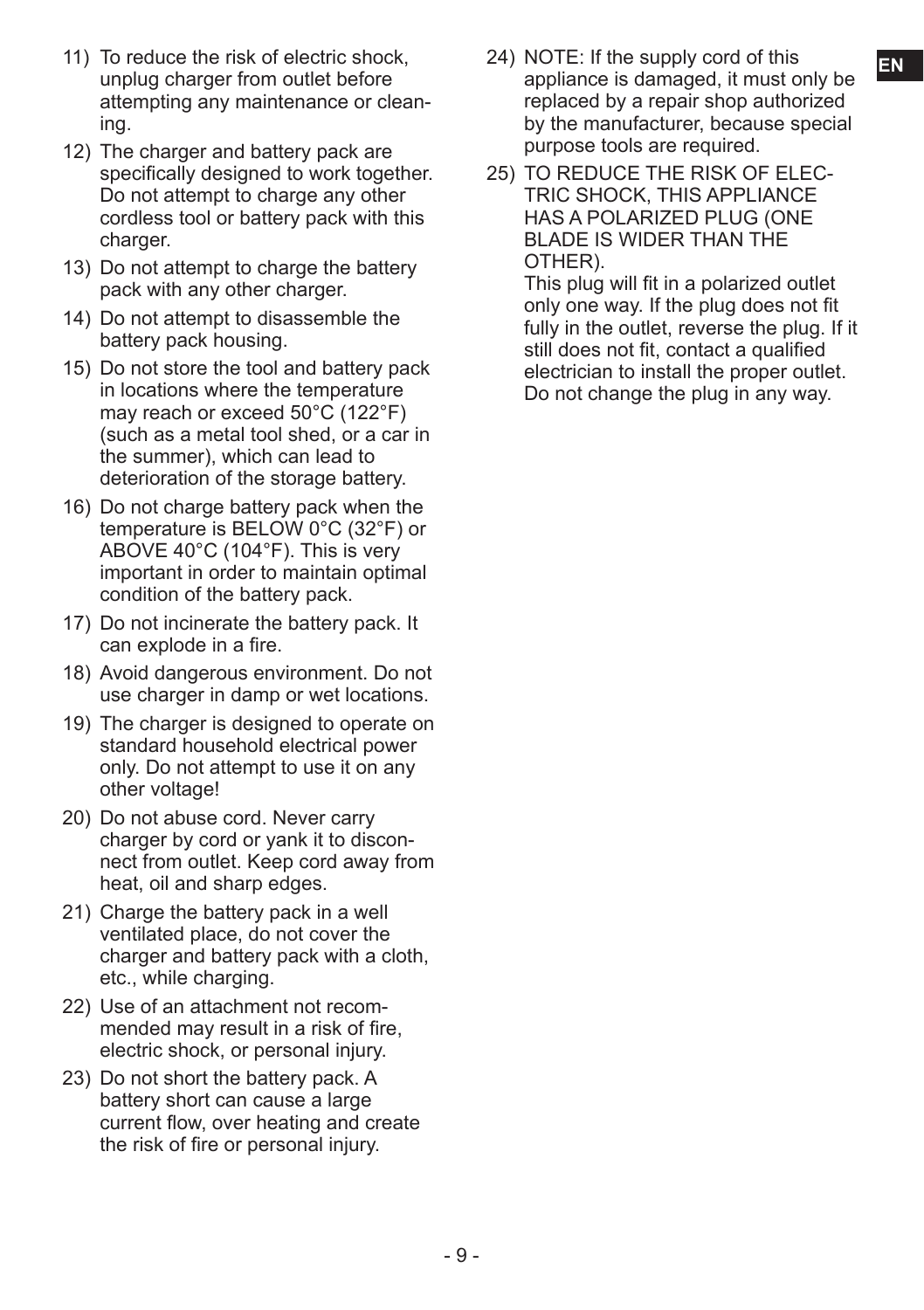#### **EN WARNING:**

- Do not use other than the Panasonic battery packs that are designed for use with this rechargeable tool.
- Panasonic is not responsible for any damage or accident caused by the use of recycled or counterfeit battery pack.
- Do not dispose of the battery pack in a fire, or expose it to excessive heat.
- Do not allow metal objects to touch the battery pack terminals.
- Do not carry or store the battery pack in the same container as nails or similar metal objects.
- Do not charge the battery pack in a high-temperature location, such as next to a fire or in direct sunlight. Otherwise, the battery may overheat, catch fire, or explode.
- After removing the battery pack from the tool or the charger, always reattach the pack cover. Otherwise, the battery contacts could be shorted, leading to a risk of fire.
- When the Battery Pack Has Deteriorated, Replace It with a New One. Continued use of a damaged battery pack may result in heat generation, ignition or battery rupture.
- To prevent leakage, overheating, smoke generation, fire, and rupturing from occurring, follow these instructions when handling our rechargeable power tools (tool main unit/battery pack/ charger).
	- Do not allow material cuttings or dust to fall onto the battery pack.
- When storing, remove any material cuttings and dust from the battery pack, and place the battery pack separately from metal objects (screws, nails, etc.) when storing in the tool case.
- Do not handle the rechargeable power tools in the following way. (There is a hazard of smoke generation, fire, and rupturing)
	- Use or leave in places exposed to rain or moisture
	- Use submerging in water

# **V. ASSEMBLY**

## **Attaching or Removing Bit**

#### **NOTE:**

When attaching or removing a bit. disconnect battery pack from tool or place the switch in the center position (switch lock).

This tool is equipped with a keyless drill chuck.

1. Attachment

Insert the bit and turn the lock collar clockwise (looking from the front) to tighten firmly until it stops clicking. [Fig.1]

2. Removal

Turn the lock collar counterclockwise (looking from the front), then remove the bit. [Fig.2]

#### **NOTE:**

If excessive play occurs in the chuck, secure the drill in place and open the chuck jaws by turning the lock collar and tighten the screw (left-handed screw) with a screwdriver by turning it counterclockwise (viewed from the front). [Fig.3]

#### **Attaching or Removing Battery Pack**

#### **NOTE:**

When the battery pack is removed from the main unit, the control panel lamp may light up briefly. This is not a malfunction.

- 1. To attach the battery pack:  $[Fig.4 \rightarrow]$ Align the highlighted marker points and attach battery pack. Slide the battery pack until it locks into position.
- 2. To remove the battery pack:  $[Fig.4 \subset \rangle]$ Push the button and slide the battery pack forward.

# **VI. OPERATION**

### **WARNING!**

• Do not inhale any smoke emitted from the tool or battery pack as it may be harmful.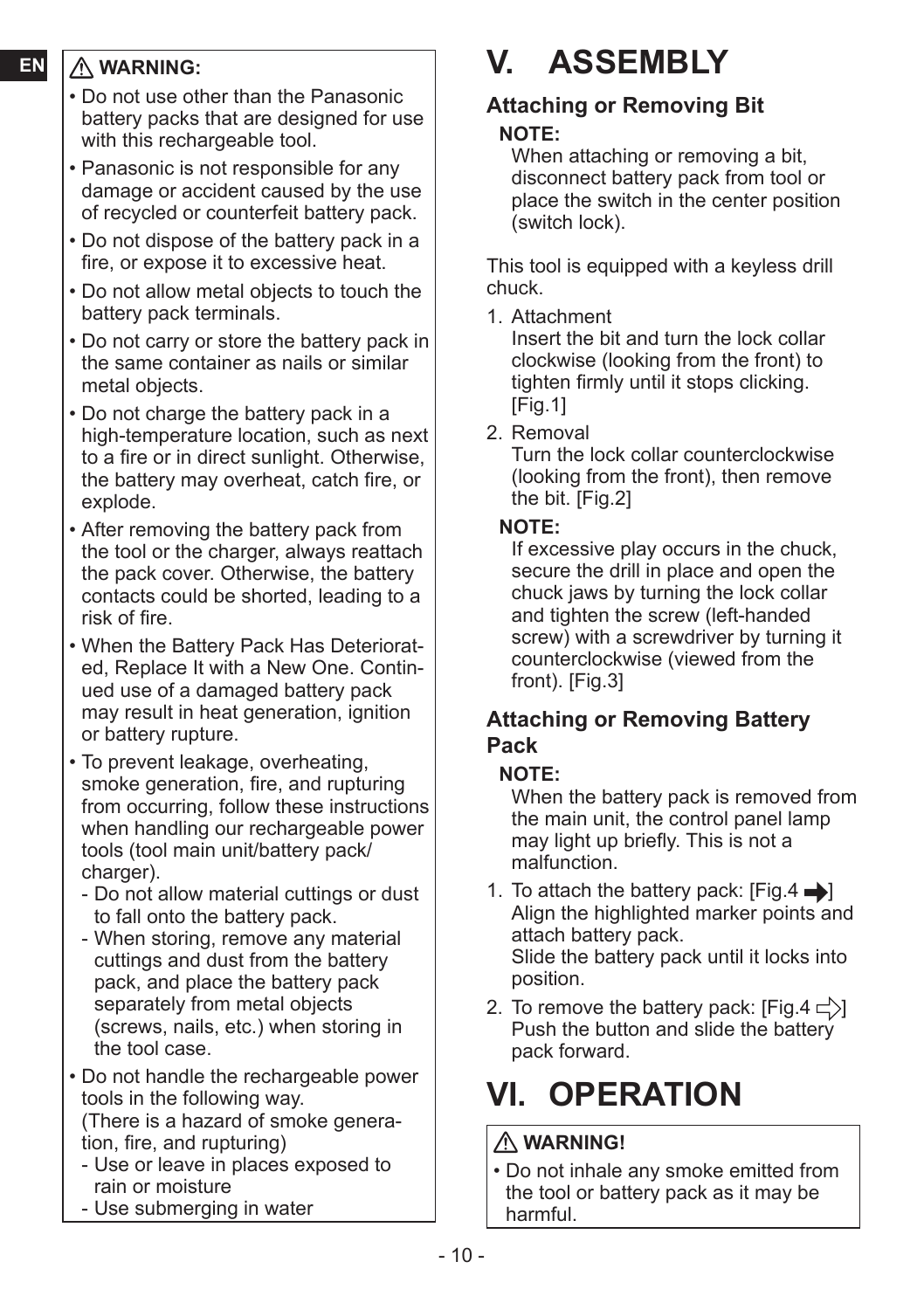#### **CAUTION**

• When storing or carrying the tool, set the Forward/Reverse lever to the center position (switch lock).

#### **NOTE:**

Exercise caution to ensure no objects come into contact with the tool's trigger switch.

If an object comes into contact with the tool's trigger switch, even while the Forward/Reverse lever is in the center position (locked), a small amount of electric current may continue flowing, which may cause an excessive discharge from the battery pack and subsequent battery pack failure.

#### **Switch and Forward/Reverse Lever Operation [Fig.5]**

- 1. Push the lever for forward or reverse rotation. Check the direction of the lever before using.
- 2. Depress the trigger switch slightly to start the tool slowly.
- 3. Speed will increase by pressing the trigger. The tool stops working immediately by releasing the trigger.
- 4. When done with an application, lock the switch by centering the lever.

#### **NOTE:**

When the brake operates, a braking sound may be heard. This is normal.

#### **CAUTION:**

When operating the tool by pulling the trigger, there may be a momentary lag before rotation starts. This does not signal a malfunction.

\* This lag occurs as the tool's circuitry starts up when the trigger is pulled for the first time after installing a battery pack or after the tool has not been used for at least 1 minute (or at least 5 minutes when the LED is on). Rotation will start without any lag during second and subsequent operations.

#### **[Main unit] EN CAUTION:**

To prevent damage, do not operate Forward/Reverse lever until the bit comes to a complete stop.

#### **Clutch Torque Setting**

Adjust the torque to one of the 18 clutch settings or "<sup>2</sup>" position.

#### **CAUTION:**

- Set the clutch setting at this mark [Fig.6] before actual operation.
- If the clutch handle cannot be set at "drilling" mode after driving with clutch function, set the clutch handle at position 1 and operate the clutch for a second.

#### **Speed Selection**

Choose a low or high speed to suit the use. [Fig.7]

The more the variable speed control trigger is pulled, the higher the speed becomes.

#### **CAUTION:**

- Check the speed selector switch before use.
- Use at low speed when high torque is needed during operation. (Using at high speed when high torque is required may cause a motor breakdown.)
- To prevent excessive temperature increase of the tool surface, do not operate the tool continuously using two or more battery packs. The tool needs cool-off time before switching to another pack.
- Do not close up vent holes on the sides of the body during operation. Otherwise, the machine function is adversely affected to cause a failure.
- Do NOT strain the tool (motor). This may cause damage to the unit.
- Use the tool in such a way as to prevent the air from the body vent holes from blowing directly onto your skin. Otherwise, you may get burned.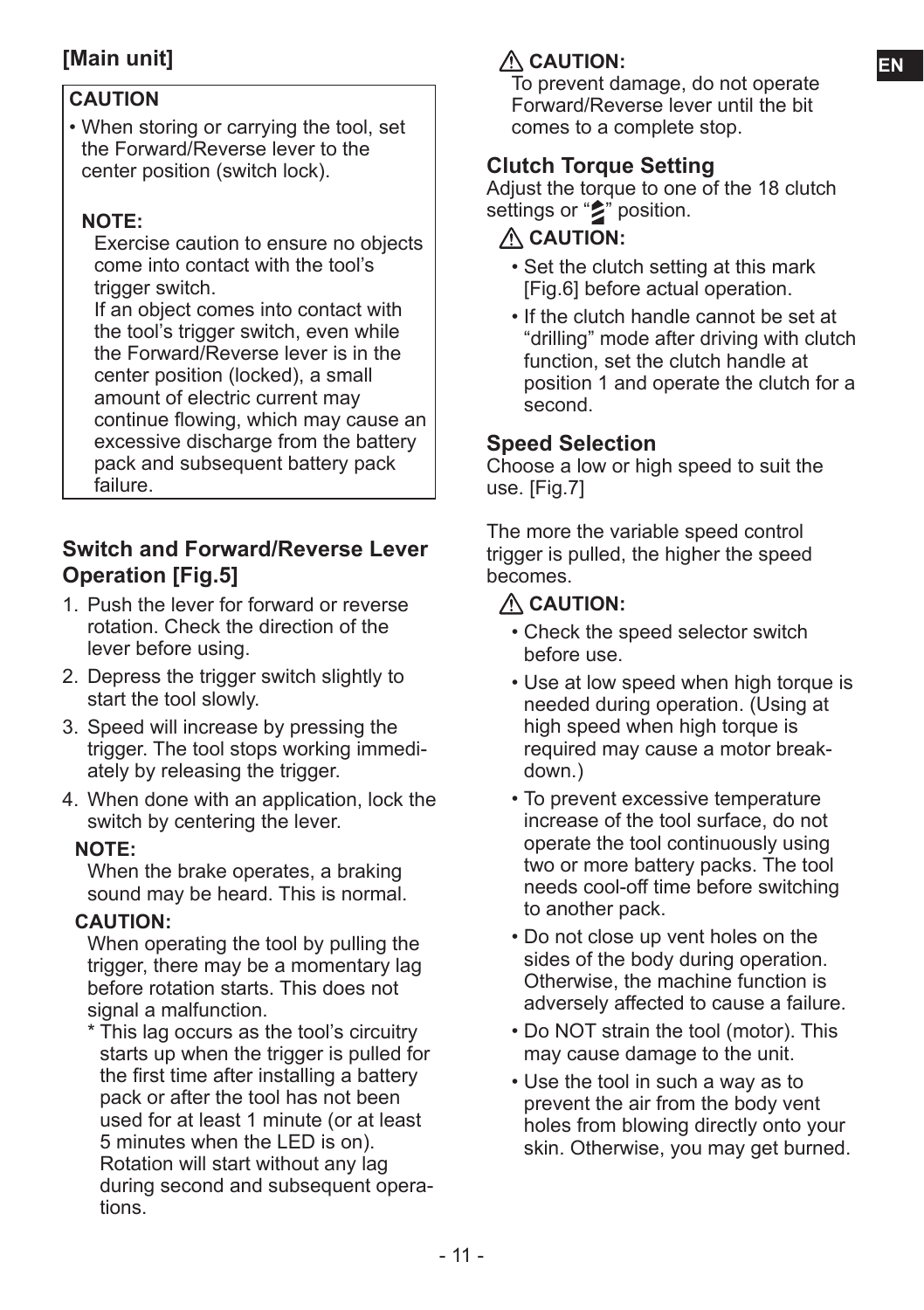#### **EN Speed Control Function**

Setting the maximum speed.

- 1. Press the speed setting button and select a speed. The speed changes to H, M, L and OFF (the light is off) in this order.
- 2. Select OFF to release it.

| Display    | Low mode                                                                                                 | High mode                                                                                                  |
|------------|----------------------------------------------------------------------------------------------------------|------------------------------------------------------------------------------------------------------------|
| Н          | Approx. 300 min <sup>-1</sup> (rpm)                                                                      | Approx. $1000 \text{ min}^{-1}$ (rpm)                                                                      |
| M          | Approx. 200 min <sup>-1</sup> (rpm)                                                                      | Approx. $670 \text{ min}^1 \text{ (rpm)}$                                                                  |
|            | Approx. $150 \text{ min}^1$ (rpm)                                                                        | Approx. 500 min <sup>-1</sup> (rpm)                                                                        |
| <b>OFF</b> | Ordinary speed<br>18 V Approx. 470 min <sup>-1</sup> (rpm)<br>14.4 V Approx. 400 min <sup>-1</sup> (rpm) | Ordinary speed<br>18 V Approx. 1580 min <sup>-1</sup> (rpm)<br>14.4 V Approx. 1350 min <sup>-1</sup> (rpm) |

- Default setting: OFF
- The speed is the same at both 18 V and 14.4 V in this setting.
- If a high mode is chosen, the speed is set as the table above.

#### **LED Light**

Press the light button and set illumination condition.



The light illuminates with very low current. and it does not adversely affect the performance or its battery capacity.

#### **CAUTION:**

- The built-in LED light is designed to illuminate the small work area temporarily.
- Do not use it as a substitute for a regular flashlight, since it does not have enough brightness.

#### **CAUTION:** DO NOT STARE INTO BEAM.

Use of controls or adjustments or performance of procedures other than those specified herein may result in hazardous radiation exposure.

#### **Battery Level Indicator**

Press the battery level button. Battery level indicator shows battery level in three levels while pressing the button.

#### **NOTE:**

The indicator will not show the battery level even the button is pressed in the following cases.

- The main unit is powered off.
- Just after attaching the battery pack
- The main unit or battery level button is not operated for approx. five minutes. Press the battery level button again after depressing the trigger switch.
- If the battery temperature is high, stop the operation and wait until the battery temperature is low.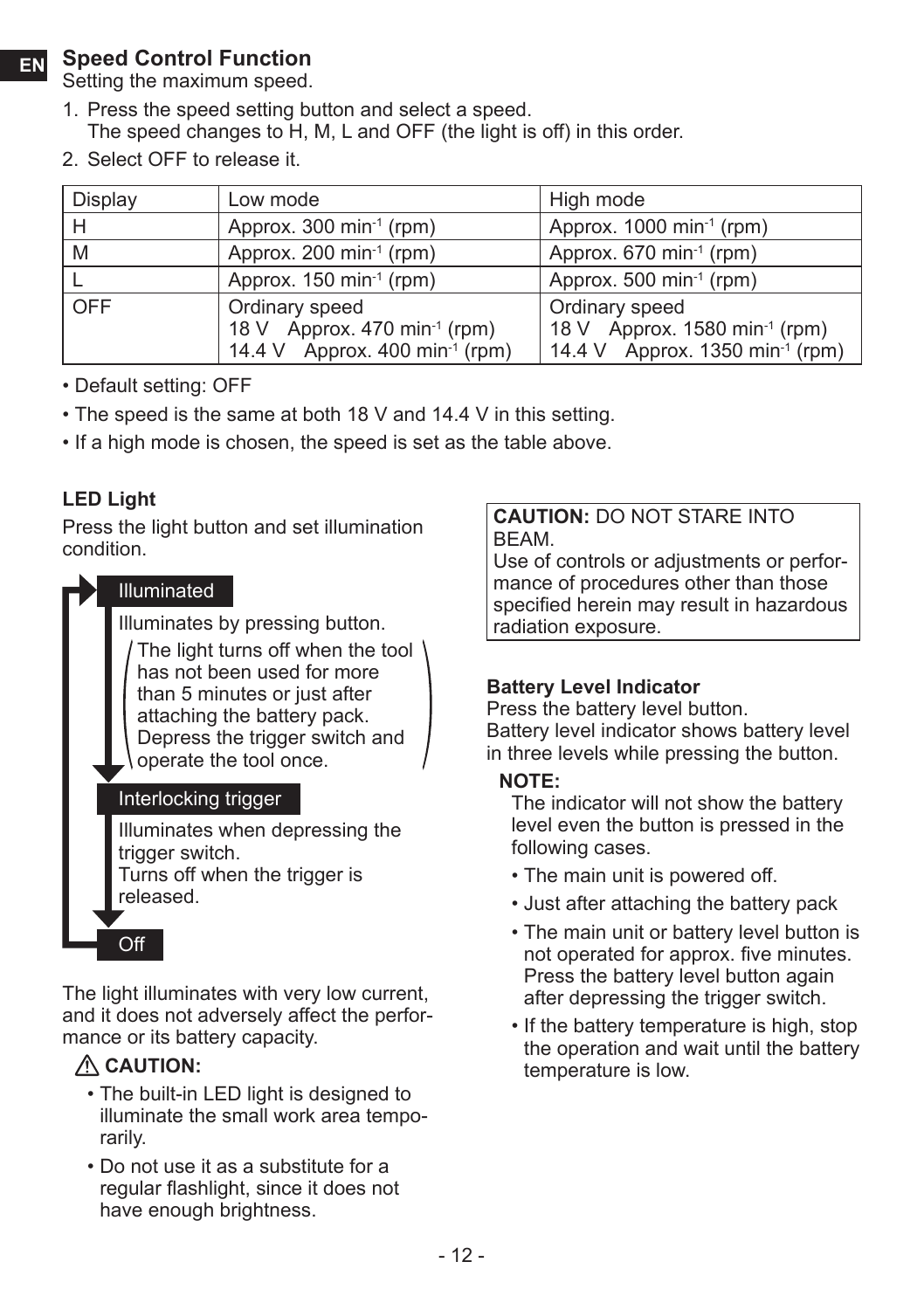| <b>Indicator</b> |                         | <b>Battery status</b>                                  | EN                                                                                                                                                    |
|------------------|-------------------------|--------------------------------------------------------|-------------------------------------------------------------------------------------------------------------------------------------------------------|
|                  | 3 lamps<br>illuminated  | Charged<br>enough                                      |                                                                                                                                                       |
|                  | 2 lamps<br>illuminated  | Approx. 60%<br>remaining                               | <b>Changing the Belt Hook Location Side</b><br>[Fig.8]                                                                                                |
|                  | One lamp<br>illuminated | Battery level is<br>low.<br>Need to be<br>charged soon | The belt hook can be attached to either<br>side of the unit.<br>1. Removing the hook<br>(1) Remove the nut.                                           |
| ⊲∩<br>⊲∩         | 3 lamps<br>flashing     | Empty<br>Need to be<br>charged imme-<br>diately        | Draw out the hook.<br>(2)<br>2. Attaching the hook to the other side<br>Insert the hook in the other side.<br>Tighten the nut fully so that it<br>(2) |

Battery level indication is just quide. The indication may change due to the condition of battery or ambient temperature.

Excessive (complete) discharging of lithium ion batteries shortens their service life dramatically. The driver includes a battery protection feature designed to prevent excessive discharging of the battery pack.

#### **Bit-locking Function**

1. With the trigger switch not engaged and a screwdriver bit locked in place, the tool can be used as a manual screwdriver (up to 22.6 N•m, 230 kgf•cm, 199 in•lbs).

There will be a little play in the chuck, but this is not a malfunction.

2. This feature is handy for tightening screws that require more torque than the maximum torque of the driver (position  $\geq$  on the clutch), for confirming the tightness of a screw or to loosen an extremely tight screw.



#### **Changing the Belt Hook Location Side [Fig.8]**

- 1. Removing the hook
	- (1) Remove the nut.
	- (2) Draw out the hook.
- 2. Attaching the hook to the other side
	- (1) Insert the hook in the other side.
	- (2) Tighten the nut fully so that it securely fastened.

#### **WARNING!**

- Be sure to attach the belt hook securely to the main unit with the screw firmly fastened. When the belt hook is not firmly attached to the main unit, the hook may disconnect and the main unit may fall.
	- This may result in an accident or injury.
- Periodically check screw for tightness. If found to be loose, tighten firmly.
- Be sure to attach the belt hook firmly and securely onto a waist belt or other belt. Pay attention that the unit does not slip off the belt. This may result in an accident or injury.
- When the main unit is held by the belt hook, avoid jumping or running with it. Doing so may cause the hook to slip and the main unit may fall. This may result in an accident or injury.
- When the unit is hooked onto the waist belt by the belt hook, do not attach driver bits to the unit. A sharp edge object, such as a drill bit, may cause injury or an accident.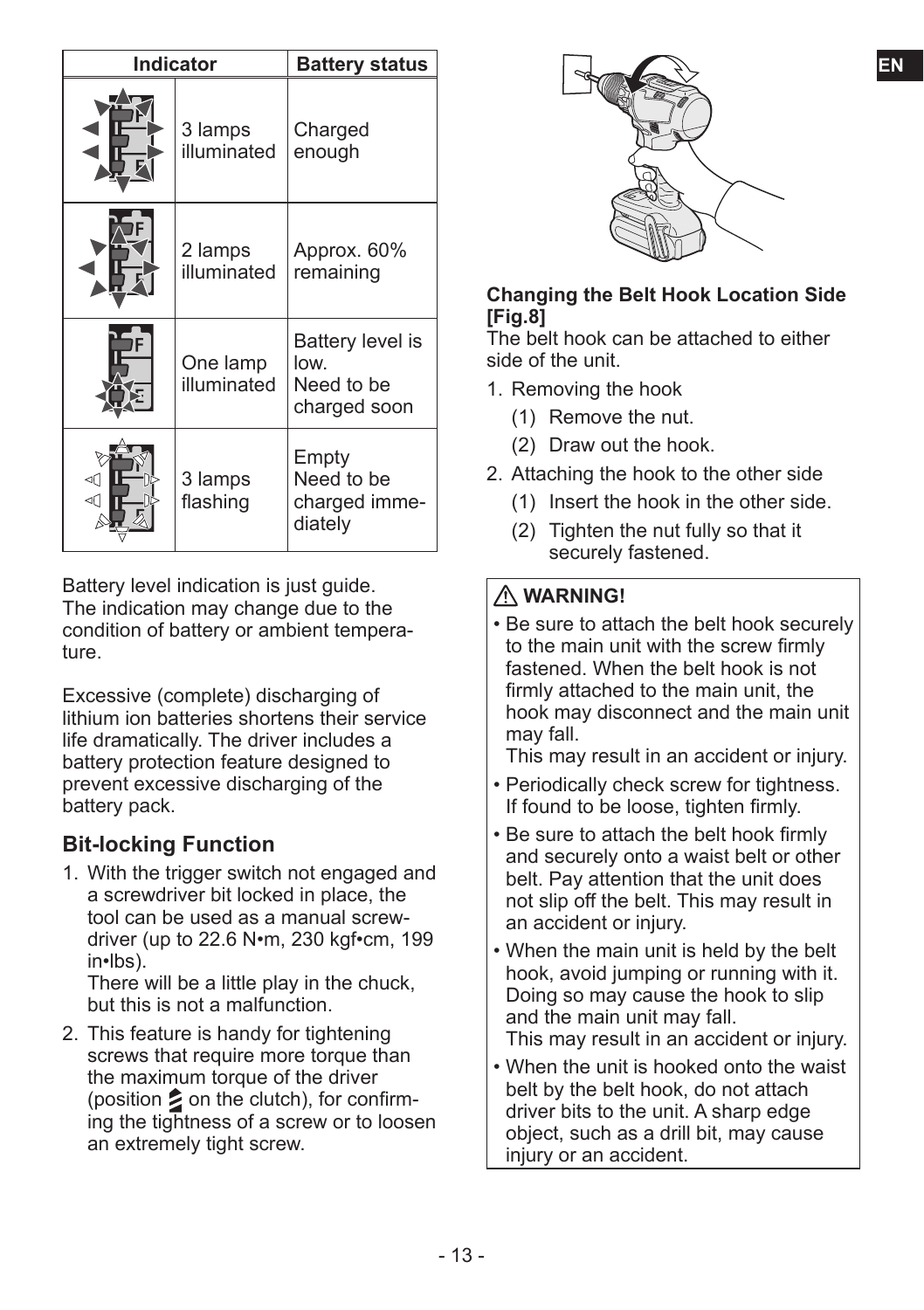#### **EN Warning Function**

#### **(1) Overheat Warning**



Indicates operation has been halted due to motor or battery overheating.

To protect the motor or battery, be sure to note the following when carrying out this operation.

- If the motor or battery becomes hot, the protection function will be activated and the motor or battery will stop operating. The overheat warning lamp on the control panel illuminates or flashes when this feature is active.
- If the overheating protection feature activates, allow the tool to cool thoroughly (at least 30 minutes). The tool is ready for use when the overheat warning lamp goes out.
- Avoid using the tool in a way that causes the overheating protection feature to activate repeatedly.
- If the tool is operated continuously under high-load conditions or if it is used in hot-temperature conditions (such as during summer), the overheating protection feature may activate frequently.
- If the tool is used in cold-temperature conditions (such as during winter) or if it is frequently stopped during use, the overheating protection feature may not activate.

The performance of the EY9L42 deteriorates significantly at and below 10°C due to work conditions and other factors.

#### **(2) Voltage Reduction Warning**



One lamp flashing

If the tool is subject to a sudden load during use that causes the motor to lock up, the overdischarge prevention sensor may be triggered, and the battery low warning lamp may flash. The lamp will stop flashing once you address the cause of the motor's locking up and cycle the trigger.

#### **(3) Overload Warning**



If the tool is subject to a sudden load during use that causes the motor to lock up, the overcurrent prevention sensor may be triggered, the voltage reduction warning lamp may illuminate and flash. (Bottom of it illuminates and middle and top flashes.)

The lamp will stop illuminating and flashing once you address the cause of the motor's locking up and cycle the trigger.

## **[Battery Pack]**

### **For Appropriate Use of Battery Pack [Fig.9]**

- The rechargeable batteries have a limited life.
- For optimum battery life, store the Li-ion battery pack following use without charging it.
- When operating the battery pack, make sure the work place is well ventilated.

#### **For safe use**

• The battery pack is designed to be installed by proceeding two steps for safety. Make sure the battery pack is installed properly to the main unit before use.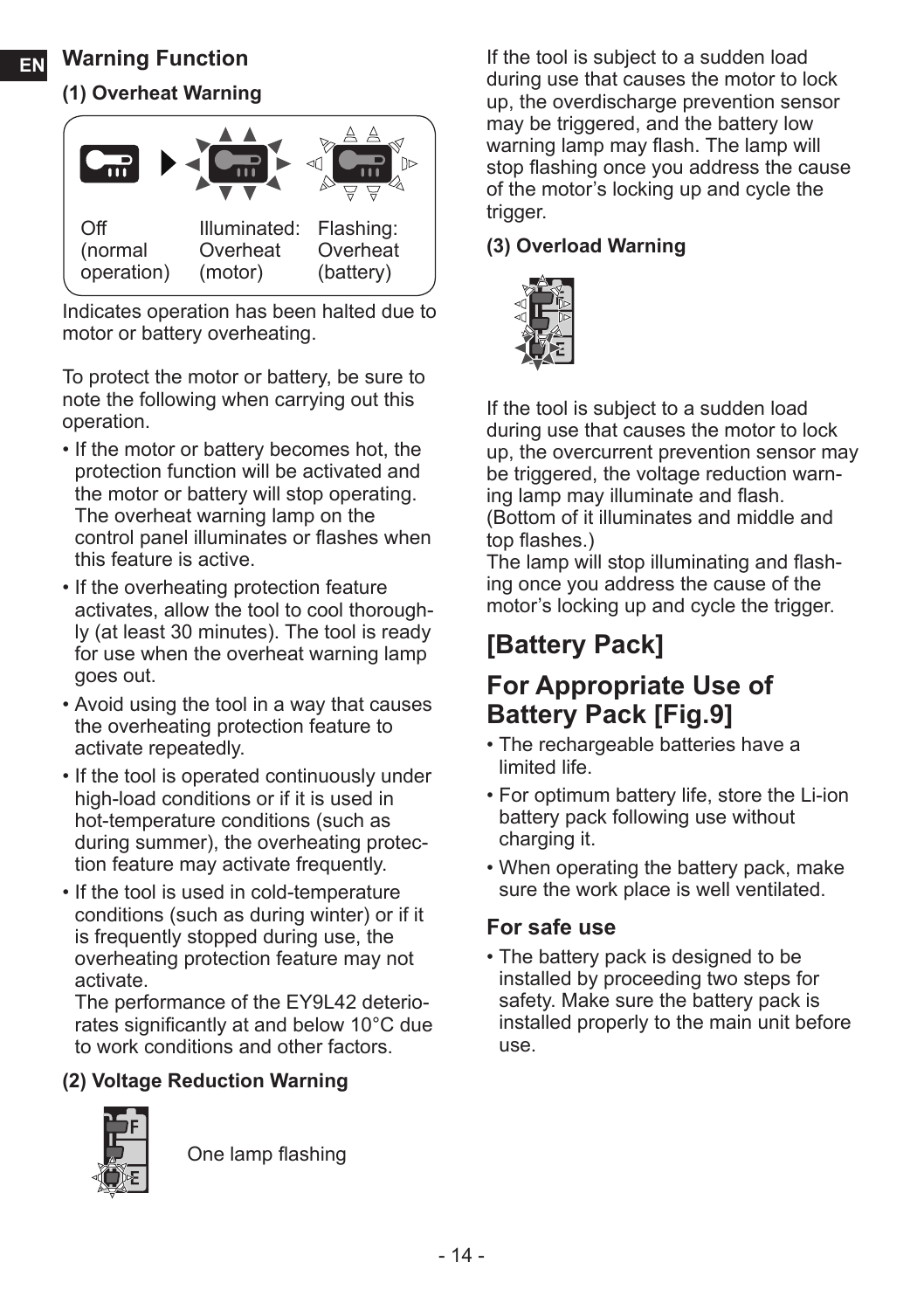when the switch is switched on, the overheat warning lamp and the battery low warning lamp will flash to indicate that safe operation is not possible, and the main unit will not rotate normally. Connect the battery pack into the unit of the tool until the red or yellow label disappears.

## **Battery Recycling ATTENTION:**

#### **FOR Liion Battery Pack**

A Li-ion battery that is recyclable powers the product you have purchased. Please call **1-800-8-BATTERY** for information on how to recycle this battery.



## **[Battery Charger]**

#### **Charging CAUTION:**

- 1) If the temperature of the battery pack falls approximately below −10°C (14°F), charging will automatically stop to prevent degradation of the battery.
- 2) The ambient temperature range is between 0°C (32°F) and 40°C  $(104°F)$ . If the battery pack is used when the

battery temperature is below 0°C (32°F), the tool may fail to function properly.

- 3) Use the charger at temperatures between 0°C and 40°C, and charge the battery at a temperature similar to that of the battery itself. (There should be no more than a 15°C difference between the temperatures of the battery and the charging location.)
- 4) When charging a cool battery pack (below  $0^{\circ}C(32^{\circ}F)$ ) in a warm place, leave the battery pack at the place and wait for more than one hour to warm up the battery to the level of the ambient temperature.
- If the battery pack is not connected firmly 5) Cool down the charger when charging **Fival** 5) Cool down the charger when charging more than two battery packs consecutively.
	- 6) Do not insert your fingers into contact hole, when holding charger or any other occasions.
	- 7) Unplug the charger when not in use.

#### **NOTE:**

Your battery pack is not fully charged at the time of purchase. Be sure to charge the battery before use.

#### How to charge

1. Plug the charger into the AC outlet.

#### **NOTE:**

Sparks may be produced when the plug is inserted into the AC power supply, but this is not a problem in terms of safety.

- 2. Connect the battery pack firmly into the charger.
	- 1 Line up the alignment marks and place the battery onto the dock on the charger.

#### **NOTE:**

Not all battery packs display the alignment mark (Q) (on page 2).

- 2 Slide forward in the direction of the arrow.  $[Fig.10 \rightarrow]$
- 3. During charging, the charging lamp will be lit. When charging is completed, an internal electronic switch will automatically be triggered to prevent overcharging.
	- Charging will not start if the battery pack is hot (for example, immediately after heavy-duty operation). The orange standby lamp will be flashing until the battery cools down. Charging will then begin automatically.
- 4. The charge lamp (green) will flash slowly once the battery is approximately 80% charged.
- 5. When charging is completed, the charging lamp in green color will turn off.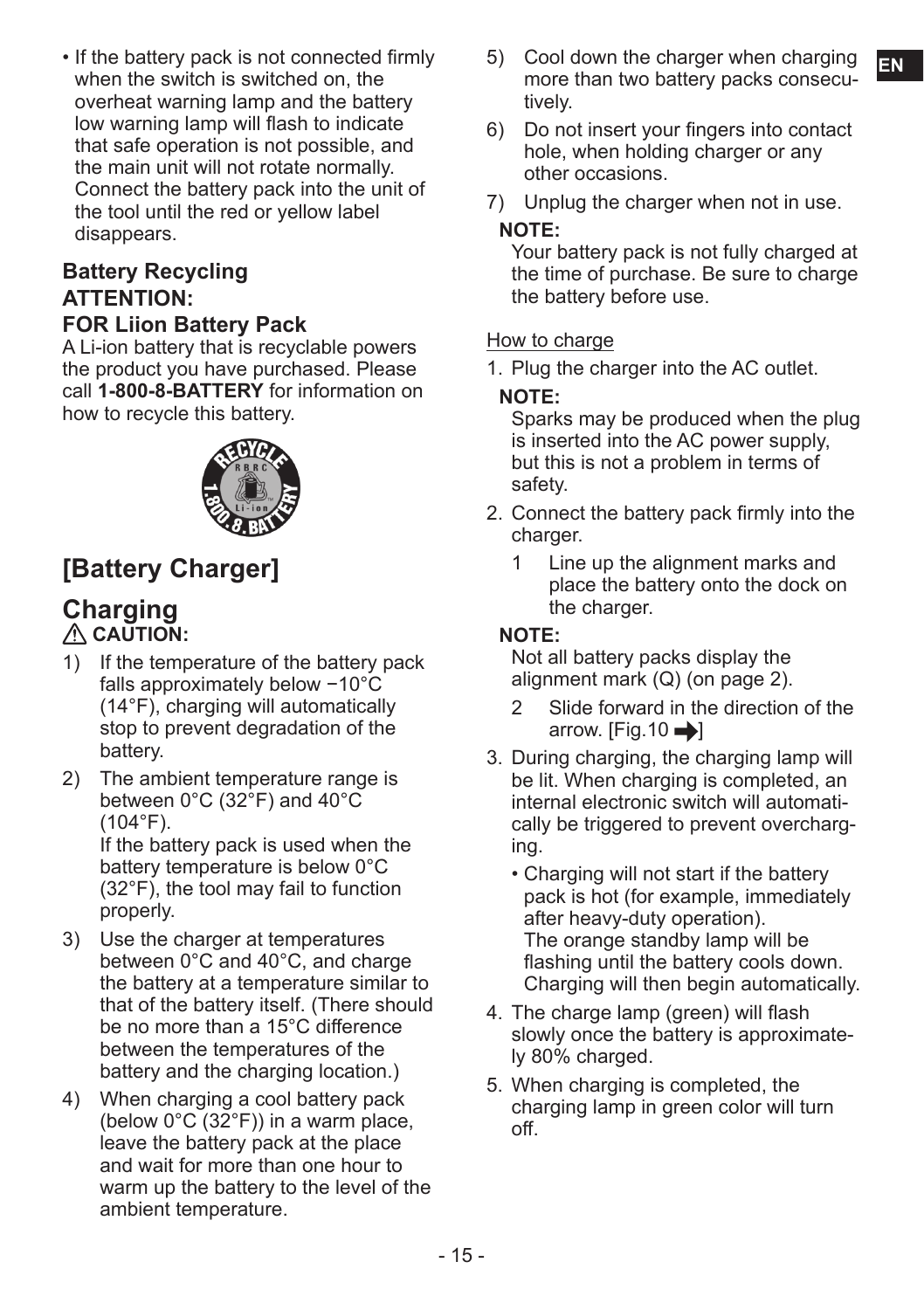- **EN** 6. If the temperature of the battery pack is 0°C or less, charging takes longer to fully charge the battery pack than the standard charging time. Even when the battery is fully charged, it will have approximately 50% of the power of a fully charged battery at normal operating temperature.
	- 7. Consult an authorized dealer if the charging lamp (green) does not turn off.

## **LAMP INDICATIONS**

- 8. If a fully charged battery pack is inserted into the charger again, the charging lamp lights up. After several minutes, the charging lamp in green color will turn off.
- 9. Remove the battery pack while the battery pack release button is held up.  $[Fig.10 \rightleftarrows]$



## **VII. MAINTENANCE**

• Use only a dry, soft cloth for wiping the unit.

Do not use a damp cloth, thinner, benzine, or other volatile solvents for cleaning.

• In the event that the inside of the tool or battery pack is exposed to water, drain and allow to dry as soon as possible.

Carefully remove any dust or iron filings that collect inside the tool. If you experience any problems operating the tool, consult with a repair shop.

## **VIII.ACCESSORIES**

Use only bits suitable for size of drill's chuck.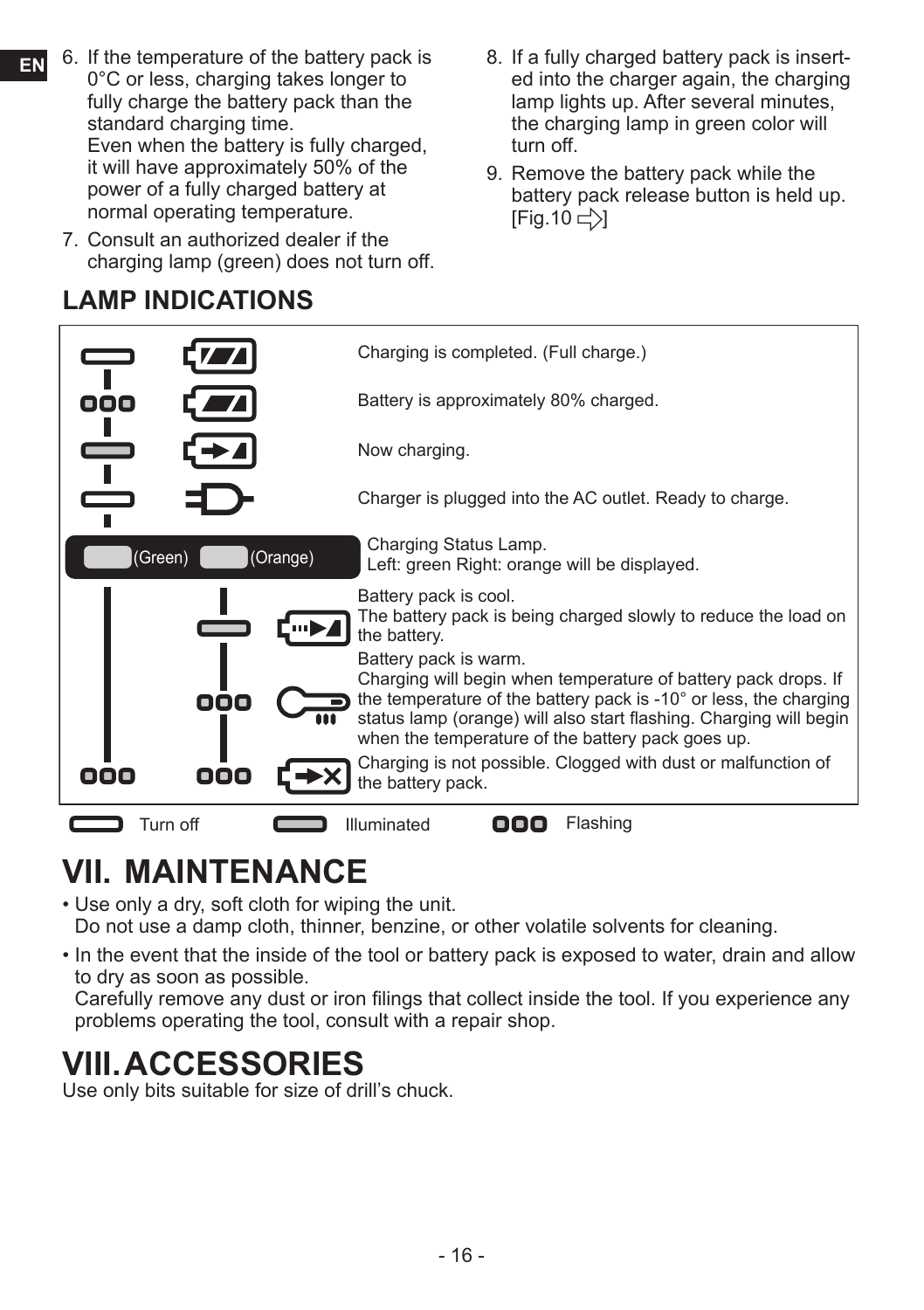## **IX. APPENDIX EN**

#### **MAXIMUM RECOMMENDED CAPACITIES**

| Model No.                       |            | <b>FY74A2</b>          |                       |  |
|---------------------------------|------------|------------------------|-----------------------|--|
| Motor voltage                   |            | 14.4 V DC              | 18 V DC               |  |
| Screw driving<br>Machine screw  |            | M <sub>5</sub>         |                       |  |
|                                 | Wood screw | $\Phi$ 6.8 mm (17/64") | $\Phi$ 8 mm (5/16")   |  |
| Self-drilling screw<br>Drilling |            | $\Phi$ 6 mm (15/64")   |                       |  |
| For Wood                        |            | $\Phi$ 35 mm (1-3/8")  | $\Phi$ 38 mm (1-1/2") |  |
| For Metal                       |            | $\Phi$ 13 mm (1/2")    |                       |  |

#### **WARRANTY SUPPLEMENT**

- The breakdown and damage caused by usage consistent for a long time (e.g.: factory work on the assembly line, etc.) is out of warranty.
- In the event that the inside of the tool or battery pack is exposed to water, drain and allow to dry as soon as possible. Carefully remove any dust or iron filings that collect inside the tool. If you experience any problems operating the tool, consult with a repair shop.

## **X. SPECIFICATIONS**

**NOTE:** Weight indication

Greater than or equal to 1 kg: indicated by 0.05 kg (0.11 lbs).<br>Less than 1 kg: indicated by 0.01 kg (0.02 lbs). indicated by  $0.01$  kg  $(0.02$  lbs).

#### **MAIN UNIT**

| Model No.                                     |                                     | <b>EY74A2</b>                                                           |                                           |  |
|-----------------------------------------------|-------------------------------------|-------------------------------------------------------------------------|-------------------------------------------|--|
| Motor voltage                                 |                                     | 14.4 V DC                                                               | 18 V DC                                   |  |
| No load                                       | Low                                 | $30 - 400$ min <sup>-1</sup> (rpm)                                      | $30 - 470$ min <sup>-1</sup> (rpm)        |  |
| speed                                         | High                                | $70 - 1350$ min <sup>-1</sup> (rpm)                                     | $70 - 1580$ min <sup>-1</sup> (rpm)       |  |
| Chuck capacity                                |                                     |                                                                         | $\Phi$ 1.5 mm – $\Phi$ 13 mm (1/16"–1/2") |  |
| Clutch torque                                 |                                     | Approx. 0.5 N•m - 4.4 N•m<br>$(4.3 \text{ in-lbs} - 39 \text{ in-lbs})$ |                                           |  |
|                                               |                                     |                                                                         |                                           |  |
| Overall length                                |                                     | 178 mm (7")                                                             |                                           |  |
| Weight<br>With battery pack:<br><b>EY9L45</b> |                                     | 1.90 kg (4.19 lbs)                                                      |                                           |  |
|                                               | With battery pack:<br><b>EY9L51</b> |                                                                         | 2.05 kg (4.52 lbs)                        |  |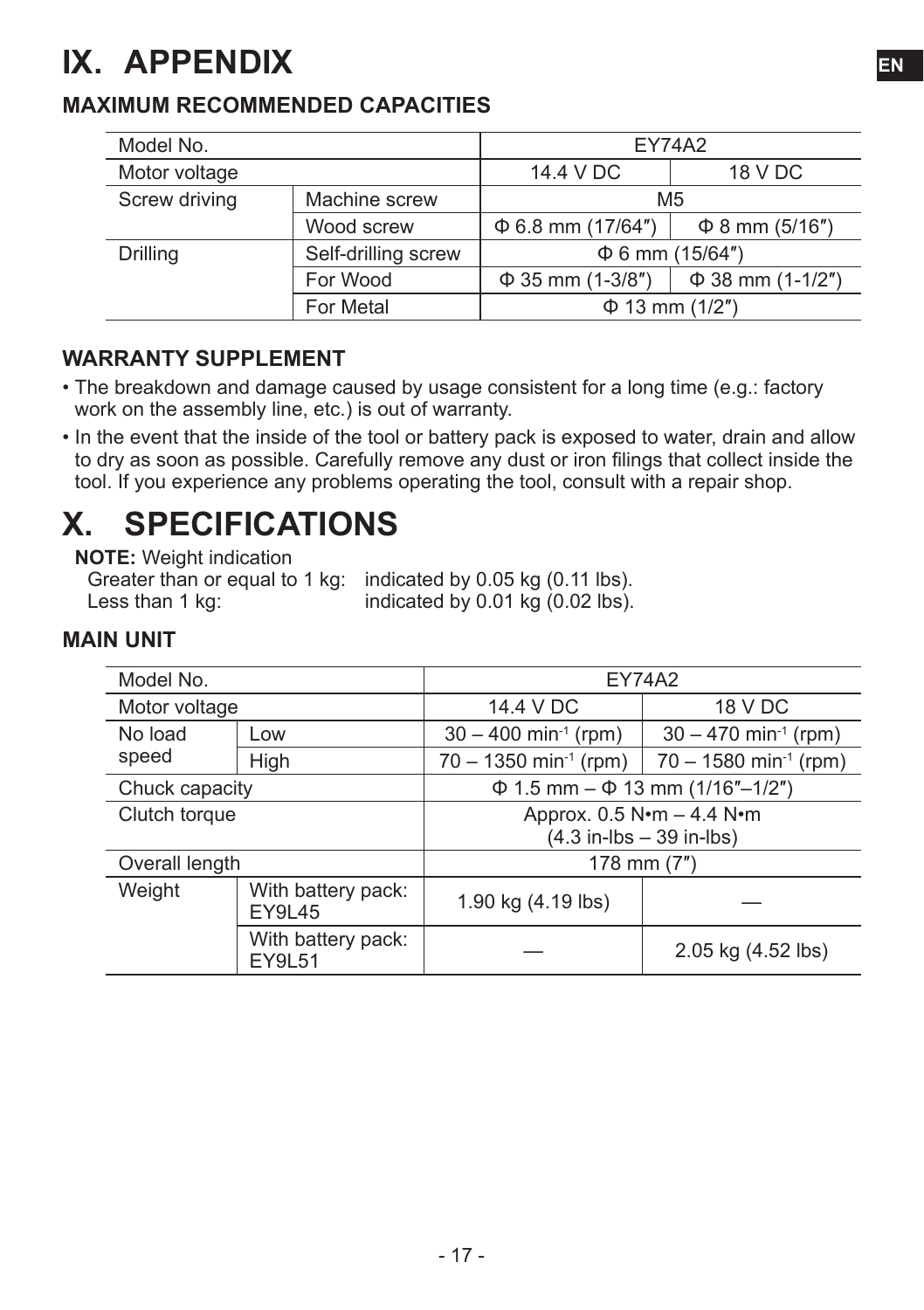| Model No.       | EY9L45                                | EY9L51                               |
|-----------------|---------------------------------------|--------------------------------------|
| Storage battery |                                       | Li-ion battery                       |
| Battery voltage | 14.4 V DC<br>$(3.6 V \times 8$ cells) | 18 V DC<br>$(3.6 V \times 10$ cells) |

NOTE : This chart may include models that are not available in your area. Please refer to the latest general catalogue.

#### **BATTERY CHARGER**

| Model No.         |           | EY0L82                                        |         |
|-------------------|-----------|-----------------------------------------------|---------|
| Electrical rating |           | See the rating plate on the bottom of charger |         |
| Weight            |           | $0.93$ kg $(2$ lbs)                           |         |
| Charging          | Model No. | EY9L45                                        | FY91 51 |
| time              | Full      | 60 min.                                       | 70 min. |

#### **Federal Communication Commission Interference Statement**

This equipment has been tested and found to comply with the limits for a Class B digital device, pursuant to Part 15 of the FCC Rules. These limits are designed to provide reasonable protection against harmful interference in a residential installation. This equipment generates, uses and can radiate radio frequency energy and, if not installed and used in accordance with the instructions, may cause harmful interference to radio communications. However, there is no guarantee that interference will not occur in a particular installation. If this equipment does cause harmful interference to radio or television reception, which can be determined by turning the equipment off and on, the user is encouraged to try to correct the interference by one of the following measures:

- Reorient or relocate the receiving antenna.
- Increase the separation between the equipment and receiver.
- Connect the equipment into an outlet on a circuit different from that to which the receiver is connected.
- Consult the dealer or an experienced radio/TV technician for help.

FCC Caution: To assure continued compliance, install and use in accordance with provided instructions. Use only the battery pack specified in the instructions. Any changes or modifications not expressly approved by the party responsible for compliance could void the user's authority to operate this equipment.

This device complies with part 15 of the FCC Rules. Operation is subject to the following two conditions: (1) This device may not cause harmful interference, and (2) this device must accept any interference received, including interference that may cause undesired operation.

This Class B digital apparatus complies with Canadian ICES-003.

## **XI. HARMONIZED STANDARDS**

#### **BATTERY CHARGER**

Conforms to UL Std.1310 Certified to CSA Std.C22.2 No. 223-M91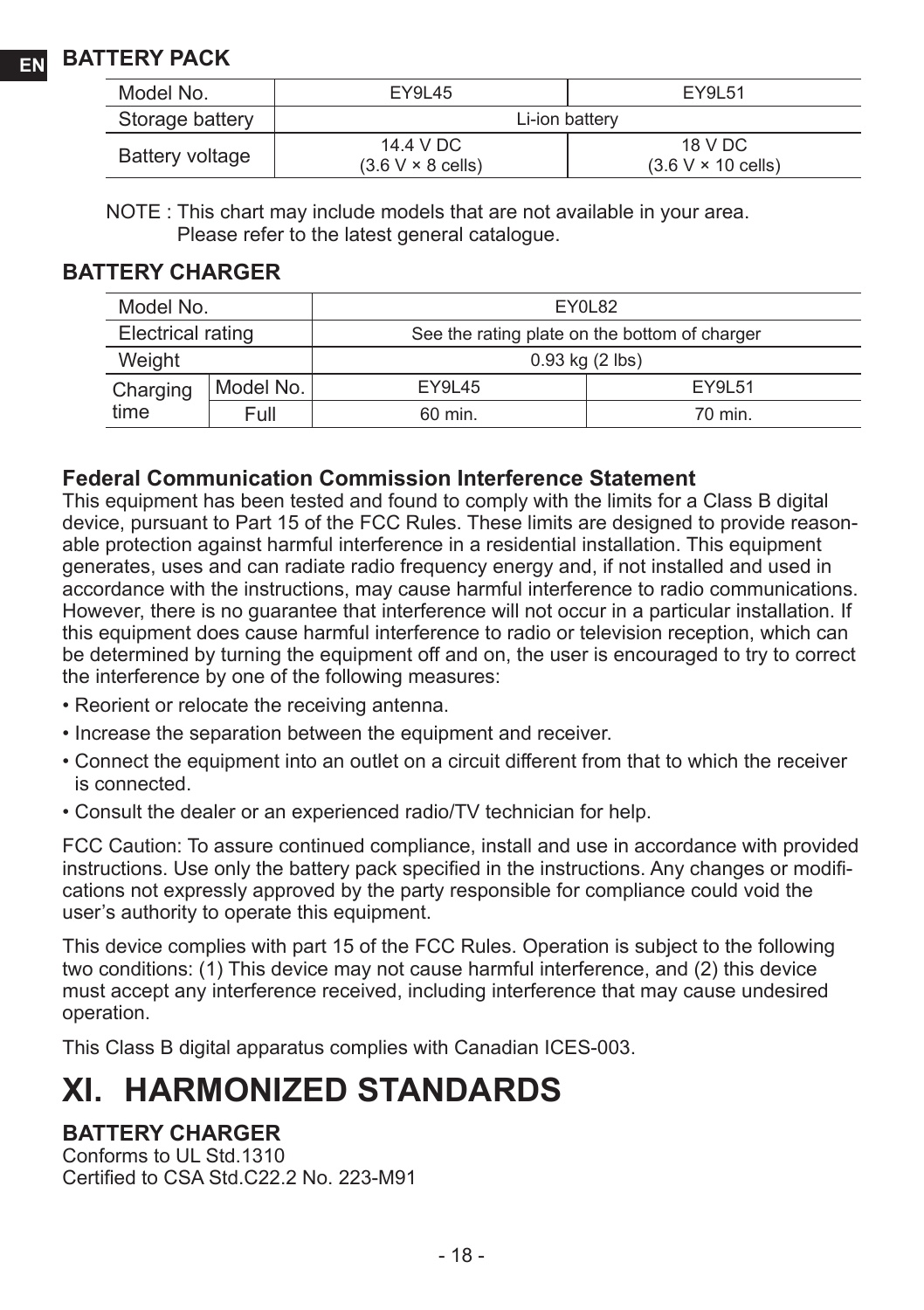Cet outil, en tant qu'unité complète avec sa batterie autonome, répond aux Degrés de Protection IP appropriés selon les normes IEC.

### **Définitions des codes IP**

IP5X: L'entrée de poussière n'est pas complètement empêchée mais la poussière ne doit pas pénétrer au point de perturber le fonctionnement satisfaisant de l'outil ou d'en affecter la sécurité (Au cas où de la poudre de talc de moins de 75 μm s'introduirait à l'intérieur de l'outil).

IPX6: L'eau projetée en jets puissants contre l'outil de n'importe quelle direction ne doit pas avoir d'effets nuisibles (Au cas où approximativement 100 L/min d'eau à température normale est projetée sur l'outil a 3 mètre de distance pendant 3 minutes avec une lance de 12,5 mm de diamètre intérieur).

## **GARANTIE LIMITÉE**

Le code IP56 rend possible un impact minimum d'eau et de poussière sur cet outil mais il n'en garantit pas les performances dans de telles conditions. Veuillez lire la notice d'utilisation et de sécurité pour plus de détails quant à un fonctionnement approprié.

## **I. USAGE PREVU**

**Ces outils peuvent être utilisés pour serrer des vis en mode embrayé, et pour percer des trous dans du bois et du métal en mode perceuse.**

**II. CONSIGNES DE SECU RITE GENERALES**

#### **AVERTISSEMENT! Veuillez lire toutes les instructions.**

Si les instructions détaillées ci-dessous ne sont pas observées, cela peut entraîner une électrocution, un incendie et/ou des blessures graves. Le terme "outil mécanique" utilisé dans tous les avertissements ci-dessous se réfère aux outils mécaniques opérés par cordons d'alimentation et par batterie (sans fil).

### **CONSERVEZ CES INSTRUCTIONS**

#### **Sécurité de la zone de travail**

- 1) Gardez la zone de travail propre et bien aérée. Les endroits encombrés et sombres invitent les accidents.
- 2) **Ne faites pas fonctionner les outils mécaniques dans des atmosphères explosives, comme en présence de liquides inflammables, de gaz ou de poussière.**

Les outils mécaniques génèrent des étincelles qui peuvent enflammer la poussière ou les vapeurs.

3) **Gardez les enfants et les spectateurs éloignés lors du fonctionnement d'un outil mécanique.** Les distractions peuvent en faire perdre le contrôle.

## **Sécurité électrique**

- 1) **La fiche des outils mécaniques doit correspondre aux prises secteur. Ne modifiez la fiche sous aucun prétexte. N'utilisez pas de fiche adaptatrice avec les outils mécaniques mis à la terre.** Des fiches non modifiées et des prises secteur correspondant réduisent les risques d'électrocution.
- 2) **Evitez tout contact physique avec les surfaces mises à la terre telles que tuyaux, radiateurs, micro-ondes et réfrigérateurs.** Il y a un risque d'électrocution supplémen-

taire si votre corps est mis à la terre.

- 3) **N'exposez pas les outils mécaniques à la pluie ou à des conditions humides.** De l'eau pénétrant dans un outil mécanique augmente le risque d'électrocution.
- 4) **Ne malmenez pas le cordon. N'utilisez jamais le cordon pour transporter, pour tirer ou pour débrancher l'outil mécanique. Gardez le cordon éloigné de la chaleur, de l'huile, d'objets aux bords coupants ou de pièces en mouvement.** Les cordons endommagés on emmêlés augmentent le risque d'électrocution.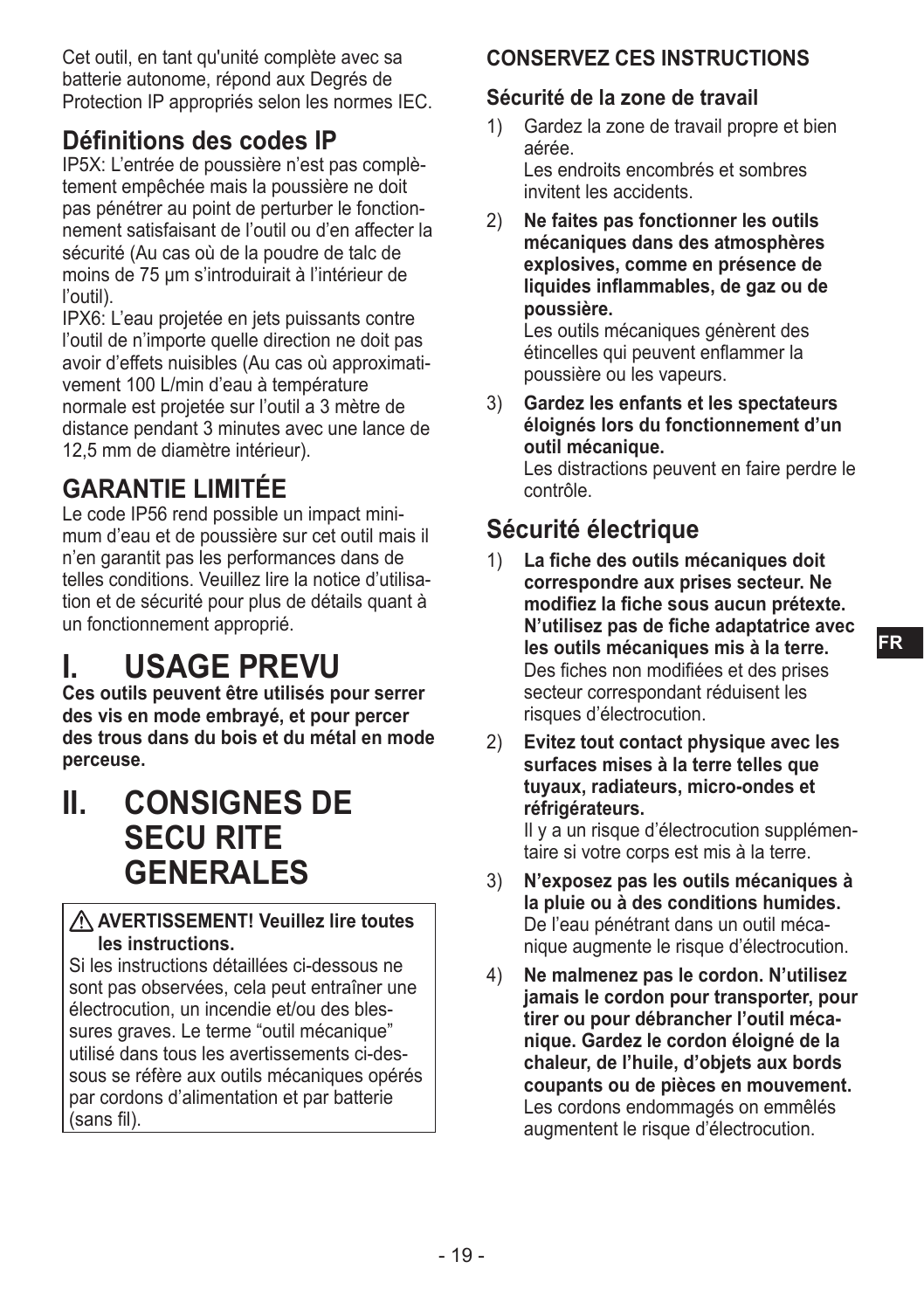5) **Lors du fonctionnement des outils mécaniques à l'extérieur, utilisez une rallonge adaptée à l'utilisation à l'extérieur.**

L'utilisation d'un cordon adapté à l'utilisation à l'extérieur réduit les risques d'électrocution.

### **Sécurité personnelle**

1) **Restez alerte, regardez ce que vous faites et faites preuve de bon sens lorsque vous utilisez un outil mécanique. N'utilisez pas un outil mécanique alors que vous êtes fatigué ou sous les effets de drogue, d'alcool ou de médicaments.**

Un moment d'inattention pendant que vous faites fonctionner l'outil mécanique peut entraîner des blessures graves.

2) **Utilisez des équipements de sécurité. Portez toujours des protection pour vos yeux.**

Des équipements de sécurité comme masque antipoussière, chaussures de sécurité non glissantes, casque de protection ou protections d'oreilles, utilisés dans des conditions appropriées réduisent les blessures corporelles.

3) **Evitez tout démarrage accidentel. Assurez-vous que l'interrupteur est en position d'arrêt avant de brancher l'outil.**

Le transport d'outils mécaniques avec le doigt sur l'interrupteur ou le branchement d'outils mécaniques dont l'interrupteur est sur la position de marche invite les accidents.

4) **Retirez toute clé d'ajustement ou clé de serrage avant de mettre l'outil mécanique en marche.**

Une clé de serrage ou une clé d'ajustement laissée attachée à une pièce tournante de l'outil mécanique peut entraîner des blessures corporelles.

5) **Ne vous mettez pas en déséquilibre. Gardez une bonne prise au sol et votre équilibre à tout moment.**

Ceci permet un meilleur contrôle de l'outil mécanique dans des situations inattendues.

6) **Habillez-vous correctement. Ne portez pas de vêtements lâches ou de bijoux. Gardez vos cheveux, vêtements et gants éloignés des pièces en mouvement.**

Des vêtements lâches, des bijoux ou des cheveux longs peuvent se faire prendre dans les pièces en mouvement.

7) **Si des disposi t i fs pour l a connexion d'appareils d'extraction et de ramassage de la poussière sont fournis, assurez-vous qu'ils sont connectés et correctement utilisés.** L'utilisation de ces dispositifs peut réduire

les risques concernés.

#### **Utilisation et soins de l'outil mécanique**

1) **Ne forcez pas l'outil mécanique. Utilisez l'outil mécanique correct pour votre application.**

L'outil mécanique correct exécute mieux le travail dans de meilleurs conditions de sécurité s'il est utilisé à l'allure pour laquelle il a été conçu.

- 2) **N'utilisez pas l'outil mécanique si l'interrupteur ne le met pas en marche ou ne l'arrête pas.** Tout outil mécanique qui ne peut pas être contrôlé par son interrupteur est dangereux et doit être réparé.
- 3) **Débranchez la fiche de la source d'alimentation et/ou du bloc de batterie avant d'effectuer tout ajustement, de changer d'accessoire ou de ranger l'outil mécanique.**

De telles mesures de sécurité préventives réduisent les risques de faire démarrer l'outil mécanique accidentellement.

4) **Rangez les outils mécaniques inutilisés hors de la portée des enfants et ne laissez personne qui n'est pas familiarisé avec l'outil mécanique ou ses instructions faire fonctionner l'outil mécanique.**

Les outils mécaniques sont dangereux dans les mains des utilisateurs manquant d'entraînement.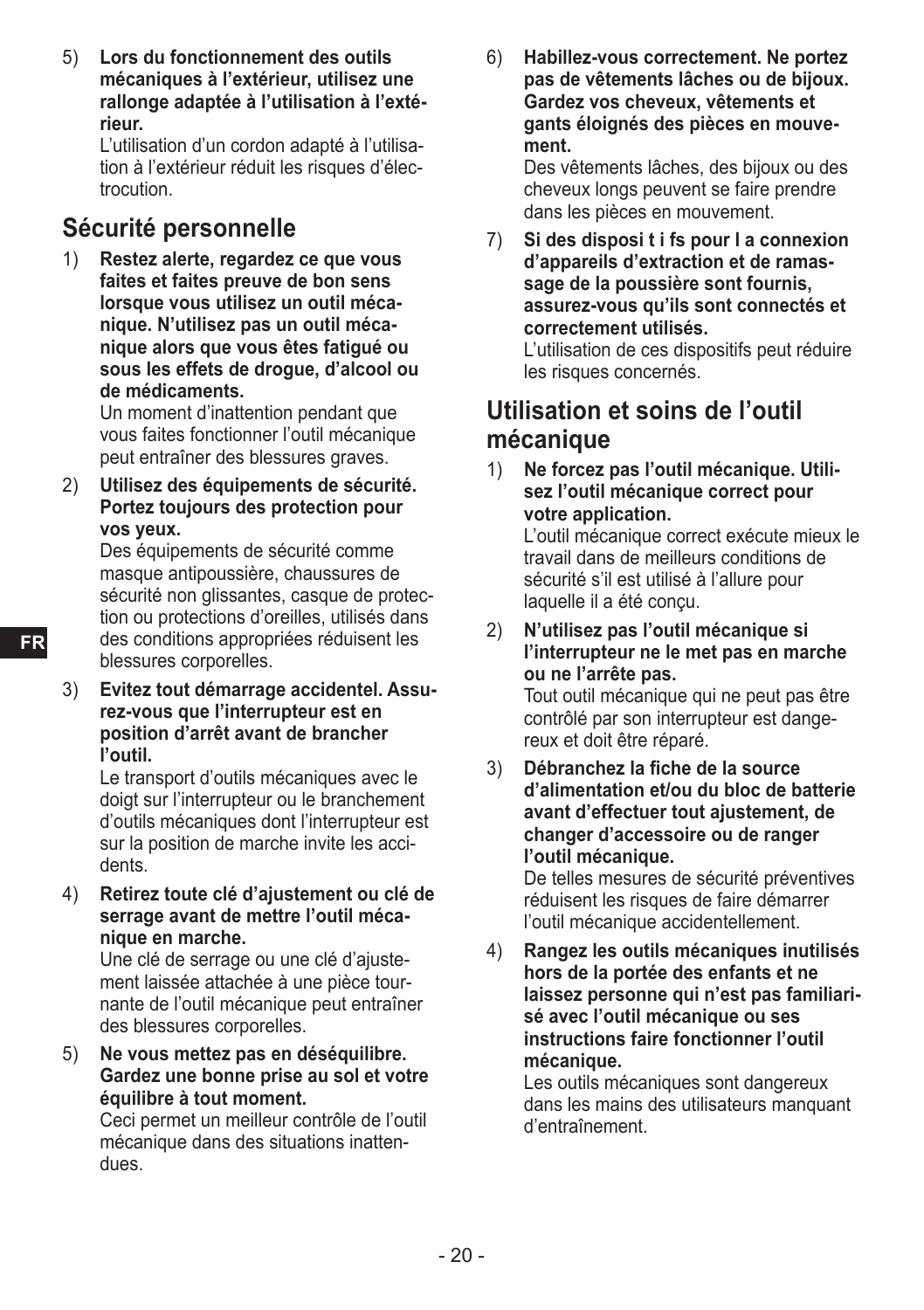5) **Entretenez bien les outils mécaniques. Vérifiez l'alignement ou l'emboîtage des pièces en mouvement, l'intégrité des pièces et toute autre condition pouvant affecter le fonctionnement de l'outil mécanique. S'il est endommagé, faites réparer l'outil mécanique avant de l'utiliser.**

De nombreux accidents sont provoqués par des outils mécaniques mal entretenus.

6) **Maintenez les outils de coupe affûtés et propres.**

Les outils de coupe bien entretenus avec des lames bien affûtées ont moins de chances de gripper et sont plus faciles à contrôler.

7) **Utilisez l'outil mécanique, les accessoires, les mèches, etc., conformément à ces instructions et de la façon pour laquelle l'outil particulier a été conçu en tenant compte des conditions de travail et de la tâche à exécuter.** L'utilisation de l'outil mécanique à des fins autres que celles pour lesquelles il a été conçu peut présenter une situation à risque.

#### **Utilisation et soins de la batterie de l'outil**

1) **Assurez-vous que l'interrupteur est dans la position d'arrêt avant d'insérer le bloc de batterie.**

L'insertion du bloc de batterie dans un outil mécanique dont l'interrupteur est sur la position de marche peut provoquer des accidents.

- 2) **N'effectuez la recharge qu'avec le chargeur spécifié par le fabricant.** Un chargeur convenant à un bloc de batterie peut entraîner un risque d'incendie lorsqu'un autre bloc de batterie est utilisé.
- 3) **N'utilisez les outils mécaniques qu'avec les bloc de batterie spécialement conçus pour eux.**

L'utilisation de tout autre bloc de batterie peut entraîner un risque de blessure et d'incendie.

- 4) **Lorsqu'un bloc de batterie n'est pas utilisé, gardez-le éloigné d'objets métalliques comme agrafes, pièces de monnaie, clés, clous, vis ou tout autre petit objet métallique pouvant établir une connexion entre les deux bornes.** Si les bornes de la batterie sont mises en court-circuit, cela peut entraîner des brûlures ou un incendie.
- 5) **Si elle est malmenée, du liquide peut s'échapper de la batterie. Evitez tout contact. Si un contact accidentel se produit, rincez à l'eau. Si du liquide entre en contact avec les yeux, consultez un médecin.**

Le liquide éjecté de la batterie peut entraîner des irritations ou des brûlures.

### **Réparation**

1) **Faites réparer votre outil mécanique par du personnel de réparation qualifié en n'utilisant que des pièces de rechange identiques.**

Ceci assure le maintien de la sécurité de l'outil mécanique.

## **III. REGLES DE SECURITE PARTICUL IFRES**

- 1) Portez une protection auriculaire. L'exposition prolongée à du bruit de haute densité peut entraîner la perte de l'ouïe.
- 2) Utilisez la manche auxiliaire fournie avec l'outil. Si vous perdez le contrôle de l'outil, vous risquez de vous blesser.
- 3) **Tenez l'outil par les surfaces de prise isolées lorsque vous effectuez une opération lors de laquelle l'outil de coupe risque d'entrer en contact avec des câblages cachés.**

Le contact avec un fil sous tension fera passer le courant dans les pièces métalliques exposées et électrocutera l'opérateur.

4) N'oubliez pas que cet appareil est toujours prêt à fonctionner, parce qu'il ne doit pas être branché dans une prise électrique.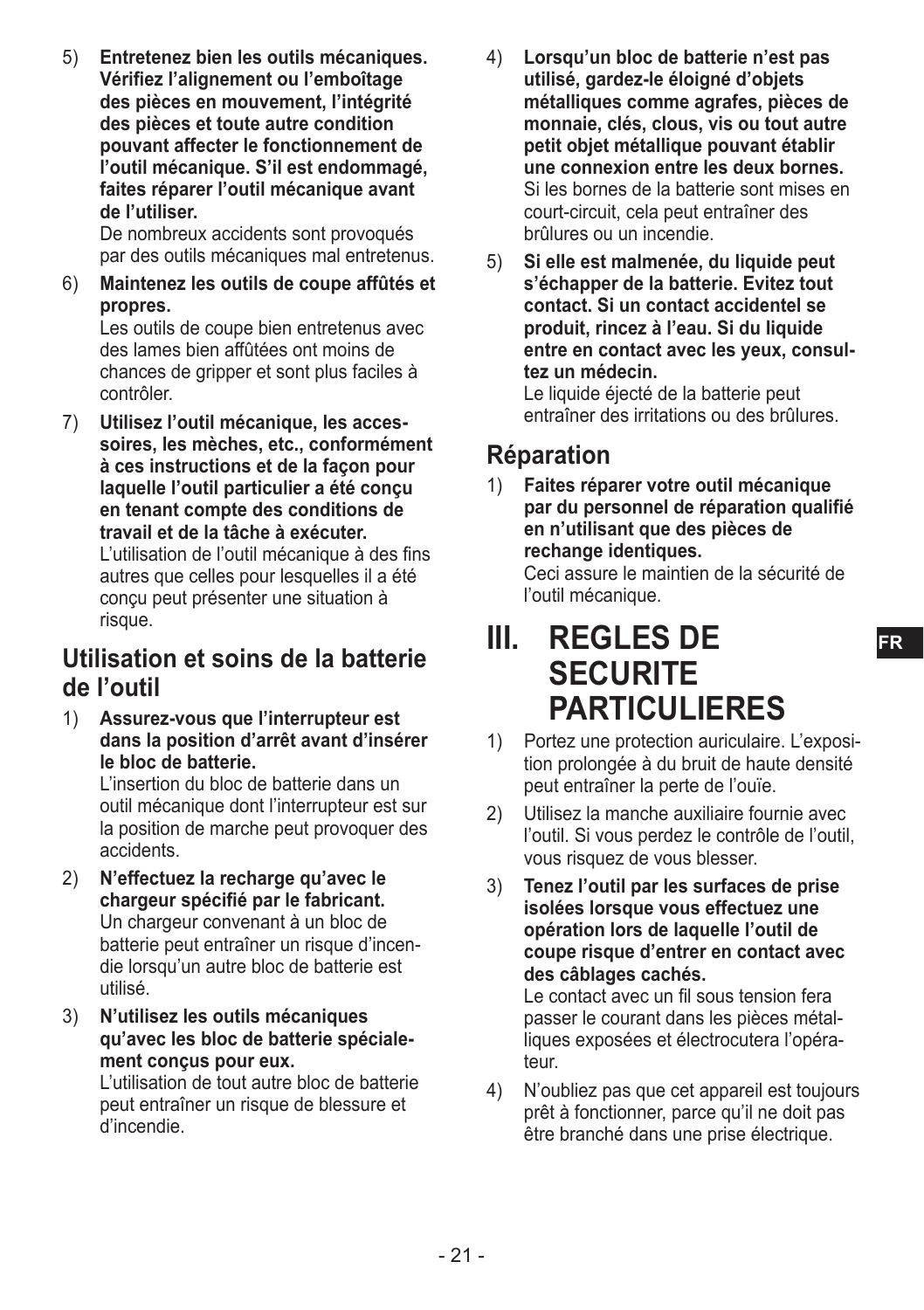- 5) Si la mèche est coincée, mettez immédiatement le commutateur de la gâchette hors tension afin de prévenir une surcharge pouvant endommager la batterie autonome ou le moteur. Dégagez la mèche en inversant le sens de rotation.
- 6) NE manoeuvrez PAS le levier d'inversion marche avant - marche arrière lorsque le commutateur principal est sur la position de marche.

La batterie se déchargerait rapidement et la perceuse serait endommagée.

- 7) Lorsque vous rangez ou transportez l'outil, mettez le levier d'inversion marche avant - marche arrière sur la position centrale (verrouillage du commutateur).
- 8) Ne forcez pas l'outil en maintenant la gâchette de contrôle de vitesse enfoncée à moitié (mode de contrôle de la vitesse) de sorte que le moteur s'arrête. Le circuit de protection s'activera et pourra empêcher le contrôle de la vitesse. Dans ce cas, relâchez la gâchette de contrôle de la vitesse, puis serrez-la à nouveau pour le fonctionnement normal.
- 9) Evitez la pénétration de poussière dans le mandrin.
	- 10) Ne touchez pas les pièces rotatives pour éviter toute blessure.
	- 11) N'utilisez pas l'outil continuellement pendant une longue période. Arrêtez d'utiliser l'outil de temps en temps pour éviter une augmentation de la température et de surchauffer le moteur.
	- 12) Ne laissez pas tomber l'outil.
	- 13) Mettez un masque antipoussière, si les travaux produisent de la poussière.
	- 14) La température du chargeur peut s'élever en cours d'utilisation. Ce n'est pas là le signe d'une anomalie de fonctionnement. NE chargez PAS la batterie pendant une longue période.

| <b>Symbole</b>             | <b>Signification</b>                                                                                 |  |  |
|----------------------------|------------------------------------------------------------------------------------------------------|--|--|
|                            | Volts                                                                                                |  |  |
|                            | Courant continu                                                                                      |  |  |
| n <sub>o</sub>             | Vitesse sans charge                                                                                  |  |  |
| $\ldots$ min <sup>-1</sup> | Révolutions ou alternances par<br>minute                                                             |  |  |
| Ah                         | Capacité électrique de la<br>batterie autonome                                                       |  |  |
| $\boldsymbol{\mathcal{N}}$ | Rotation seulement                                                                                   |  |  |
| 6                          | Pour réduire les risques de<br>blessures, l'utilisateur doit lire et<br>comprendre le mode d'emploi. |  |  |
|                            | Pour l'utilisation à l'intérieur<br>seulement.                                                       |  |  |

#### **AVERTISSEMENT:**

La poussière résultant de ponçage, sciage, meulage, perçage à haute pression et de toute autre activité de construction, contient des produits chimiques réputés être cause de cancer, de malformations congénitales ou autres problèmes reproductifs. Ces produits chimiques sont, par exemple :

- Le plomb contenu dans les peintures à base de plomb
- La silice cristalline, contenue dans les briques, le ciment et autres produits de maçonnerie; et
- L'arsenic et le chrome provenant du bois traité chimiquement.

Pour réduire l'exposition à ces produits chimiques, il faut travailler dans un lieu bien aéré et porter un équipement de sécurité approprié tel que des masques anti-poussière conçus spécialement pour filtrer les particules microscopiques.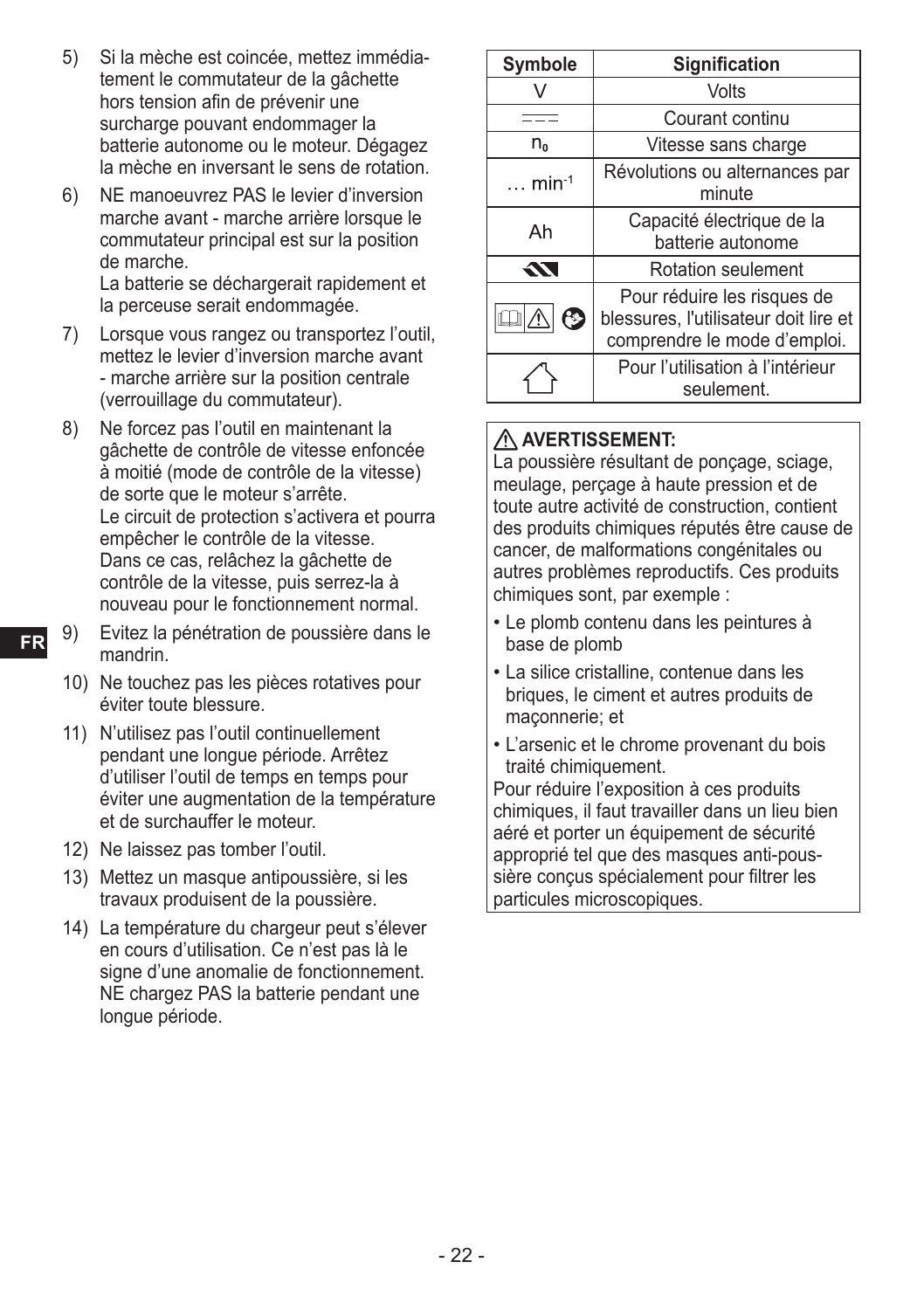## **IV. CHARGEUR DE BATTERIE ET BATTERIE AUTONOME**

### **Instructions de sécurité importantes**

- 1) **CONSERVEZ CES INSTRUCTIONS.** La présente notice contient des instructions de sécurité et d'utilisation importantes pour le chargeur de batterie.
- 2) Avant d'utiliser le chargeur de batterie. lisez toutes les instructions et les marques d'avertissement figurant sur le chargeur de batterie, la batterie autonome et l'appareil qui utilise la batterie autonome.
- 3) **MISE EN GARDE**—Pour réduire le risque de blessures, chargez la batterie autonome Panasonic seulement comme indiqué à la dernière page. Les autres types de batteries risquent d'exploser et de causer des blessures corporelles et des dommages matériels.
- 4) N'exposez pas le chargeur et la batterie autonome à la pluie ou à la neige.
- 5) Pour réduire le risque de détérioration de la fiche et du cordon secteur, débranchez le chargeur en tirant sur la fiche et non sur le cordon.
- 6) Veillez à acheminer le cordon de façon que personne ne risque de le piétiner, de trébucher dessus, d'endommager ou d'étirer le cordon.
- 7) N'utilisez une rallonge qu'en cas de nécessité absolue.

L'utilisation d'une rallonge inadéquate peut entraîner un incendie ou une électrocution. S'il faut absolument utiliser une rallonge, veillez à respecter les points suivants :

- a. Le nombre, la taille et la forme des broches de la fiche de la rallonge doivent être identiques à ceux de la fiche du chargeur de batterie.
- b. La rallonge doit avoir des conducteurs en bon état et être elle-même en bon état d'utilisation.

c. La taille des conducteurs doit être suffisante pour les normes d'intensité en ampères du chargeur, comme indiqué ci-dessous.

| TAILLE AWG MINIMUM RECOMMANDÉE DES |                             |               |             |     |     |
|------------------------------------|-----------------------------|---------------|-------------|-----|-----|
|                                    | RALLONGES POUR CHARGEURS DE |               |             |     |     |
|                                    | <b>BATTERIES</b>            |               |             |     |     |
| Norme d'entrée                     | Ampères Taille AWG du       |               |             |     |     |
| СA                                 |                             | cordon        |             |     |     |
| Egal ou<br>supérieur à             | Mais                        |               | Longueur du |     |     |
|                                    | inférieur à                 | cordon, pieds |             |     |     |
|                                    |                             | 25            | 50          | 100 | 150 |
|                                    |                             | 18            | 18          | 18  |     |

- 8) N'utilisez pas un chargeur dont la fiche ou le cordon est endommagé – remplacez-les immédiatement.
- 9) N'utilisez pas le chargeur s'il a reçu un choc violent, s'il a subi une chute ou s'il a été endommagé de quelque manière que ce soit; confiez-le à un réparateur qualifié.
- 10) Ne démontez pas le chargeur; si des travaux d'entretien ou de réparation sont nécessaires, confiez-le à un réparateur qualifié. Si vous le remontez incorrectement, vous risquez de causer une électrocution ou un incendie.
- 11) Pour réduire le risque d'électrocution, débranchez le chargeur de la prise de courant avant d'entreprendre des travaux d'entretien ou de nettoyage.
- 12) Le chargeur et la batterie autonome ont été conçus spécifiquement pour fonctionner ensemble. Ne tentez pas de charger un autre outil à batterie ou une autre batterie autonome avec ce chargeur.
- 13) Ne tentez pas de charger la batterie autonome avec un autre chargeur.
- 14) Ne tentez pas de démonter le logement de la batterie autonome.
- 15) Ne rangez pas l'outil ou la batterie autonome dans des endroits où la température est susceptible d'atteindre ou de dépasser 50°C (122°F) (par exemple dans une remise d'outils électriques, ou dans une voiture en été), car cela risquerait d'abîmer la batterie rangée.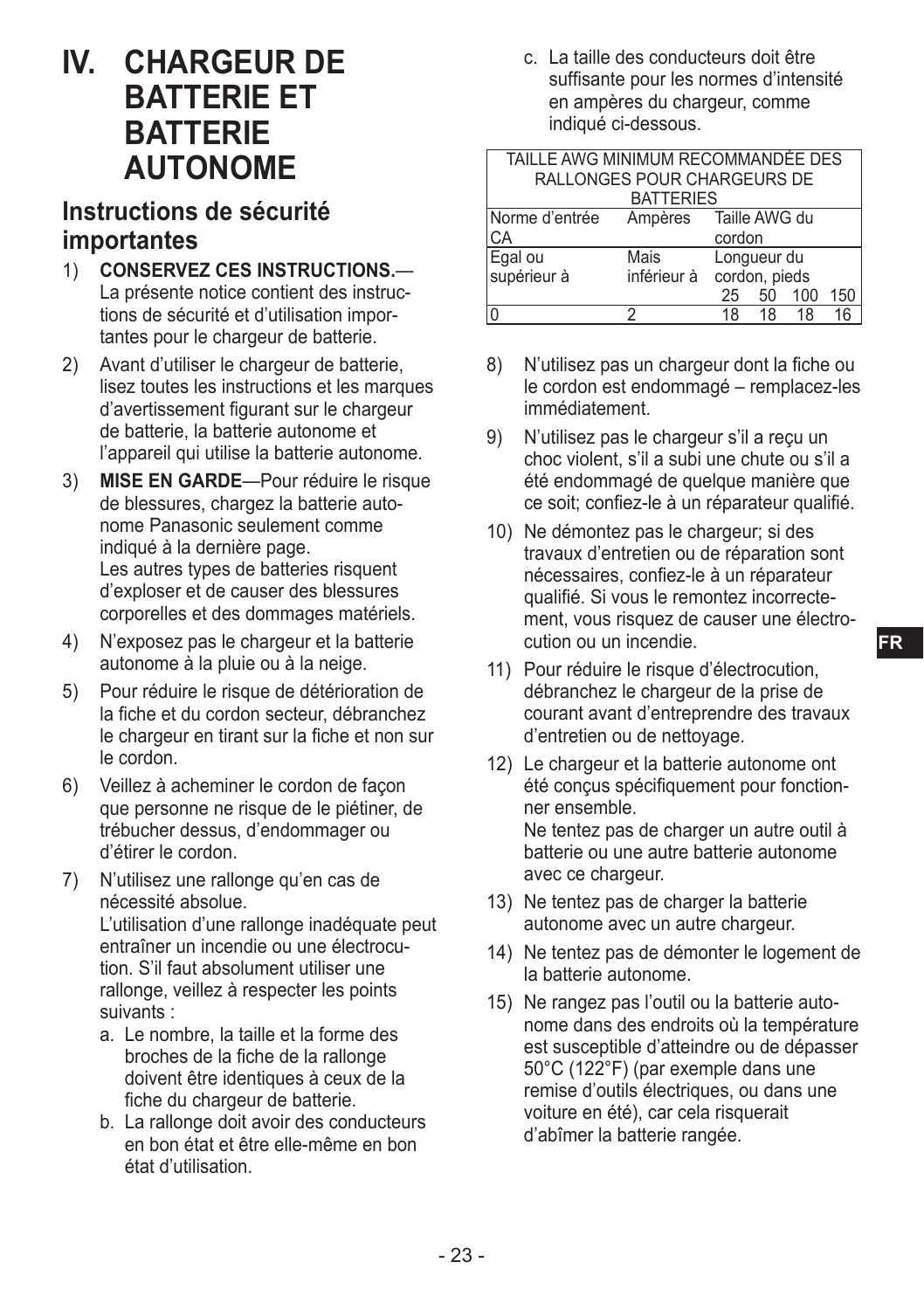- 16) Ne chargez pas la batterie autonome lorsque la température est INFÉRIEURE À 0°C (32°F) ou SUPÉRIEURE à 40°C (104°F). Cela est très important pour maintenir la batterie autonome dans un état optimal.
- 17) N'incinérez pas la batterie autonome. Elle risquerait d'exploser dans les flammes.
- 18) Evitez toute utilisation dans un environnement dangereux. N'utilisez pas le chargeur à un endroit humide ou mouillé.
- 19) Le chargeur a été conçu pour fonctionner uniquement sur des prises secteur domestiques standard. Ne l'utilisez pas sous des tensions différentes!
- 20) Ne manipulez pas brutalement le cordon secteur. Ne transportez jamais le chargeur en le tenant par le cordon, ou ne le tirez pas brutalement pour le débrancher de la prise. Gardez le cordon à l'abri de la chaleur, de l'huile et de bords coupants.
- 21) Chargez la batterie autonome à un endroit bien ventilé; ne couvrez pas le chargeur et la batterie autonome avec un chiffon, etc., pendant la charge.
- **FR**
	- 22) L'utilisation d'un accessoire non recommandé peut entraîner un incendie, une électrocution ou des blessures aux personnes.
	- 23) Ne court-circuitez pas la batterie autonome. Un court-circuit de la batterie peut être à l'origine d'un flux de courant de forte intensité et d'une surchauffe, ce qui peut entraîner un incendie ou des blessures.
	- 24) REMARQUE: Si le cordon secteur de cet appareil est endommagé, il doit être remplacé exclusivement dans un atelier désigné par le fabricant, car ces travaux exigent l'utilisation d'outils spéciaux.
	- 25) POUR RÉDUIRE LES RISQUES D'ÉLEC-TROCUTION, CET APPAREIL EST ÉQUIPÉ D'UNE FICHE POLARISÉE (UNE LAME EST PLUS LARGE QUE L'AUTRE). Cette fiche ne pourra être insérée que d'une seule façon dans une prise polarisée. Si la fiche ne peut pas être insérée à fond dans la prise, insérez la fiche sens dessus dessous. Si vous ne parvenez toujours pas à insérer la fiche, adressez-vous à un électricien qualifié pour installer une prise de courant adéquate. Ne modifiez la fiche en aucune façon.

#### **AVERTISSEMENT:**

- N'utilisez que la batterie autonome Panasonic conçue pour l'utilisation avec cet outil rechargeable.
- Panasonic décline toute responsabilité en cas de dommage ou d'accident causé par l'utilisation d'une batterie autonome recyclée ou de contrefaçon.
- Ne mettez pas la batterie autonome au rebut dans un feu ou ne l'exposez pas à une chaleur excessive.
- Ne laissez pas d'objets métalliques entrer en contact avec les bornes de la batterie autonome.
- Ne transportez pas ou ne rangez pas la batterie autonome dans un recipient contenant des clous ou tout autre objet métallique.
- Ne chargez pas la batterie autonome dans un endroit où la température est élevée comme à proximité d'un feu ou à la lumière directe du soleil. Sinon la batterie peut surchauffer, prendre feu ou exploser.
- Après avoir retiré la batterie autonome de l'outil ou du chargeur, remettez toujours le couverclede la batterie autonome en place. Sinon, les contacts de la batterie peuvent se mettre en court-circuit, entraînant le risque d'un incendie.
- Si la batterie autonome s'est détériorée, la remplacer par une batterie neuve. L'utilisation prolongée d'une batterie autonome endommagée peut provoquer des dégagements de chaleur, un départ de feu ou l'explosion de la batterie.
- Pour éviter tout risque de fuite, surchauffe, génération de fumée, incendie et explosion, suivez ces instructions lorsque vous manipulez nos outils rechargeables (corps principal de l'outil/batterie autonome/chargeur).
	- Ne laissez pas les coupes de matériaux ou la poussière se déposer sur la batterie autonome.
- Lorsque vous rangez l'outil, éliminez les coupes de matériaux et la poussière éventuellement présentes sur la batterie autonome, et éloignez celle-ci des objets métalliques (vis, clous, etc.) lorsque vous la rangez dans le coffret de l'outil.
- Ne manipulez pas les outils rechargeables comme indiqué ci-dessous.
	- (Il existe un risque de production de fumée, d'incendie et d'explosion)
	- En les utilisant ou en les rangeant dans des lieux exposés à la pluie ou à l'humidité
- En les utilisant plongés dans l'eau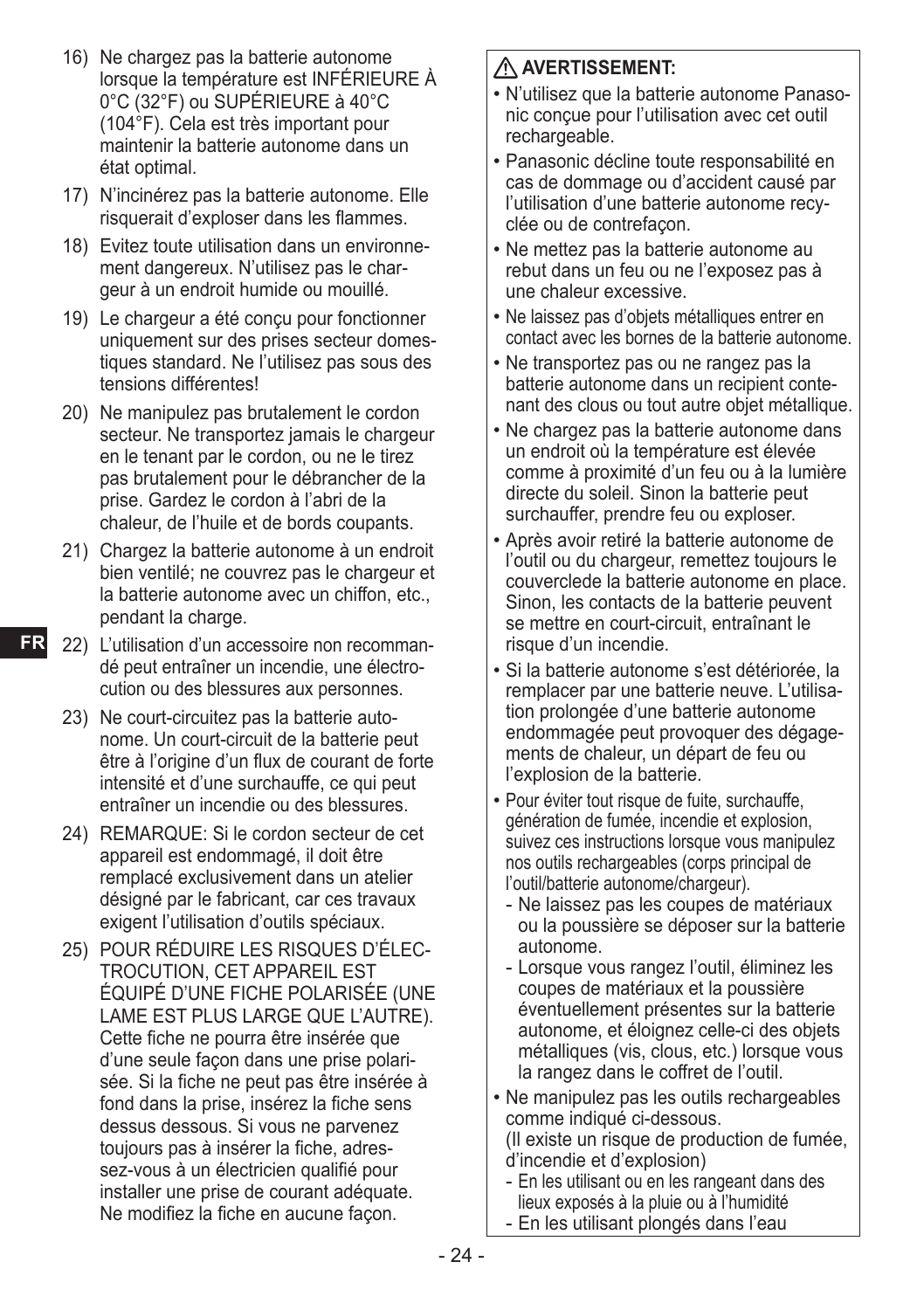## **V. MONTAGE**

#### **Fixation ou retrait d'une mèche**

#### **REMARQUE:**

Lors de l'installation ou de l'enlèvement d'une mèche, débranchez la batterie autonome de l'outil ou placez le commutateur sur la position centrale (verrouillage du commutateur).

Cet outil est équipé d'un mandrin de perçage sans clé.

1. Accessoire

Insérez la mèche et faites tourner le collier de verrouillage dans le sens des aiguilles d'une montre (en regardant depuis l'avant) pour serrer fermement jusqu'à ce qu'il s'arrête de cliqueter. [Fig.1]

2. Enlèvement

Faites tourner le collier de verrouillage dans le sens inverse des aiguilles d'une montre (en regardant depuis l'avant) puis retirez la mèche. [Fig.2]

#### **REMARQUE:**

Si le mandrin présente un jeu excessif, fixez la mèche en place et ouvrez les mâchoires du mandrin en faisant tourner le collier de verrouillage et serrez la vis (vis tournant à gauche) avec un tournevis en la faisant tourner dans le sens inverse des aiguilles d'une montre (en regardant depuis l'avant). [Fig.3]

#### **Fixation ou retrait de la batterie autonome**

#### **REMARQUE:**

Lorsque la batterie autonome est retirée du corps principal, le voyant du panneau de commande peut s'allumer brièvement. Il ne s'agit pas d'un dysfonctionnement.

1. Pour connecter la batterie autonome :  $[Fig.4 \rightarrow]$ 

Faites glisser la batterie autonome jusqu'à ce qu'elle se verrouille en position. Faites glisser la batterie autonome jusqu'à ce qu'elle se verrouille en position.

2. Pour retirer la batterie autonome: [Fig.4  $\leq$ )] Appuyez sur le bouton et faites glisser la batterie autonome vers l'avant.

## **VI. FONCTIONNEMENT**

#### **AVERTISSEMENT!**

• Ne respirez pas la fumée dégagée par l'outil ou la batterie, car elle pourrait être nocive.

#### **[Corps principal]**

#### **MISE EN GARDE**

• Lorsque vous rangez ou transportez l'outil, mettez le levier d'inversion marche avantmarche arrière sur la position centrale (verrouillage du commutateur).

#### **REMARQUE:**

Veillez à ce qu'aucun objet n'entre en contact avec le commutateur de la gâchette de l'outil. Si un objet entre en contact avec le commutateur de la gâchette de l'outil, même lorsque le levier d'inversion marche avant-marche arrière est en position centrale (verrouillé), une petite quantité de courant électrique peut encore continuer à passer, ce qui peut entraîner une décharge excessive de la batterie autonome et une panne de celle-ci.

#### **Utilisation du commutateur et du levier d'inversion marche avant-marche arrière [Fig.5]**

- 1. Poussez le levier pour obtenir une rotation en sens normal ou inverse. Vérifiez le sens du levier avant utilisation.
- 2. Appuyez légèrement sur la gâchette pour que l'outil commence à tourner lentement.
- 3. Une pression de la gâchette augmente la vitesse. L'outil arrête de fonctionner dès que vous relâchez la gâchette.
- 4. Lorsque vous avez terminé un travail, verrouillez le commutateur en mettant le levier en position centrale.

#### **REMARQUE:**

Lorsque le frein fonctionne, un bruit de freinage peut se faire entendre. Ceci est normal.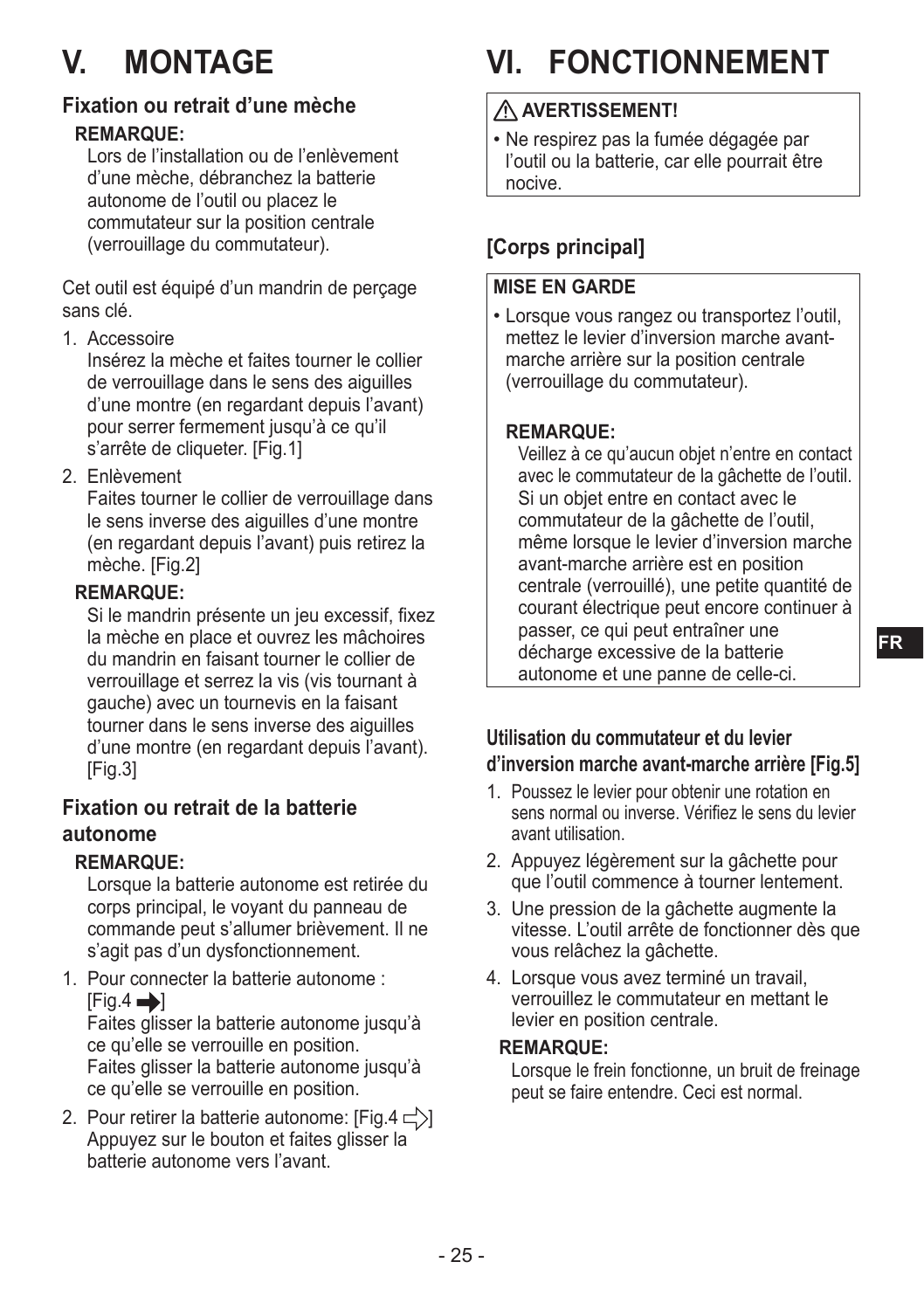#### **MISE EN GARDE:**

Lorsque vous faites fonctionner l'outil en appuyant sur la gâchette, il peut y avoir un décalage momentané avant le début de la rotation. Cela ne signifie pas qu'il y a un dysfonctionnement.

Ce décalage se produit alors que les circuits de l'outil sont activés quand on appuie sur la gâchette pour la première fois après l'installation d'un bloc batterie ou après que l'outil n'a pas été utilisé pendant au moins 1 minute (ou pendant au moins 5 minutes si le LED est en marche). La rotation démarrera sans décalage lors du second fonctionnement et des suivants.

#### $\triangle$  MISE EN GARDE:

Pour prévenir tout dégât, n'actionnez pas le levier d'inversion marche avantmarche arrière tant que la mèche n'a pas complètement terminé de tourner.

#### **Réglage du couple de serrage de l'embrayage**

Ajustez le couple de serrage sur l'un des 18 réglages de l'embrayage ou sur la position "2".

#### **MISE EN GARDE:**

**FR**

- Réglez l'embrayage sur cette marque [Fig.6] avant l'utilisation réelle.
- Si la poignée de l'embrayage ne peut pas être réglée sur le mode de perçage après le vissage avec la fonction embrayée, placez la poignée de l'embrayage en position 1 et utilisez l'embrayage pendant une seconde.

#### **Fonction de commande de la vitesse**

Réglage de la vitesse maximum.

#### 1. Appuyez sur le bouton de réglage de la vitesse et sélectionnez une vitesse. La vitesse change en H, M, L et OFF (le voyant est éteint) dans cet ordre.

2. Sélectionnez OFF pour le relâcher.

| Affichage | Mode bas                                                                                              | Mode élevé                                                                                              |
|-----------|-------------------------------------------------------------------------------------------------------|---------------------------------------------------------------------------------------------------------|
| H         | Env. 300 min <sup>-1</sup> ( $t/mn$ )                                                                 | Env. 1000 min <sup>-1</sup> (t/mn)                                                                      |
| M         | Env. 200 min <sup>-1</sup> ( $t/mn$ )                                                                 | Env. 670 min <sup>-1</sup> ( $t/mn$ )                                                                   |
|           | Env. 150 min <sup>-1</sup> ( $t/mn$ )                                                                 | Env. 500 min <sup>-1</sup> ( $t/mn$ )                                                                   |
| OFF       | Vitesse normale<br>18 V Env. 470 min <sup>-1</sup> (t/mn)<br>14.4 V Env. 400 min <sup>-1</sup> (t/mn) | Vitesse normale<br>18 V Env. 1580 min <sup>-1</sup> (t/mn)<br>14,4 V Env. 1350 min <sup>-1</sup> (t/mn) |

- Réglage par défaut : OFF
- La vitesse est la même à 18 V et à 14,4 V dans ce réglage.
- Si un mode élevé est choisi, la vitesse est réglée comme dans le tableau ci-dessus.

#### **Sélection de la vitesse**

Choisissez une vitesse basse ou haute correspondant à l'utilisation désirée. [Fig.7]

Plus la gâchette de contrôle de vitesse variable est tirée, plus la vitesse augmente.

#### $\triangle$  MISE EN GARDE:

- Vérifiez le commutateur de selection de vitesse avant l'utilisation.
- Utilisez à basse vitesse lorsqu'un couple de serrage élevé est nécessaire pendant le fonctionnement. (L'utilisation à haute vitesse lorsqu'un couple de serrage élevé est nécessaire peut entraîner une panne du moteur.)
- Afin d'empêcher la température de la surface de l'outil d'augmenter excessivement, ne faites pas fonctionner l'outil continuellement en utilisant deux batteries autonomes ou plus. L'outil a besoin d'une période de refroidissement avant de passer à une autre batterie autonome.
- Ne fermez pas les évents sur le côté du corps de l'outil pendant le fonctionnement. Sinon le fonctionnement de la machine peut être affecté négativement et une panne peut s'ensuivre.
- NE forcez PAS l'outil (le moteur). Cela peut endommager l'appareil.
- Utilisez l'outil de façon à ce que l'air des évents ne soit pas soufflé directement sur votre peau. Sinon, cela peut vous brûler.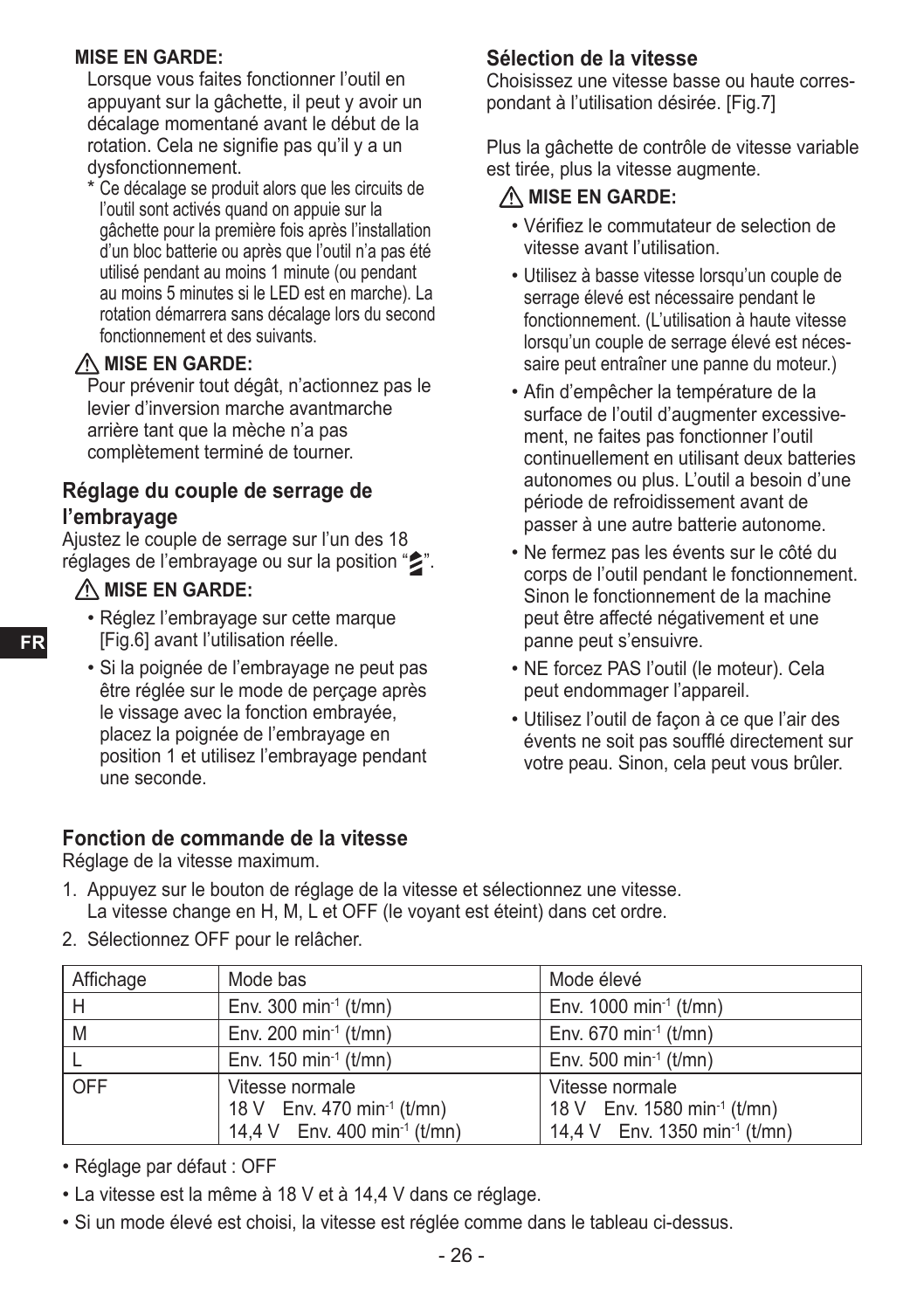#### **Lumière DEL**

Appuyez sur le bouton d'éclairage et réglez la condition d'éclairage.

> Allumé S'allume en cas de pression du bouton. Le témoin s'éteint lorsque l'outil n'est pas utilisé pendant plus de 5 minutes ou immédiatement après connexion de la batterie autonome. Appuyez sur le commutateur de la gâchette et utilisez une fois l'outil. Enclenchement de la gâchette

S'allume lorsque le commutateur de la gâchette est actionné.

S'éteint lorsque la gâchette est relâchée.

Arrêt

La lumière s'allume avec un courant de très faible intensité et elle n'affecte pas négativement les performances ou la capacité de la batterie.

#### **A. MISE EN GARDE:**

- La lumière DEL incorporée est conçue pour éclairer temporairement la petite zone de travail.
- Ne l'utilisez pas comme remplacement d'une torche normale, elle n'est pas assez lumineuse.

**MISE EN GARDE:** NE REGARDEZ PAS DIRECTEMENT LE FAISCEAU.

L'utilisation de commandes ou de réglages ou l'exécution de procédures autres que ceux spécifiés dans ce manuel peut entraîner l'exposition à de dangereuses radiations.

#### **Indicateur de niveau de la batterie**

Appuyez sur le bouton de niveau de la batterie. L'indicateur de niveau de la batterie affiche le niveau de la batterie selon trois niveaux lorsque le bouton est actionné.

#### **REMARQUE:**

L'indicateur n'affiche pas le niveau de la batterie même lorsque le bouton est actionné dans les cas suivants.

• L'unité principale est hors tension.

- Immédiatement après avoir connecté la batterie autonome
- L'unité principale ou le bouton de niveau de la batterie n'est pas actionné pendant env. cinq minutes. Appuyez à nouveau sur le bouton de niveau de la batterie après avoir actionné

le commutateur de la gâchette.

• Si la température de la batterie est trop élevée, arrêtez d'utiliser l'outil et attendez que la température de la batterie baisse.

| Indicateur           |                      | Etat de la<br>batterie                                                         |
|----------------------|----------------------|--------------------------------------------------------------------------------|
| 3 témoins<br>allumés |                      | Charge suffi-<br>sante                                                         |
|                      | 2 témoins<br>allumés | Charge à env.<br>60%                                                           |
|                      | Un témoin<br>allumé  | Le niveau de la<br>batterie est<br>faible.<br>Nécessité de<br>charge prochaine |
| ⊲₫<br>⊲(             | 3 témoins<br>allumés | Vide<br>Nécessité de<br>charge immé-<br>diate                                  |

L'indication du niveau de la batterie est indicative.

Elle peut changer en fonction de l'état de la batterie ou de la température ambiante.

Une décharge excessive (totale) des batteries aux ions de lithium réduit leur durée de vie de façon notable. L'outil comprend une caractéristique de protection de la batterie concue pour empêcher une décharge excessive de la batterie autonome.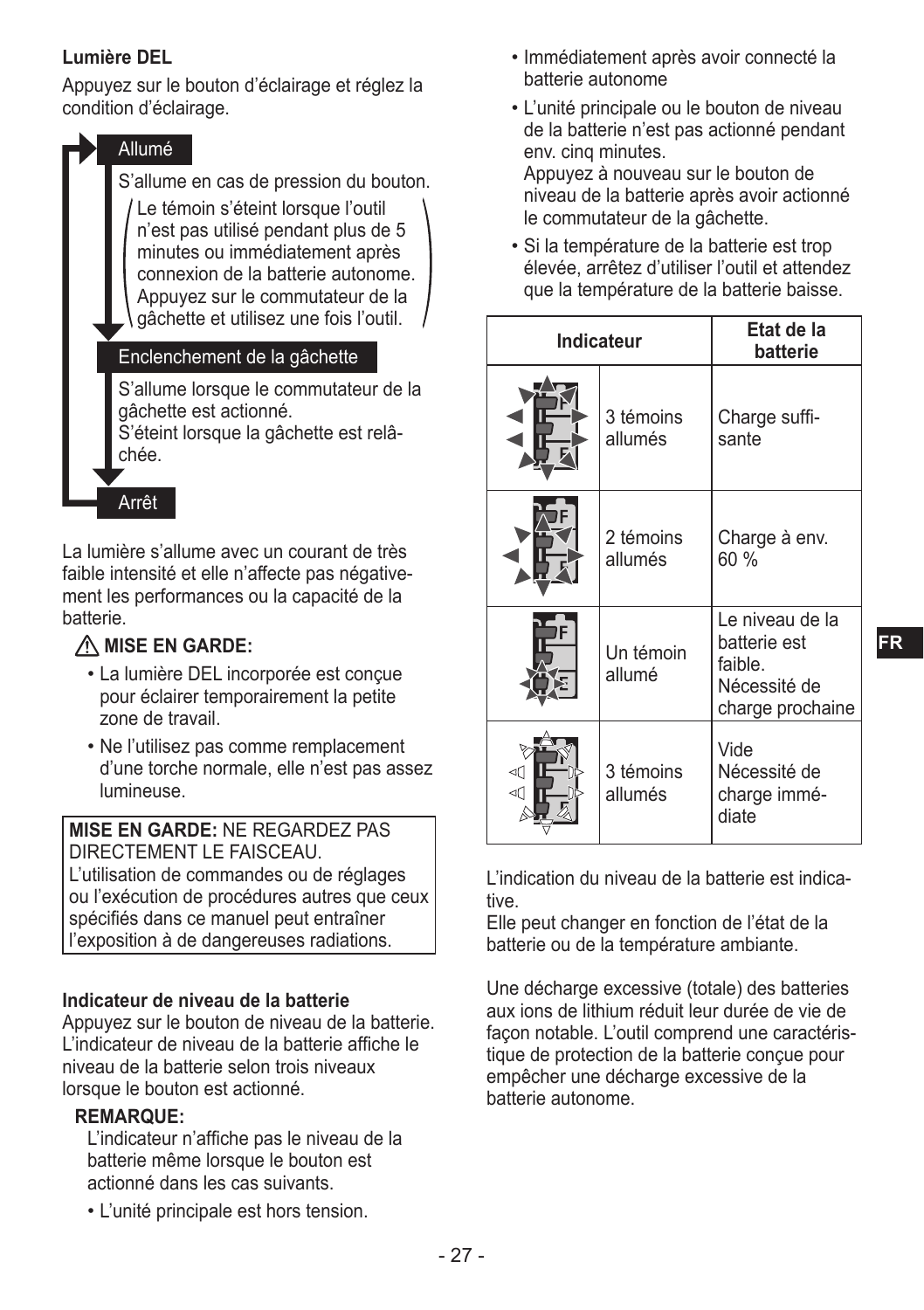#### **Fonction de verrouillage de la mèche**

- 1. Lorsque le commutateur de la gâchette n'est pas engagé et qu'une mèche de tournevis est mise en place, il est possible d'utiliser l'outil comme tournevis manuel (jusqu'à 22,6 N•m, 230 kgf•cm, 199 po•lbs). Le mandrin présentera un peu de jeu mais il ne s'agit pas d'un dysfonctionnement.
- 2. Cette caractéristique est pratique pour serrer les vis qui nécessitent un couple de serrage plus important que le couple de serrage maximum de la perceuse (position sur le mandrin), pour s'assurer du serrage d'une vis ou pour desserrer une vis extrêmement serrée.



**FR Changement du côté d'installation du crochet de ceinture [Fig.8]**

Le crochet de ceinture peut être fixé sur les deux côtés de l'appareil.

- 1. Retrait du crochet
	- (1) Retirez la vis.
	- (2) Sortez le crochet.
- 2. Fixation du crochet sur l'autre côté
	- (1) Insérez le crochet de l'autre côté.
	- (2) Serrez complètement la vis pour qu'elle reste fermement en place.

#### **AVERTISSEMENT!**

- Assurez-vous de bien accrocher le crochet de ceinture à l'unité principale en serrant bien la vis. Si le crochet de ceinture n'est pas bien fixé à l'unité principale, le crochet peut se décrocher et l'unité peut tomber. Cela pourrait entraîner un accident ou des blessures.
- Vérifiez régulièrement le serrage de la vis. Si elle est desserrée, resserrez-la bien.
- Assurez-vous d'accrocher fermement et de manière sûre le crochet de ceinture sur une ceinture de taille ou une autre ceinture. Faites attention que l'appareil ne glisse pas de la ceinture. Cela pourrait entraîner un accident ou des blessures.
- Lorsque l'unité principale est tenue par le crochet de ceinture, évitez de sauter ou de courir. Le crochet pourrait glisser et l'unité principale pourrait tomber. Cela pourrait entraîner un accident ou des blessures.
- Lorsque l'appareil est accroché à la taille par le crochet de ceinture, ne fixez pas de mèche autre qu'une mèche de serrage sur l'appareil.

#### **Fonction Avertissement**

#### **(1) Avertissement de surchauffe**



Indique que le fonctionnement a été arrêté à la suite d'une surchauffe du moteur ou de la batterie.

Pour protéger le moteur ou la batterie, veillez à bien noter les points suivants lorsque vous effectuez cette opération.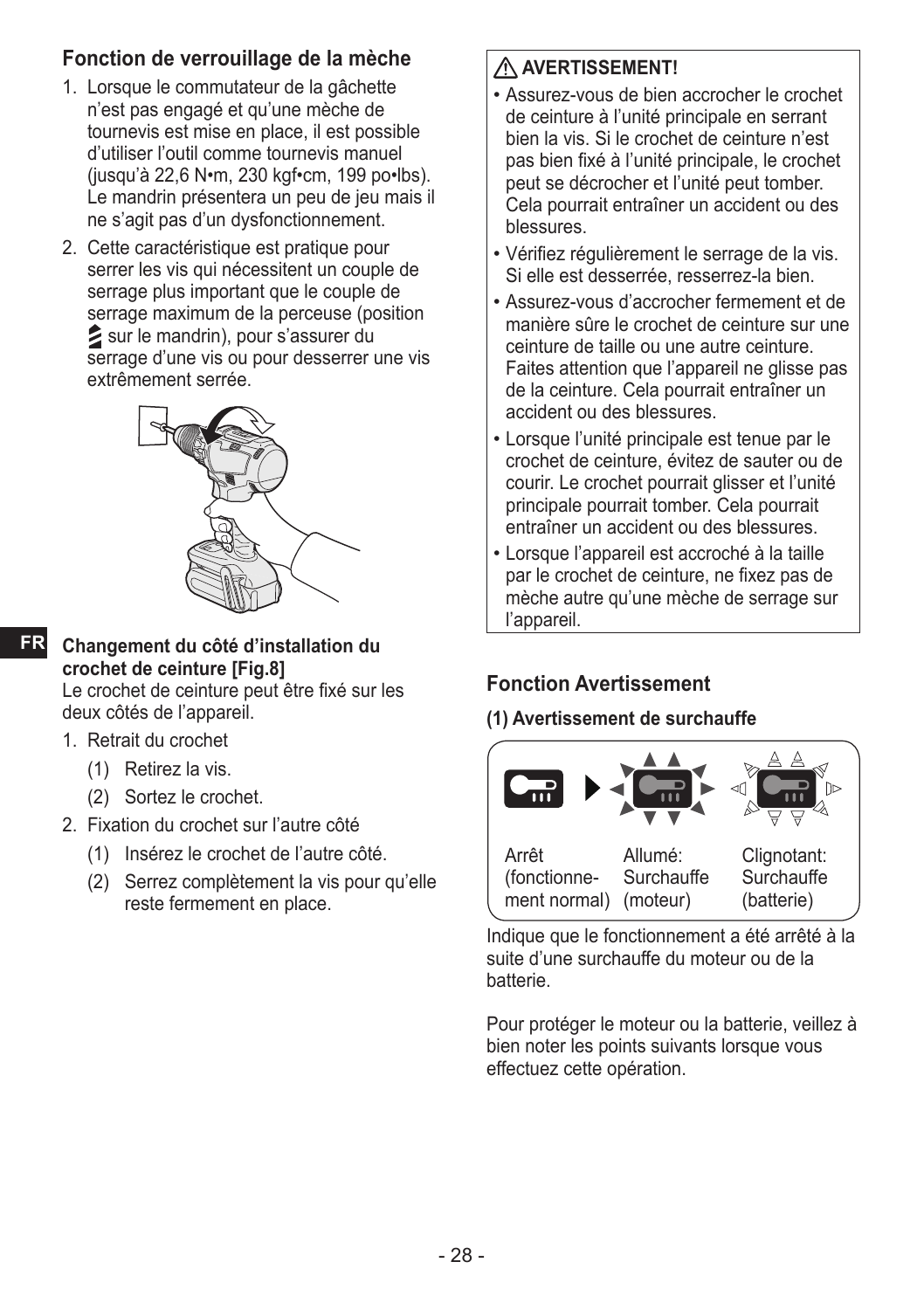• Si le moteur ou la batterie deviennent chauds, la fonction de protection sera activée et le moteur ou la batterie cesseront de fonctionner.

Le témoin d'avertissement de surchauffe s'allume ou clignote sur le panneau de commande lorsque cette caractéristique est active.

- Si la caractéristique de protection contre la surchauffe s'active, laissez l'outil se refroidir complètement (au moins 30 minutes). L'outil est prêt à être utilisé lorsque le témoin d'avertissement de surchauffe s'éteint.
- Evitez d'utiliser l'outil d'une façon qui activerait de façon répétée la caractéristique de protection contre la surchauffe.
- Si l'outil est utilisé de façon continue sous haute charge, ou s'il est utilisé dans un environnement chaud (en été par exemple), il est possible que la caractéristique de protection contre la surchauffe s'active fréquemment.
- Si l'outil est utilisé dans un environnement froid (en hiver par exemple), ou s'il est arrêté fréquemment pendant l'utilisation, il est possible que la caractéristique de protection contre la surchauffe ne s'active pas. La performance du EY9L42 se dégrade considérablement à une température égale ou inférieure à 10 °C en raison des conditions de travail et d'autres facteurs.

#### **(2) Avertissement de réduction de tension**



Un témoin qui clignote

Si l'outil est sujet à une charge soudaine durant son utilisation, cela provoquera le verrouillage du moteur, le détecteur de prévention des décharges pourrait être déclenché et le voyant de batterie faible pourrait clignoter. Le voyant arrêtera de clignoter une fois que vous aurez géré la raison du verrouillage du moteur et que vous aurez activer la gâchette.

#### **(3) Avertissement de surcharge**



Si l'outil est soumis à une charge soudaine pendant son utilisation, cela provoque le verrouillage du moteur, l'éventuel déclenchement du détecteur de prévention des surintensités et le clignotement du témoin d'avertissement de réduction de tension.

(Sa base s'allume et les parties supérieure et centrale clignotent.)

Le témoin s'éteint une fois que vous avez résolu la cause du verrouillage du moteur et avez actionné la gâchette.

### **[Batterie]**

#### **Pour une utilisation correcte de la batterie autonome [Fig.9]**

- Les batteries rechargeables ont une longévité limitée.
- Pour une longévité optimale de la batterie, rangez la batterie autonome Li-ion sans la charger après l'avoir utilisée.
- Lors de l'utilisation de la batterie autonome, assurez-vous de la bonne ventilation du lieu de travail.

#### **Pour un usage sans risque**

- La batterie est conçue pour être installée en deux étapes pour des raisons de sécurité. Assurez-vous que la batterie est installée correctement dans l'unité principale avant toute utilisation.
- Lorsque la batterie autonome n'est pas connectée fermement à la mise sous tension, le témoin d'avertissement de surchauffe et le témoin d'avertissement de faible batterie clignotent pour indiquer qu'un fonctionnement sans danger n'est pas possible et l'unité principale ne tourne pas normalement. Branchez la batterie autonome dans l'unité de l'outil jusqu'à ce que l'indicateur rouge ou jaune disparaisse.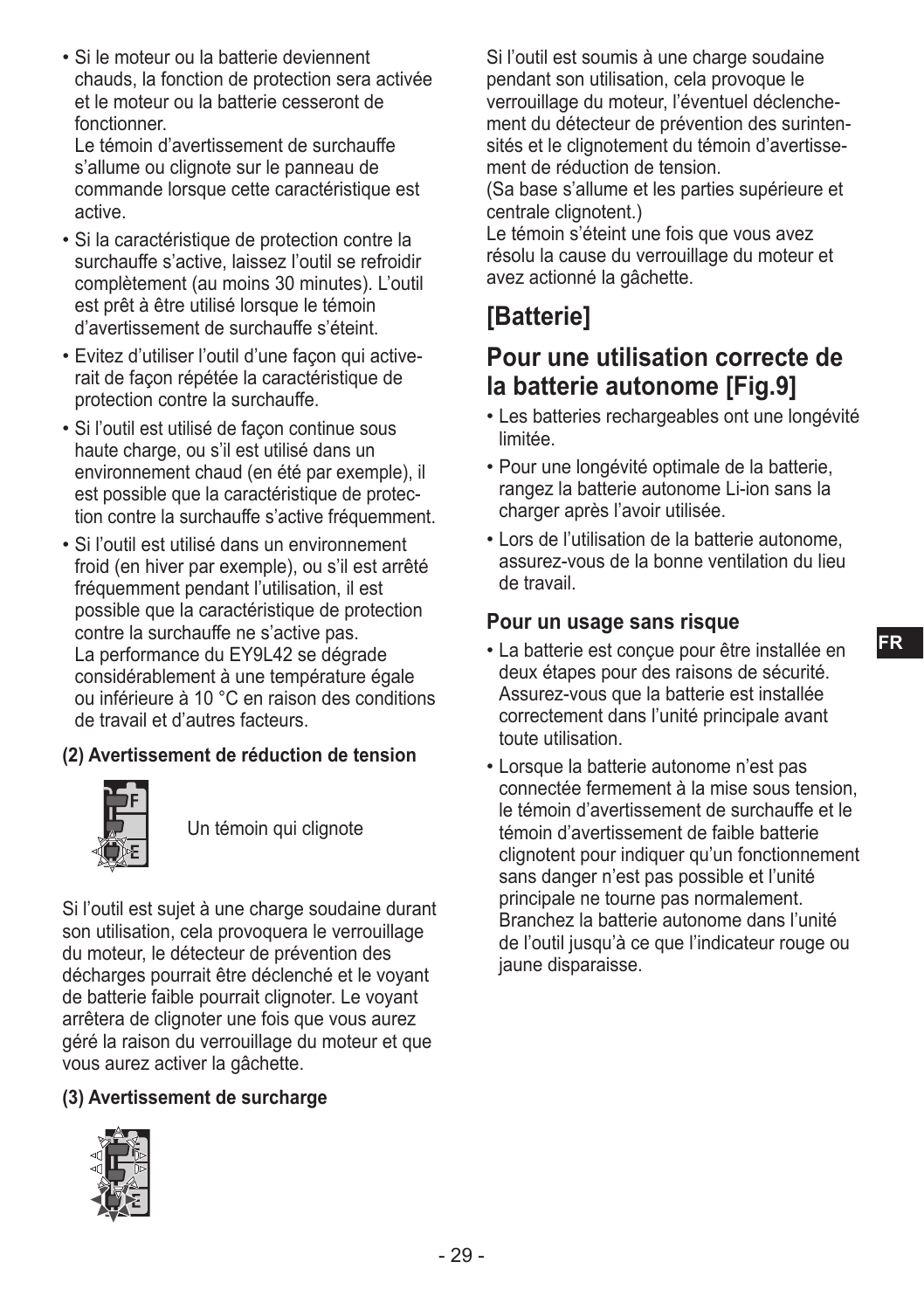#### **Recyclage de la batterie autonome ATTENTION:**

#### **Pour une batterie autonome Li-ion**

La batterie Li-ion que vous vous êtes procurée est recyclable. Pour des renseignements sur le recyclage de la batterie, veuillez composer le **1-800-8-BATTERY**.



### **[Chargeur de batterie]**

#### **Recharge** *A* MISE EN GARDE:

- 1) Si la température de la batterie autonome descend en dessous de -10ºC (14ºF) environ, la charge s'arrête automatiquement afin de prévenir la dégradation de la batterie.
- 2) Le niveau de température ambiante moyenne se situe entre 0°C (32°F) et 40°C (104°F).
- Si la batterie autonome est utilisée alors que sa température est inférieure à 0°C (32°F), l'outil pourrait ne pas fonctionner correctement.
- 3) Utilisez le chargeur à des températures comprises entre 0°C et 40°C, et chargez la batterie à une température identique à celle de la batterie elle-même. (Il ne doit pas y avoir plus de 15°C de différence entre la température de la batterie et celle de l'endroit où vous chargez.)
- 4) Lorsqu'une batterie autonome froide (endessous de 0°C (32°F)) doit être recharge dans une pièce chaude, laissez la batterie autonome dans la pièce pendant une heure au moins et rechargez-la quand elle a atteint la température ambiante.
- 5) Laissez refroidir le chargeur quand vous rechargez plus de deux batteries autonomes à la suite.
- 6) Ne mettez pas vos doigts dans les trous des connecteurs lorsque vous prenez les chargeurs ou à n'importe quelle occasion.
- 7) Débranchez le chargeur lorsque vous ne l'utilisez pas.

#### **REMARQUE:**

Votre batterie autonome n'est pas complètement chargée au moment de l'achat. Veillez à bien charger complètement la batterie avant son utilisation.

#### Procédure de recharge

1. Branchez le cordon d'alimentation du chargeur dans une prise secteur.

#### **REMARQUE:**

Des étincelles peuvent être produites lorsque la fiche est introduite dans la prise d'alimentation secteur; toutefois, ceci ne pose aucun problème de sécurité.

- 2. Raccorder fermement la batterie autonome au chargeur.
	- 1 Alignez les marques d'alignement et placez la batterie dans le poste d'accueil sur le chargeur.

#### **REMARQUE:**

Certaines batteries autonomes ne présentent pas de marque d'alignement (Q) (page 2).

- 2 Faites glisser vers l'avant dans le sens de la flèche. [Fig.10  $\rightarrow$ ]
- 3. Pendant la charge, le témoin s'allume. Lorsque la charge est terminée, un interrupteur électronique s'actionne pour protéger la batterie.
	- La charge ne peut pas démarrer si la batterie autonome est chaude (par exemple, à la suite d'un long travail de perçage). Le témoin d'attente orange clignote jusqu'à ce que la batterie se soit refroidie. La charge commence alors automatiquement.
- 4. Le témoin de charge (vert) clignote lentement dès que la batterie est chargée à environ 80%.
- 5. Lorsque le chargement est terminé, le témoin de charge de couleur verte s'éteint.
- 6. Lorsque la température de la batterie autonome est de 0ºC ou moins, la batterie autonome prend plus longtemps à charger que la durée standard. Même lorsque la batterie est complètement chargée, elle n'aura qu'environ 50% de la puissance d'une batterie complètement chargée à une température de fonctionnement normale.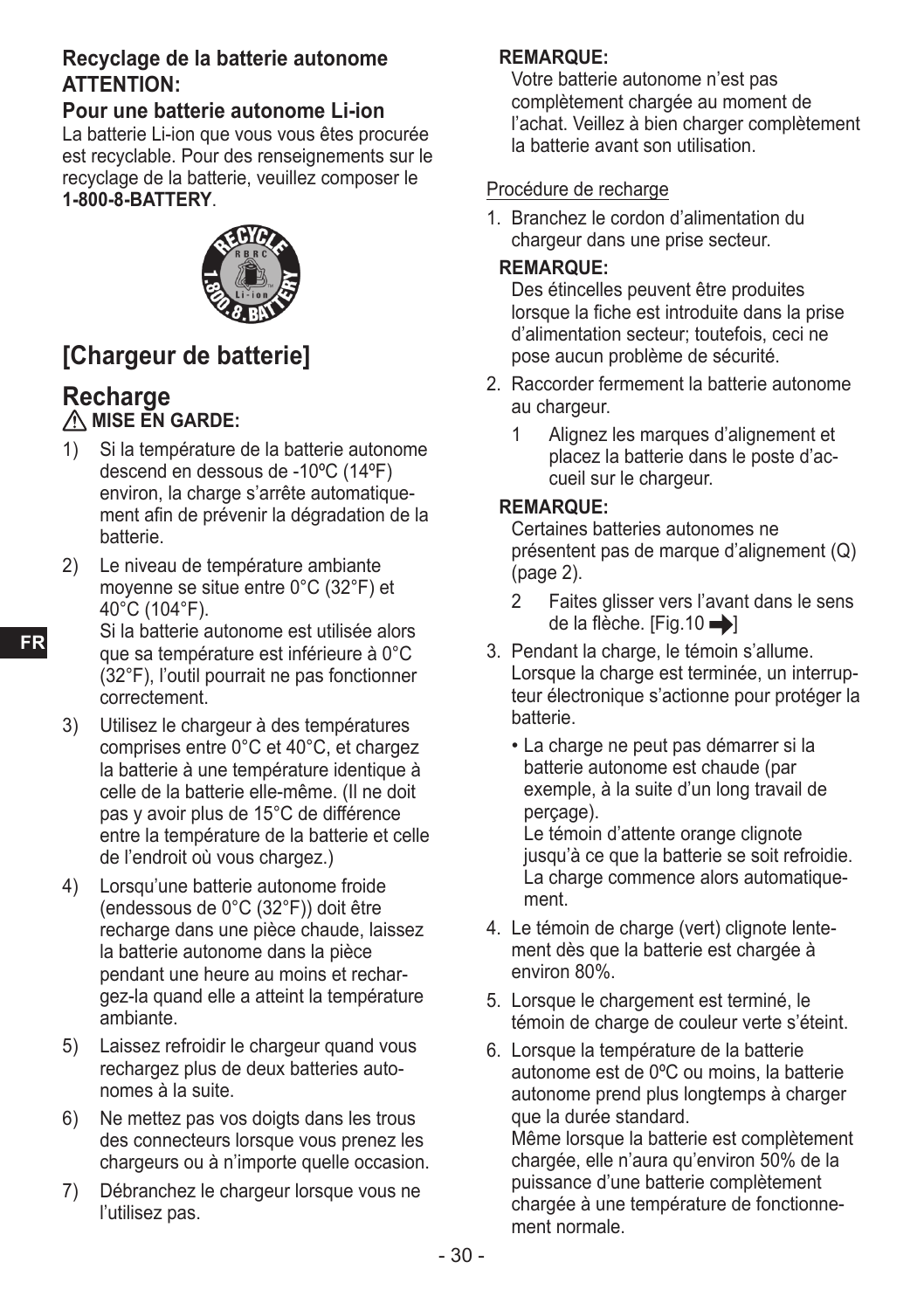- 7. Consultez un distributeur agréé si le témoin de charge (vert) ne s'éteint pas.
- 8. Si une batterie complètement chargée est à nouveau insérée dans le chargeur, le témoin de charge s'allume. Après quelques minutes, le témoin de charge de couleur verte s'éteindra.
- 9. Retirez la batterie autonome lorsque le bouton de libération de batterie autonome est en position haute. [Fig.10  $\leftarrow$ )]

### **INDICATION DU VOYANT**



## **VII. ENTRETIEN**

- Nettoyez l'appareil au moyen d'un chiffon sec et propre. N'utilisez ni eau, ni solvant, ni produit de nettoyage volatile.
- Au cas où l'intérieur de l'outil ou du bloc batterie serait exposé à de l'eau, enlevez l'eau et laissez sécher dès que possible. Enlevez soigneusement toutes saletés ou limailles de fer qui s'accumulent à l'intérieur de l'outil. Si vous rencontrez des problèmes lors de l'utilisation de l'outil, prenez contact avec votre centre de service agréé le plus proche.

## **VIII. ACCESSOIRES**

Utilisez uniquement des mèches convenant à la taille du mandrin utilisé.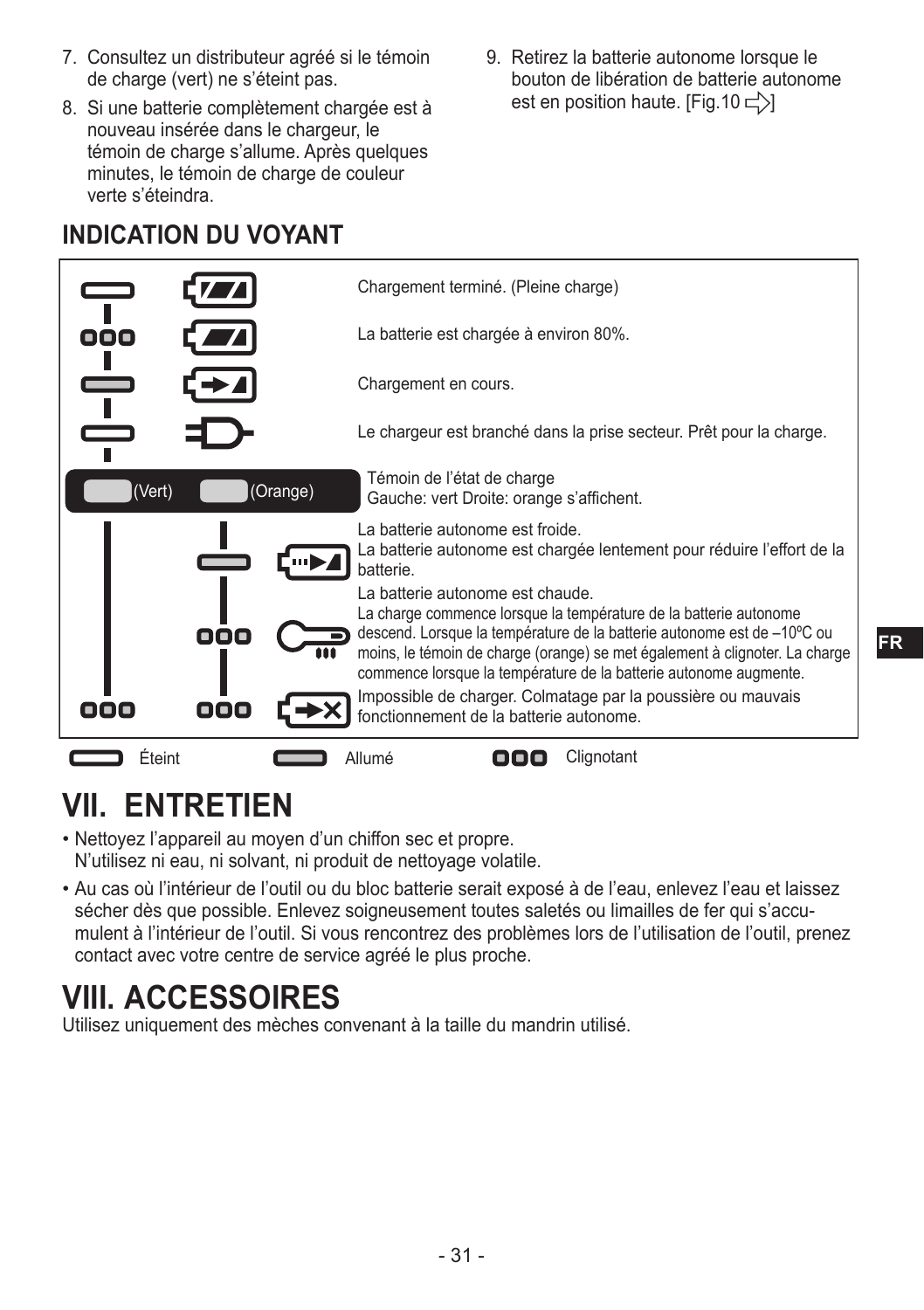## **IX. APPENDICE**

#### **CAPACITES MAXIMUM RECOMMANDEES**

| N° du modèle      |                   | <b>EY74A2</b>          |                       |  |
|-------------------|-------------------|------------------------|-----------------------|--|
| Tension du moteur |                   | 14,4 V DC<br>18 V DC   |                       |  |
| Vissage de vis    | Vis pour machine  | M <sub>5</sub>         |                       |  |
|                   | Vis à bois        | $\Phi$ 6,8 mm (17/64") | $\Phi$ 8 mm (5/16")   |  |
| Percage           | Vis auto perçante | $\Phi$ 6 mm (15/64")   |                       |  |
|                   | Pour le bois      | $\Phi$ 35 mm (1-3/8")  | $\Phi$ 38 mm (1-1/2") |  |
|                   | Pour le métal     | $\Phi$ 13 mm (1/2")    |                       |  |

#### **COMPLÉMENT DE GARANTIE**

- Les pannes et dégradations dues à une utilisation intense prolongée (par ex : usinage sur ligne d'assemblage etc.) ne sont pas couvertes par la garantie.
- Au cas où l'intérieur de l'outil ou du bloc batterie serait exposé à de l'eau, enlevez l'eau et laissez sécher dès que possible. Enlevez soigneusement toutes saletés ou limailles de fer qui s'accumulent à l'intérieur de l'outil. Si vous rencontrez des problèmes lors de l'utilisation de l'outil, prenez contact avec votre centre de service agréé le plus proche.

## **X. CARACTERISTIQUES TECHNIQUES**

**REMARQUE:** Indication de poids<br>
Eqal à ou plus d'1 kq:

Égal à ou plus d'1 kg:<br>Moins d'1 kg: indiqué par 0,05 kg (0,02 lbs). Indiqué par 0,01 kg (0,02 lbs).

#### **UNITE PRINCIPALE**

| N° du modèle                      |                                   | EY74A2                                     |                                           |  |
|-----------------------------------|-----------------------------------|--------------------------------------------|-------------------------------------------|--|
| Tension du moteur                 |                                   | 14,4 V DC                                  | 18 V DC                                   |  |
| Vitesse sans                      | Bas                               | $30 - 400$ min <sup>-1</sup> (t/mn)        | $30 - 470$ min <sup>-1</sup> (t/mn)       |  |
| charge                            | Haut                              | $70 - 1350$ min <sup>-1</sup> (t/mn)       | $70 - 1580$ min <sup>-1</sup> (t/mn)      |  |
| Capacité du mandrin               |                                   |                                            | $\Phi$ 1,5 mm – $\Phi$ 13 mm (1/16"–1/2") |  |
| Couple de serrage de l'embrayage  |                                   | Environ 0.5 $N \cdot m - 4.4 N \cdot m$    |                                           |  |
|                                   |                                   | $(4,3 \text{ po-lbs} - 39 \text{ po-lbs})$ |                                           |  |
| Longueur totale                   |                                   |                                            | 178 mm (7")                               |  |
| Poids                             | Avec batterie<br>autonome: EY9L45 | 1,90 kg (4,19 lbs)                         |                                           |  |
| Avec batterie<br>autonome: EY9L51 |                                   |                                            | 2,05 kg (4,52 lbs)                        |  |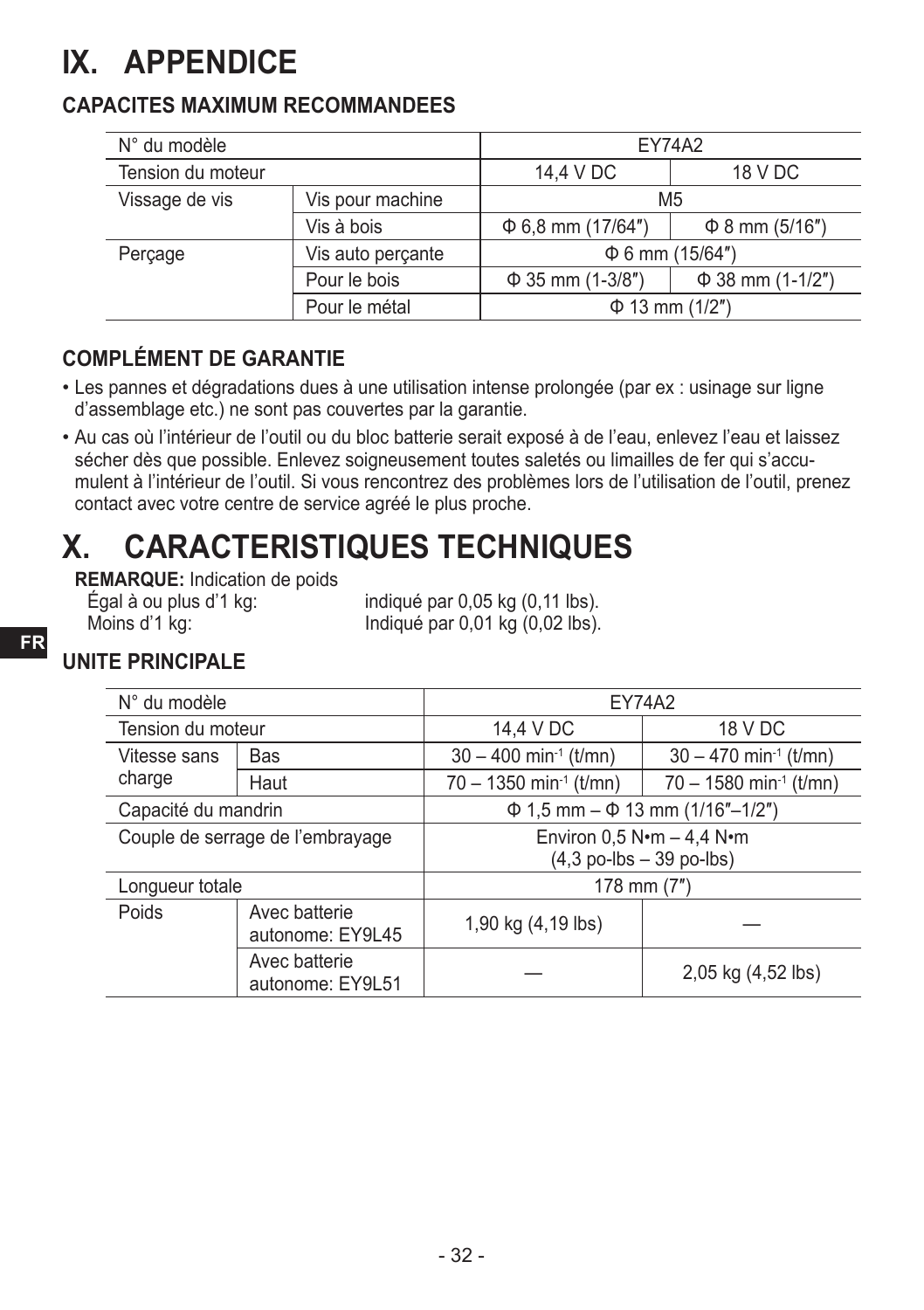#### **BATTERIE AUTONOME**

| N° du modèle               | EY9L51<br>EY9L45                      |                                              |  |
|----------------------------|---------------------------------------|----------------------------------------------|--|
| Stockage de la<br>batterie | Batterie Li-ion                       |                                              |  |
| Tension de la<br>batterie  | 14.4 V DC<br>$(3.6 V \times 8$ piles) | 18 V DC<br>$(3.6 V \times 10 \text{ piles})$ |  |

REMARQUE : Ce tableau peut inclure des modèles non disponibles dans votre région. Veuillez vous reporter au catalogue général le plus récent.

#### **CHARGEUR DE BATTERIE**

| N° du modèle       |                 | EY0L82                                                                     |  |  |
|--------------------|-----------------|----------------------------------------------------------------------------|--|--|
| Puissance nominale |                 | Voir la plaque signalétique se trouvant sur le côté inférieur du chargeur. |  |  |
| Poids              |                 | $0.93$ kg $(2$ lbs)                                                        |  |  |
| Durée de           | IN° du modèle l | EY9L51<br>EY9L45                                                           |  |  |
| chargement         | Plein           | 60 minutes<br>70 minutes                                                   |  |  |

#### **Déclaration sur le brouillage de la Commission Fédérale des Communications**

Cet équipement a été testé et déclaré conforme aux limites des appareils numériques de classe B, conformément a la section 15 du règlement de la FCC. Ces limites ont été définies pour fournir une protection raisonnable contre les brouillages préjudiciables dans une installation résidentielle. Cet équipement produit, utilise et peut émettre des énergies de fréquence radio et s'il n'est pas installé conformément aux instructions, il pourra provoquer des brouillages préjudiciables aux communications radio. Il n'y a toutefois aucune garantie que ces brouillages ne se produisent pas lors d'une installation particulière. Si cet équipement provoque des brouillages préjudiciables à la réception de la radio ou de la télévision, ce qui peut être vérifié en mettant en marche puis en arrêtant l'équipement, l'utilisateur est encouragé à éliminer le brouillage selon l'une des mesures suivantes:

- Réorienter ou déplacer l'antenne réceptrice.
- Augmenter l'espacement entre l'équipement et le récepteur.
- Brancher l'équipement à une prise d'un circuit différent de celui auquel le récepteur est branché.
- Consulter un distributeur ou un technicien de radio télévision expérimenté pour obtenir une aide.

Avertissement de la FCC: afin d'assurer la continuité de la conformité, installer et utiliser selon les instructions données. Utiliser seulement les blocs batteries spécifiés dans les instructions. Tout changement ou modification non expressément approuvé par les parties responsables de la conformité pourraient faire perdre à l'utilisateur le droit de faire fonctionner cet équipement.

Cet appareil est conforme au chapitre 15 du règlement de la FCC. Le fonctionnement est soumis aux deux conditions suivantes: (1) cet appareil ne peut pas provoquer de brouillage préjudiciable et (2) cet appareil doit pouvoir accepter n'importe quel brouillage reçu incluant ceux qui pourraient provoquer un fonctionnement non désiré.

Cet appareil numérique de la classe B est conforme à la norme NMB-003 du Canada.

## **XI. AUX NORMES HARMONISÉES**

#### **CHARGEUR DE BATTERIE**

Conforme à la norme UL Std.1310 Certifié CSA Std.C22.2 No. 223-M91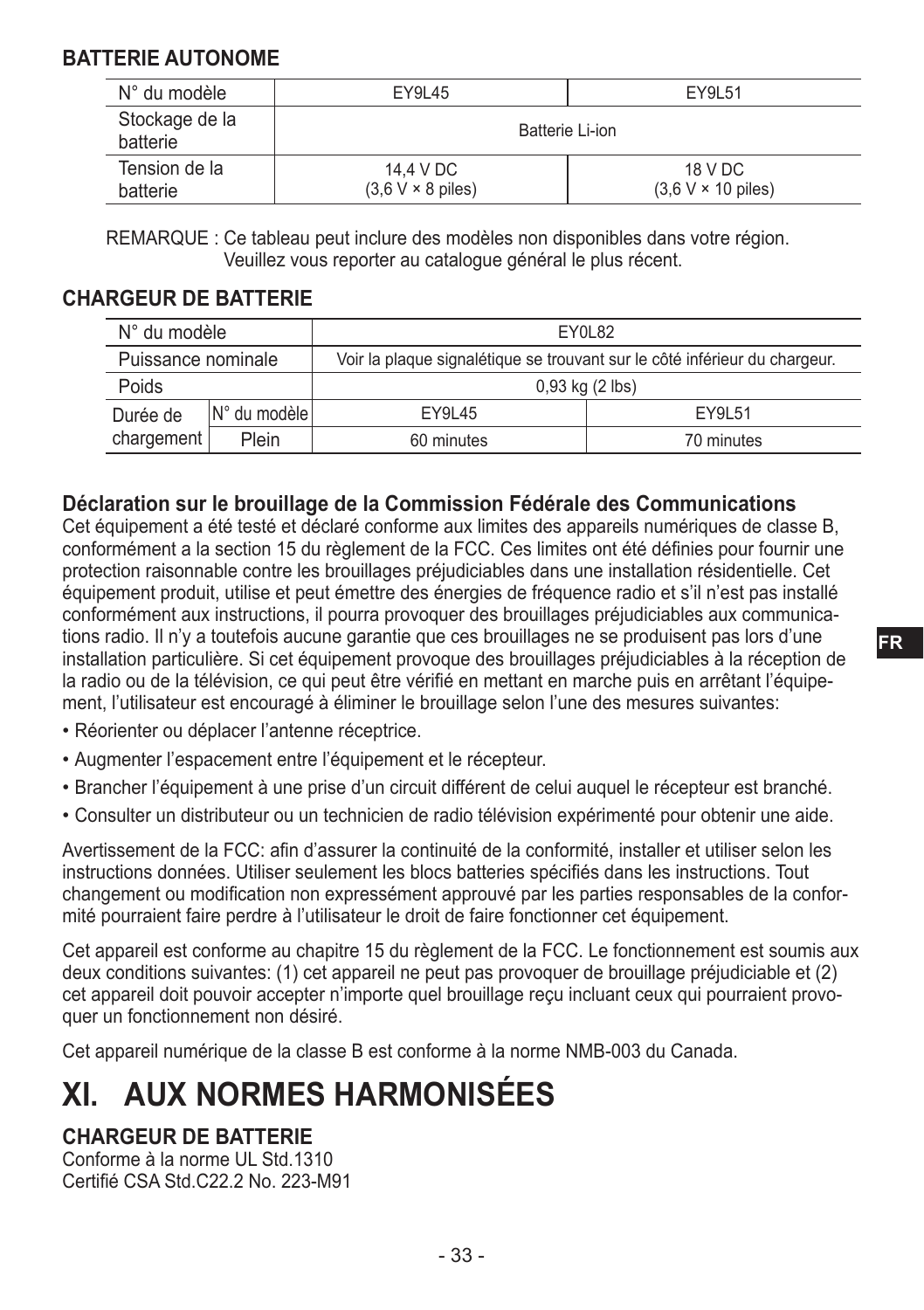Esta herramienta, como una unidad completa con un paquete de pilas, satisface los grados de protección IP basados en las normas IEC.

### **Definición del código IP**

IP5X: El ingreso de polvo no está totalmente sellado, pero el polvo no penetrará en cantidades que interfieran con el buen funcionamiento de la herramienta o afecten la seguridad. (Para el caso en que entre talco de polvo en la herrameinta, de menos de 75 μm). IPX6: El agua dispersada en chorros potentes hacia la herramienta desde diferentes direcciones no la dañará. (En caso de usar un aspersor de 12,5 mm de diámetro interior, aproximadamente 100 lts./min. agua a temperatura normal es inyectada hacia la herramienta durante 3 minutos desde 3 metros de distancia).

## **GARANTÍA LIMITADA**

La clasificación IP56 califica esta herramienta para un mínimo impacto del agua o polvo, pero no asegura el rendimiento en dichas condiciones. Vea el Manual de Seguridad e Instrucciones para una mayor información para un funcionamiento apropiado.

## **I. USO PREVISTO**

**Estas herramientas se pueden usar para apretar tornillos en el modo de acoplamiento y para perforar orificios de Madera y metal en el modo taladro.**

**II. REGLAS DE SEGURIDAD GENERALES**

#### **¡ADVERTENCIA! Lea todas las instrucciones.**

Si no cumple con todas las siguientes instrucciones puede recibir una descarga eléctrica, incendio y/o heridas graves. El término "herramienta eléctrica" en todas las advertencias a continuación se refiere a su herramienta eléctrica conectada al tomacorriente (cableado) y a la herramienta eléctrica que funciona con batería (sin cable).

#### **GUARDE ESTAS INSTRUCCIONES**

#### **Seguridad del lugar de trabajo**

- 1) Mantenga el lugar de trabajo limpio y bien iluminado. Un área desprolija u oscura es una causa de accidentes.
- 2) **No haga funcionar herramientas eléctricas en un ambiente explosivo como en lugares donde hay líquidos inflamables cajas o polvo.**

Las herramientas eléctricas producen chispas que pueden encender el polvo o el vapor.

3) **Mantenga a los niños y personal no relacionado lejos mientras haga funcionar la herramienta eléctrica.** Una distracción puede hacer que pierda el control.

## **Seguridad eléctrica**

1) **Los enchufes de herramientas eléctricas deben coincidir con el tomacorriente. Nunca modifique el enchufe. No utilice ningún adaptador de enchufe con herramientas eléctricas con tierra (conexión a tierra).**

Un enchufe no modificado y tomacorrientes que coincidan reducirán el riesgo de descarga eléctrica.

- 2) **Evite el contacto de su cuerpo con una superficie de tierra o conectado a una tierra tales como tubos, radiadores, microondas y refrigeradores.** Existe un mayor riesgo de descarga eléctrica si su cuerpo queda conectado a una tierra.
- 3) **No exponga herramientas eléctricas a la lluvia o condiciones de humedad.** El agua que entra en una herramienta eléctrica aumentará el riesgo de descarga eléctrica.
- 4) **No abuse del cable. Nunca utilice el cable para transportar, tirar de o desenchufar la herramienta eléctrica. Mantenga el cable lejos de fuentes de calor, aceite, bordes afilados o piezas móviles.** Un cable dañado o enredado puede aumentar el riesgo de descarga eléctrica.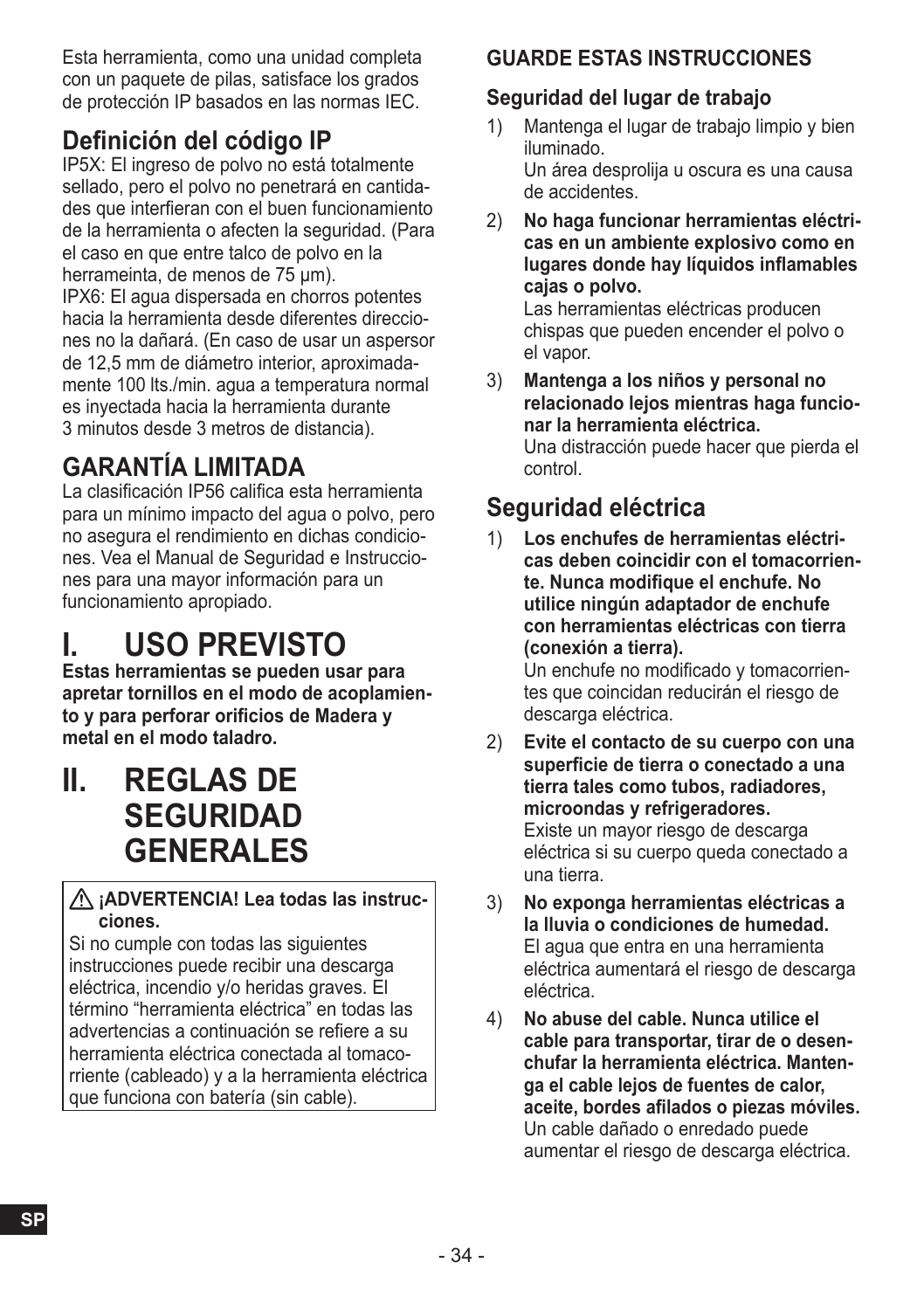5) **Cuando haga funcionar una herramienta eléctrica en exteriores, utilice un cable de extensión adecuado para uso en exteriores.**

El uso de un cable adecuado para uso en exteriores reduce el riesgo de descarga eléctrica.

### **Seguridad personal**

- 1) **Manténgase alerta, vigile lo que haga y utilice sentido común cuando haga funcionar la herramienta eléctrica. No utilice una herramienta eléctrica mientras está cansado o bajo la influencia de drogas, alcohol o medicamentos.** Un descuido instantáneo mientras hace funcionar las herramientas eléctricas puede provocar una herida personal de gravedad.
- 2) **Utilice equipo de seguridad. Utilice siempre gafas protectoras.** Un equipo de seguridad como máscara antipolvo, zapatos antideslizamiento, casco duro o protección contra los oídos utilizado en condiciones adecuadas reducirá heridas personales.
- 3) **Evite un arranque por accidente. Asegúrese que el interruptor está en la posición de desconexión antes de desenchufar.**

El transporte de las herramientas eléctricas con su dedo en el interruptor o el desenchufado de las herramientas eléctricas que tengan el interruptor conectado puede provocar un accidente.

4) **Desmonte cualquier llave de ajuste o llave de cubo antes de conectar la herramienta eléctrica.**

Una llave instalada en una pieza rotatoria de la herramienta eléctrica puede provocar una herida personal.

- 5) **No fuerce su cuerpo. Mantenga sus pies bien apoyados en el piso y su equilibrio en todo momento.** Esto permite un mejor control de la herramienta eléctrica en situaciones inesperadas.
- 6) **Vístase correctamente. No utilice ropa floja o joyas. Mantenga su cabello, ropa y guantes lejos de piezas móviles.** Una ropa floja, joyas o cabello largo puede quedar atrapado en piezas móviles.

7) **Si se entregan dispositivos para recolección y extracción de polvo, asegúrese que estén conectados y se utilicen bien.**

El uso de estos dispositivos puede reducir los peligros relacionados con el polvo.

#### **Uso y cuidados de herramientas eléctricas**

- 1) **No fuerce la herramienta eléctrica. Utilice la herramienta eléctrica correcta según su aplicación.** Una herramienta eléctrica correcta hará el trabajo mejor y más seguro a la velocidad para la que fue diseñada.
- 2) **No utilice la herramienta eléctrica si el interruptor no se conecta y desconecta.** Cualquier herramienta eléctrica que no pueda controlarse con el interruptor es peligroso y debe repararse.
- 3) **Desconecte el enchufe del tomacorriente y/o paquete de batería de la herramienta eléctrica antes de hacer un ajuste, cambio de accesorios o guardado de herramientas eléctricas.** Estas medidas de seguridad preventiva reducen el riesgo de que la herramienta eléctrica arranque por accidente.
- 4) **Guarde las herramientas eléctricas apagadas en un lugar fuera del alcance de los niños y no permita que personas que no saben el uso de la herramienta eléctrica o estas instrucciones hagan funcionar la herramienta eléctrica.** Las herramientas eléctricas son peligrosas en manos de usuarios no entrenados.
- 5) **Mantenga las herramientas eléctricas. Verifique por mala alineación o atascado de piezas móviles, rotura de piezas y otras condiciones que puedan afectar el funcionamiento de las herramientas eléctricas. Si está dañada, haga reparar la herramienta eléctrica antes de utilizar.**

Muchos accidentes se deben a herramientas eléctricas mal mantenidas.

6) **Mantenga las herramientas de corte afiladas y limpias.**

Las herramientas de corte bien mantenidas con bordes de corte afilados tienen menos posibilidades de atascarse y son más fáciles de controlar.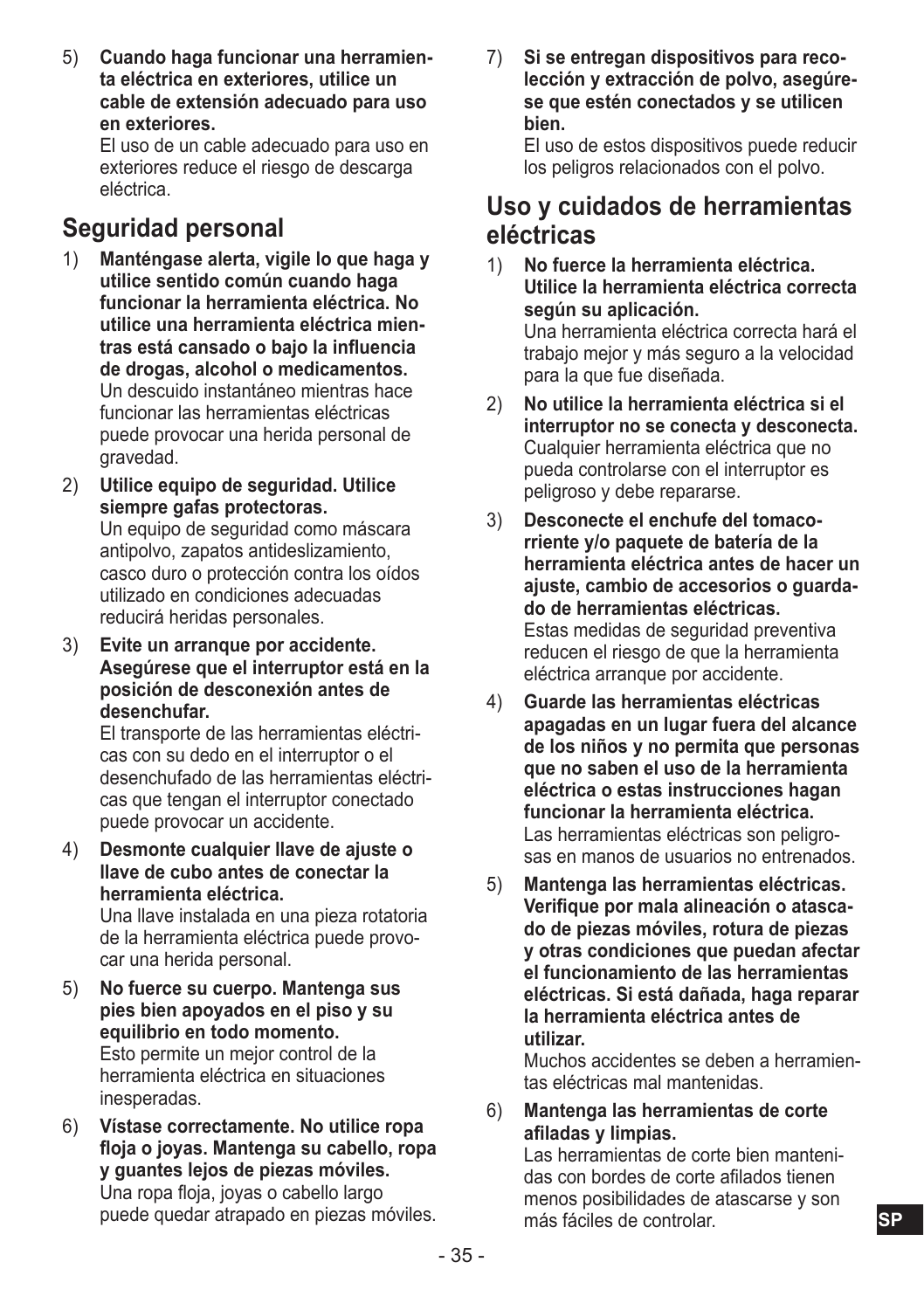7) **Utilice la herramienta eléctrica, accesorios y brocas de herramienta, etc. de acuerdo con estas instrucciones y la forma especificada para el tipo particular de herramienta eléctrica, teniendo en cuenta las condiciones de trabajo y el trabajo a hacer.**

El uso de la herramienta eléctrica para un funcionamiento diferente del especificado puede traducirse en una situación peligrosa.

#### **Uso y cuidado de la herramienta a batería**

1) **Asegúrese que el interruptor está desconectado antes de insertar el paquete de batería.**

La colocación del paquete de batería en las herramientas eléctricas que tienen el interruptor activado es causa de accidentes.

- 2) **Recargue sólo con el cargador especificado por el fabricante.** Un cargador que es adecuado para un tipo de paquete de batería puede provocar el riesgo de incendio cuando se utiliza con otro paquete de batería.
- 3) **Utilice herramientas eléctricas sólo con los paquetes de batería especificados.** El uso de otros paquetes de batería puede provocar el riesgo de heridas e incendio.
- 4) **Cuando no se utilice el paquete de batería, mantenga alejado de otros objetos metálicos como ganchos de papel, monedas, llaves, clavos, tornillos u otros objetos pequeños que puedan crear una conexión de un terminal a otro.** El cortocircuito de terminales de batería puede provocar quemaduras o un incendio.
- 5) **En condiciones de uso abusivo, el líquido puede salir de la batería; evite el contacto. Si se produce un contacto por accidente, lave con agua. Si el líquido entra en contacto con los ojos, solicite además ayuda médica.** El líquido que sale de la batería puede provocar irritación o quemaduras.

### **Servicio**

**SP**

1) **Solicite el servicio de la herramienta eléctrica a un técnico cualificado utilizando sólo repuestos idénticos.** Esto mantendrá la seguridad de la herramienta eléctrica.

## **III. NORMAS DE SEGURIDAD ESPECÍFICAS**

- 1) Utilice protectores auditivos. Una exposición prolongada a ruidos de alta intensidad puede provocar pérdida de audición.
- 2) Utilice el mango auxiliar entregado con la herramienta. Una pérdida de control puede provocarle heridas.
- 3) **Mantenga la herramienta por las superficies de empuñadura aisladas cuando haga una operación donde la herramienta de corte pueda entrar en contacto con cables ocultos.** El contacto con un cable "vivo" puede hacer que las piezas de metal expuestas de la herramienta descarguen electricidad al operador.
- 4) Recuerde que esta herramienta puede funcionar en cualquier momento va que no necesita enchufarse al tomacorriente para hacerlo funcionar.
- 5) Si la broca se atasca, desconecte inmediatamente el disparador para evitar una sobrecarga que pudiera dañar la batería o el motor. Utilice la marcha atrás para aflojar las brocas atascadas.
- 6) NO haga funcionar la palanca de avance/ marcha atrás cuando esté conectado el interruptor principal. La batería se descargará rápidamente y la unidad puede dañarse.
- 7) Cuando guarde o transporte la herramienta, coloque la palanca de avance/marcha atrás en la posición central (bloqueo del interruptor).
- 8) No fuerce la herramienta apretando el gatillo de control de velocidad a la mitad (modo de control de velocidad) para que se pare el motor.

El circuito de protección se activará haciendo que deje de funcionar el control de velocidad.

Si esto sucediera, suelte el gatillo de control de velocidad y vuelva a apretar nuevamente para que funcione normalmente.

9) Utilice la herramienta con cuidado para que no entre polvo por el portabroca.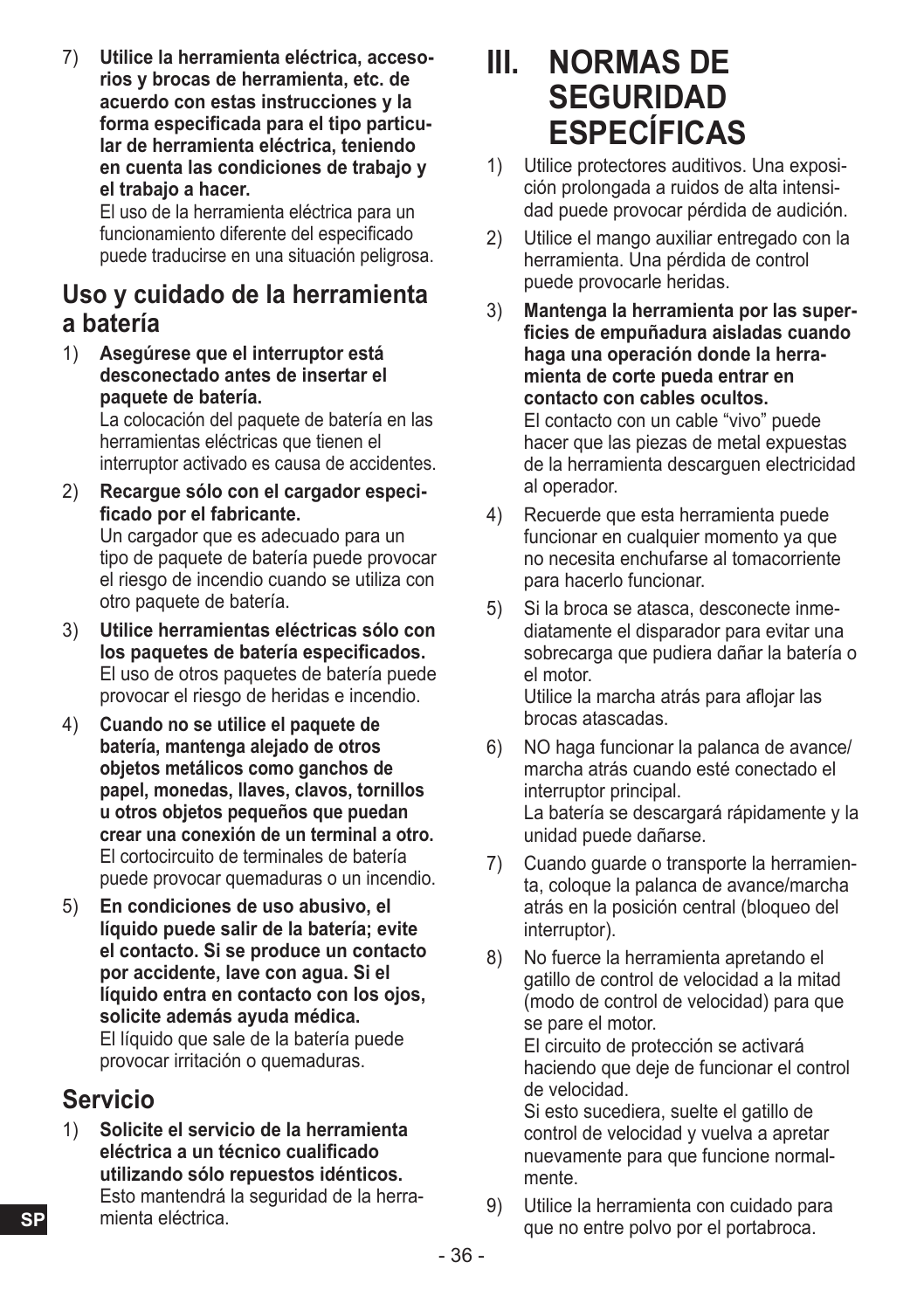- 10) No toque las piezas giratorias para evitar herirse.
- 11) No utilice la herramienta continuamente durante un largo período de tiempo. Deje de utilizar la herramienta de vez en cuando para evitar que suba la temperatura y se caliente excesivamente el motor.
- 12) No deje caer la herramienta.
- 13) Utilice una máscara de polvo, si el trabajo produce polvo.
- 14) Puede que el cargador se caliente ligeramente durante la operación de carga, pero esto es normal. NO cargue la batería durante largos periodos de tiempo.

| Símbolo        | Significado                                                                                               |  |  |
|----------------|-----------------------------------------------------------------------------------------------------------|--|--|
|                | Voltios                                                                                                   |  |  |
|                | Corriente continua                                                                                        |  |  |
| n <sub>o</sub> | Velocidad sin carga                                                                                       |  |  |
| $\ldots$ min-1 | Revoluciones o reciprocaciones<br>por minuto                                                              |  |  |
| Ah             | Capacidad eléctrica del bloque<br>de batería                                                              |  |  |
| 55             | Rotación solamente                                                                                        |  |  |
| ❻<br>⚠         | Para reducir el riesgo de<br>lesiones el usuario debe leer y<br>comprender el manual de<br>instrucciones. |  |  |
|                | Sólo para uso en interiores.                                                                              |  |  |

#### **ADVERTENCIA:**

Algunos tipos de polvo creados al lijar, serrar, pulir, taladrar y al hacer otras actividades de construcción contienen productos químicos que el Estado de California sabe que producen cáncer, defectos de nacimiento y otros daños en la reproducción. Entre estos productos químicos se encuentran:

- El plomo de pinturas con base de plomo.
- El sílice cristalino de ladrillos, cemento y otros productos de albañilería.
- El arsénico y el cromo de la madera tratada químicamente.

Para reducir la exposición a estos productos químicos: trabaje en un lugar bien ventilado y con el equipo de seguridad aprobado, como por ejemplo máscaras contra el polvo que hayan sido diseñadas especialmente para no dejar pasar las partículas microscópicas.

## **IV. PARA EL CARGADOR DE BATERIA Y LA BATERIA**

### **Instrucciones de seguridad importantes**

- 1) **GUARDE ESTAS INSTRUCCIONES** Este manual contiene instrucciones de seguridad importantes y de funcionamiento para el cargador de batería.
- 2) Antes de utilizar el cargador de batería, lea todas las instrucciones y marcas de precaución en el cargador de batería, la batería y el producto en el que se vaya a utilizar la batería.
- 3) **PRECAUCIÓN**—Para reducir el riesgo de heridas, cargue sólo la batería de Panasonic indicada en la última página. Los otros tipos de baterías pueden explotar provocando heridas personales y daños.
- 4) No exponga el cargador ni la batería a la lluvia o la nieve.
- 5) Para reducir el riesgo de dañar el enchufe y el cable eléctrico, tire del enchufe y no del cable cuando desconecte el cargador.
- 6) Cerciórese que el cable está instalado de tal forma que nadie lo pise o enriede en los pies o esté expuesto a otros daños o tensión.
- 7) No debe utilizar un cable de extensión a menos que sea absolutamente necesario. El uso de un cable de extensión incorrecto puede provocar un riesgo de incendios o descargas eléctricas. Si debe utilizar un cable de extensión, efectúe las siguientes verificaciones:
	- a. las patas en el enchufe del cable de extensión son del mismo número. tamaño y forma que los del enchufe en el cargador.
	- b. el cable de extensión está bien enchufado y en buenas condiciones eléctricas.
	- c. el tamaño del cable es lo suficientemente grande para las especificaciones de amperios del cargador, tal como se especifica a continuación.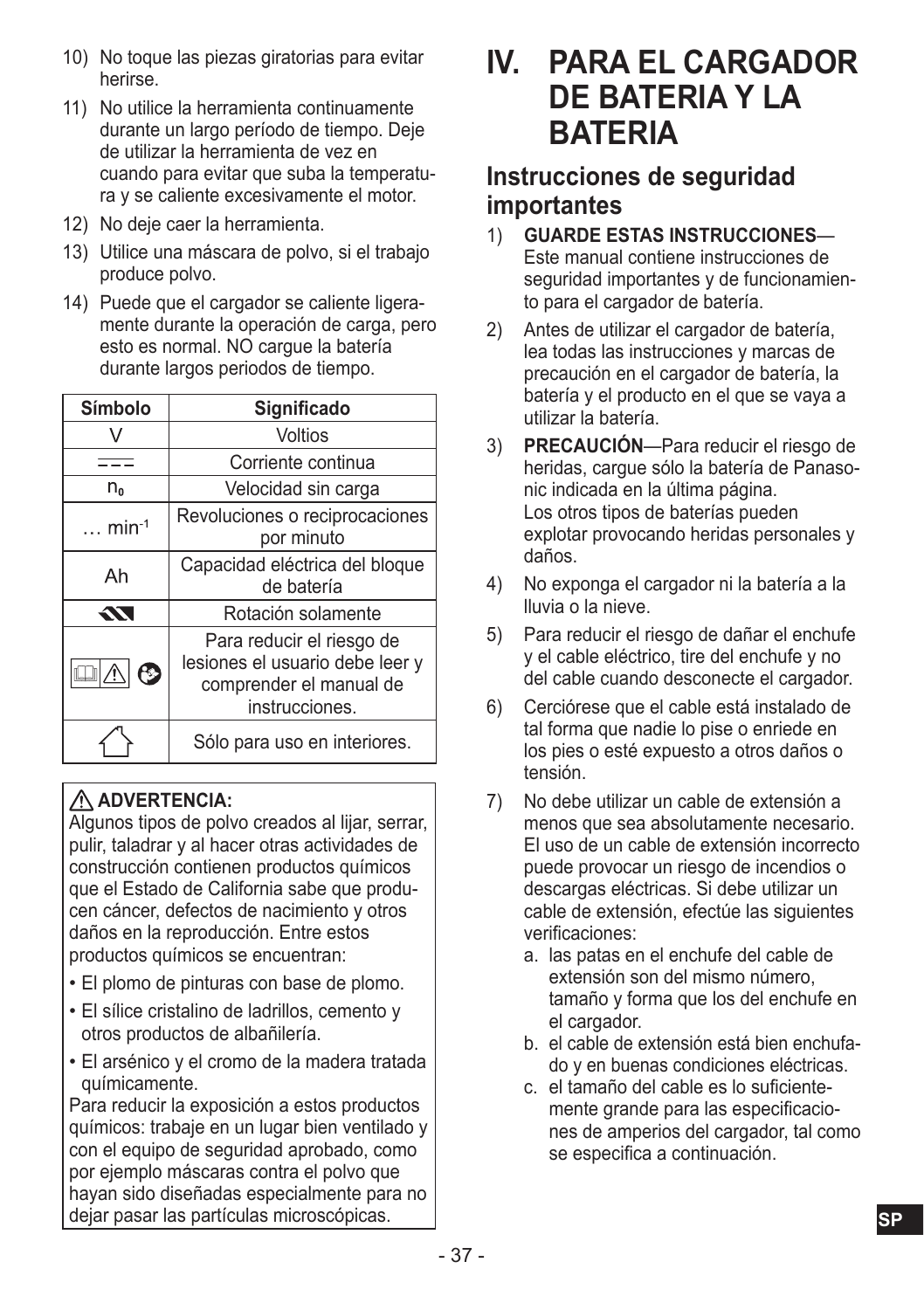| TAMAÑO PROMEDIO MINIMO RECOMENDADO  |                                             |      |    |     |     |
|-------------------------------------|---------------------------------------------|------|----|-----|-----|
| PARA LOS CABLES DE EXTENSION DE LOS |                                             |      |    |     |     |
|                                     | CARGADORES DE BATERIA                       |      |    |     |     |
|                                     | Espec. entrada de Amperios Tamaño promedio  |      |    |     |     |
| CA                                  | de cable                                    |      |    |     |     |
|                                     | Longitud de cable<br>Igual o mayor que Pero |      |    |     |     |
|                                     | menos de                                    | Pies |    |     |     |
|                                     |                                             | 25   | 50 | 100 | 150 |
|                                     |                                             | 18   | 18 | 18  | 16  |

- 8) No haga funcionar el cargador con un cable o enchufe dañado – cámbielos inmediatamente.
- 9) No haga funcionar el cargador si recibió un golpe fuerte, se cayó o está dañado de alguna otra forma; lleve al personal de servicio calificado.
- 10) No desarme el cargador; llévelo al personal de servicio calificado cuando sea necesario un servicio o reparación. Un rearmado incorrecto puede traducirse en un riesgo de descarga eléctrica o incendio.
- 11) Para reducir el riesgo de descarga eléctrica, desenchufe el cargador del tomacorriente antes de proceder a un mantenimiento o limpieza.
- 12) El cargador de batería y la batería fueron diseñados específicamente para funcionar uno con el otro. No trate de cargar cualquier otra herramienta inalámbrica o la batería con este cargador.
- 13) No trate de cargar la batería con ningún otro cargador.
- 14) No trate de desarmar la caja de la batería.
- 15) No guarde la herramienta y la batería en ambientes donde la temperatura pueda alcanzar o superar los 50°C (122°F) (tales como un galpón de herramientas para metal o un coche en verano), ya que puede deteriorar la batería guardada.
- 16) No cargue la batería cuando la temperatura esté por DEBAJO de 0°C (32°F) o por ENCIMA de 40°C (104°F). Esto es muy importante para mantener la batería en perfectas condiciones.
- 17) No incinere la batería. Puede explotar en el fuego.
- 18) Evite ambientes peligrosos. No utilice el cargador en lugares húmedos o mojados.
- 19) El cargador fue diseñado para funcionar sólo con la corriente eléctrica normal del hogar. ¡No trate de utilizar con otro voltaje!
- 20) No abuse del cable. Nunca transporte el cargador por el cable o tire del cable para desconectarlo del tomacorriente. Mantenga el cable lejos del calor, aceite y bordes agudos.
- 21) Carque la batería en un lugar con buena circulación de aire, no cubra el cargador de batería y la batería con un paño, etc. durante la carga.
- 22) El uso de un accesorio no recomendado entraña el riesgo de incendio, descarga eléctrica o lesiones personales.
- 23) No cortocircuite la batería. Una batería cortocircuitada puede provocar exceso de corriente, recalentamiento, incendio o lesiones personales.
- 24) NOTA: Si el cable de alimentación de este aparato está dañado, debe cambiarlo solamente en un taller de reparaciones autorizado por el fabricante, porque hacen falta herramientas especiales.
- 25) PARA REDUCIR EL RIESGO DE DESCARGA ELECTRICA, ESTE APARA-TO TIENE UN ENCHUFE POLARIZADO (UNA PATA ES MAS ANCHA QUE LA OTRA).

Este enchufe entrará en el tomacorriente polarizado sólo de una forma. Si el enchufe no entra completamente en el tomacorriente, invierta el enchufe. Si no entra incluso de esta forma, hable con un electricista calificado para que le instale un tomacorriente adecuado.

No cambie el enchufe de ninguna forma.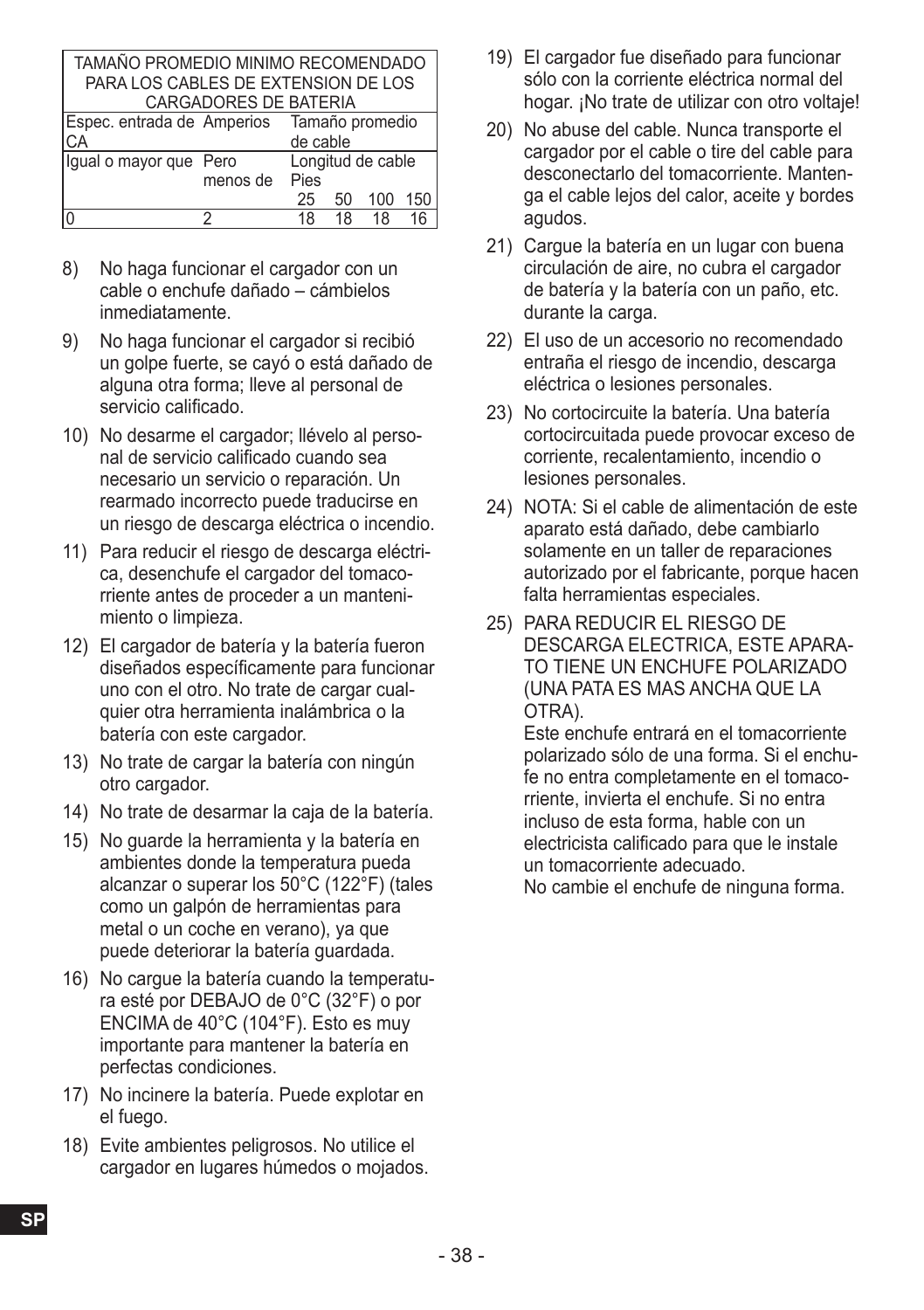#### **ADVERTENCIA:**

- Solamente use paquetes de baterías Panasonic que están diseñados para uso con esta herramienta recargable.
- Panasonic no se responsabiliza de los daños o accidentes causados por el uso de una batería reciclada o falsificada.
- No elimine el paquete de baterías en el fuego,ni lo exponga al calor excesivo.
- No permita que los objetos metálicosn toquen los terminales del paquete de baterías.
- No transporte ni almacene el paquete de baterías en el mismo contenedor que clavos u otros objetos metálicos similares.
- No cargue el paquete de baterías en un lugar a alta temperatura, como por ejemplo cerca de una fuente de fuego o bajo la luz solar directa. De otra manera, la batería podría sobrecalentarse, encenderse o explotar.
- Después de extraer el paquete de baterías de la herramienta o el cargador, siempre reinstale la cubierta del paquete. De otra manera, los contactos de la batería podrían ser cortados, causando el riesgo de fuego.
- Cuando el paquete de pilas se deteriora, reemplácelo con uno nuevo. El uso continuo de un paquete de pilas dañado puede ser causa de la generación de calor, ignición o rotura de batería.
- Para prevenir fugas, recalentamientos, humos, incendios, y reventones, siga estas instrucciones a la hora de manejar sus herramientas eléctricas recargables (cuerpo de la herramienta/batería/cargador).
	- No deje que el polvo o los desechos de los materiales caigan sobre la batería.
	- Antes de guardarla, quite el polvo y los desechos de los materiales de la batería y, si la guarda en la caja de la herramienta, colóquela en un lugar que no esté en contacto con objetos metálicos (tornillos, clavos, etc.).
- No maneje las herramientas eléctricas recargables de la siguiente manera. (Existe el riesgo de que se produzcan humos, incendios y reventones)
	- Usar o dejar en lugares expuestos a la lluvia o la humedad
	- Usar dentro del agua

## **V. MONTAJE**

#### **Colocación o extracción de la broca NOTA:**

Al poner o extraer una broca o cubo, desconecte la batería de la herramienta o coloque el interruptor en la posición central (bloqueo de interruptor).

Esta herramienta está equipada con un portabrocas de taladro sin llave.

1. Colocación

Inserte la broca y gire el collar de bloqueo en sentido horario (visto desde adelante) para apretar firmemente hasta que deje de hacer chasquidos. [Fig.1]

2. Desmontaje

Gire el collar de bloqueo en sentido antihorario (visto desde adelante) y desmonte la broca. [Fig.2]

#### **NOTA:**

Si hay un juego excesivo en el portabrocas, asegure el taladro en su lugar, abra las garras del portabrocas girando el collar de bloqueo, y apriete el tornillo (tornillo de rosca a izquierdas) con un destornillador girando en sentido antihorario (visto desde delante). [Fig.3]

#### **Colocación y extracción de la batería NOTA:**

Cuando la batería se extraiga del cuerpo principal, puede que la luz del panel de control se ilumine brevemente. Esto no es señal de un mal funcionamiento.

- 1. Para acoplar la batería:  $[Fig.4 \rightarrow]$ Alinee las marcas de alineación resaltadas y acople el paquete de baterías. Deslice la batería hasta que se bloquee en su posición.
- 2. Para extraer la batería:  $[Fig.4 \rightharpoonup]$ Presione el botón y deslice el paquete de baterías hacia delante.

## **VI. FUNCIONAMIENTO**

#### **¡ADVERTENCIA!**

• No respire el humo emitido por la herramienta o el paquete de baterías, ya que podría ser nocivo.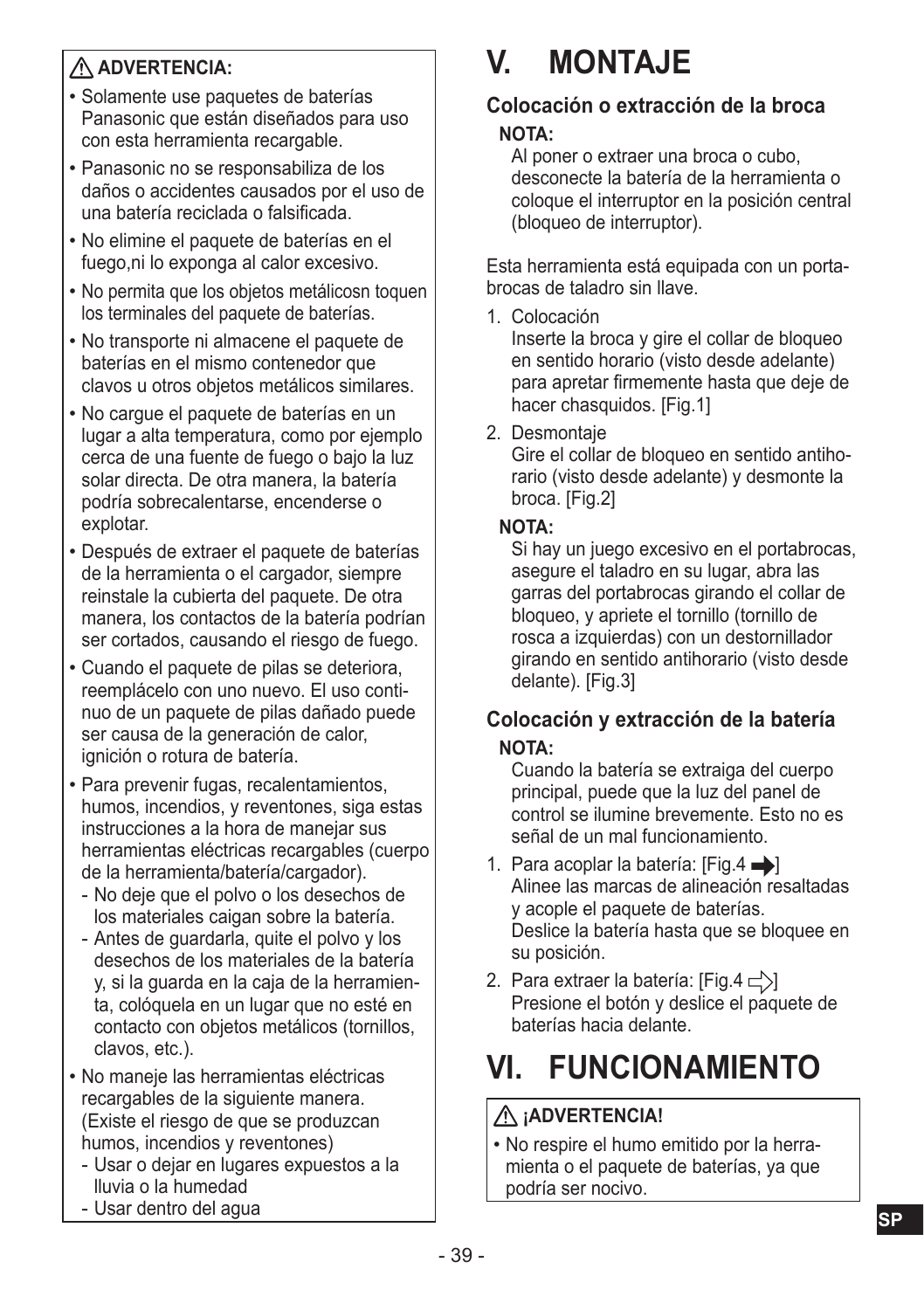### **[Cuerpo principal]**

#### **PRECAUCIÓN**

• Cuando guarde o transporte la herramienta, coloque la palanca de avance/marcha atrás en la posición central (bloqueo del interruptor).

#### **NOTA:**

Tenga cuidado de que ningún objeto entre en contacto con el disparador de la herramienta. Si algún objeto entra en contacto con el disparador de la herramienta, incluso mientras la palanca de avance/inversión esté en la posición central (bloqueo), puede que una pequeña cantidad de corriente eléctrica siga fluyendo, lo que puede causar una descarga excesiva de la batería y el subsiguiente fallo de la batería.

#### **Funcionamiento del interruptor y de la palanca de avance/marcha atrás [Fig.5]**

- 1. Empuje la palanca para que se produzca una rotación de avance o inversión. Compruebe la dirección de la palanca antes del uso.
- 2. Apriete ligeramente el gatillo del disparador para iniciar la herramienta con lentitud.
- 3. La velocidad aumenta al presionar el disparador. La herramienta se detiene inmediatamente al soltar el disparador.
- 4. Cuando haya acabado con la tarea, bloquee el disparador colocando la palanca en la posición central.

#### **NOTA:**

Cuando el freno funciona, puede escucharse un sonido de frenado. Esto es normal.

#### **PRECAUCIÓN:**

Cuando se opera la herramienta tirando del disparador, puede que genere un intervalo momentáneamente antes de iniciarse la rotación. Esto no es señal de un malfuncionamiento.

\* Este intervalo ocurre cuando se inicia el sistema de circuitos de la herramienta cuando se tira del disparador por primera vez después de instalar un paquete de batería o después de que la herramienta no ha sido usada por al menos 1 minuto (o al menos 5 minutos desde que el LED está encendido). La rotación se iniciará sin ningún intervalo durante segundas y subsiguientes operaciones.

### **PRECAUCIÓN:**

Para impedir que se produzcan daños, no utilice la unidad de palanca de avance/ marcha atrás; la broca se detiene del todo.

#### **Ajuste de torsión del embrague**

Ajuste la torsión a uno de los 18 ajustes de embrague o a la posición " $\blacktriangleright$ ".

#### **PRECAUCIÓN:**

- Realice el ajuste del embrague en esta marca [Fig.6] antes de usar.
- Si no puede colocarse el mango de embrague en el modo "taladro" después de utilizar el taladro con la función de embrague, coloque el mango de embrague en la posición 1 y accione el embrague durante un segundo.

#### **Selección de velocidad**

Elija una alta o baja velocidad de acuerdo al uso. [Fig. 7]

A medida que aumenta la fuerza de presión del disparador de control de velocidad variable, mayor es la velocidad.

#### **PRECAUCIÓN:**

- Inspeccione el interruptor selector de velocidad antes de utilizar.
- Utilice a baja velocidad cuando necesite una alta torsión durante el funcionamiento (El uso a alta velocidad cuando se necesita una alta torsión puede provocar una avería del motor.)
- Para evitar un aumento excesivo de temperatura de la superficie de la herramienta, no haga funcionar la herramienta continuamente utilizando dos o más baterías. Es necesario que la herramienta tenga un tiempo de enfriamiento antes de poder cambiar por otra batería.
- No cierre los orificios de ventilación en los lados del cuerpo durante el funcionamiento. De lo contrario, se ve afectado adversamente el funcionamiento de la máquina y se produce una avería.
- No manche la herramienta (motor). Esto puede dañar la unidad.
- Utilice la herramienta de tal forma que se evite que el aire que sale por los orificios de ventilación del cuerpo sople directamente sobre su piel. De lo contrario, puede quemarse.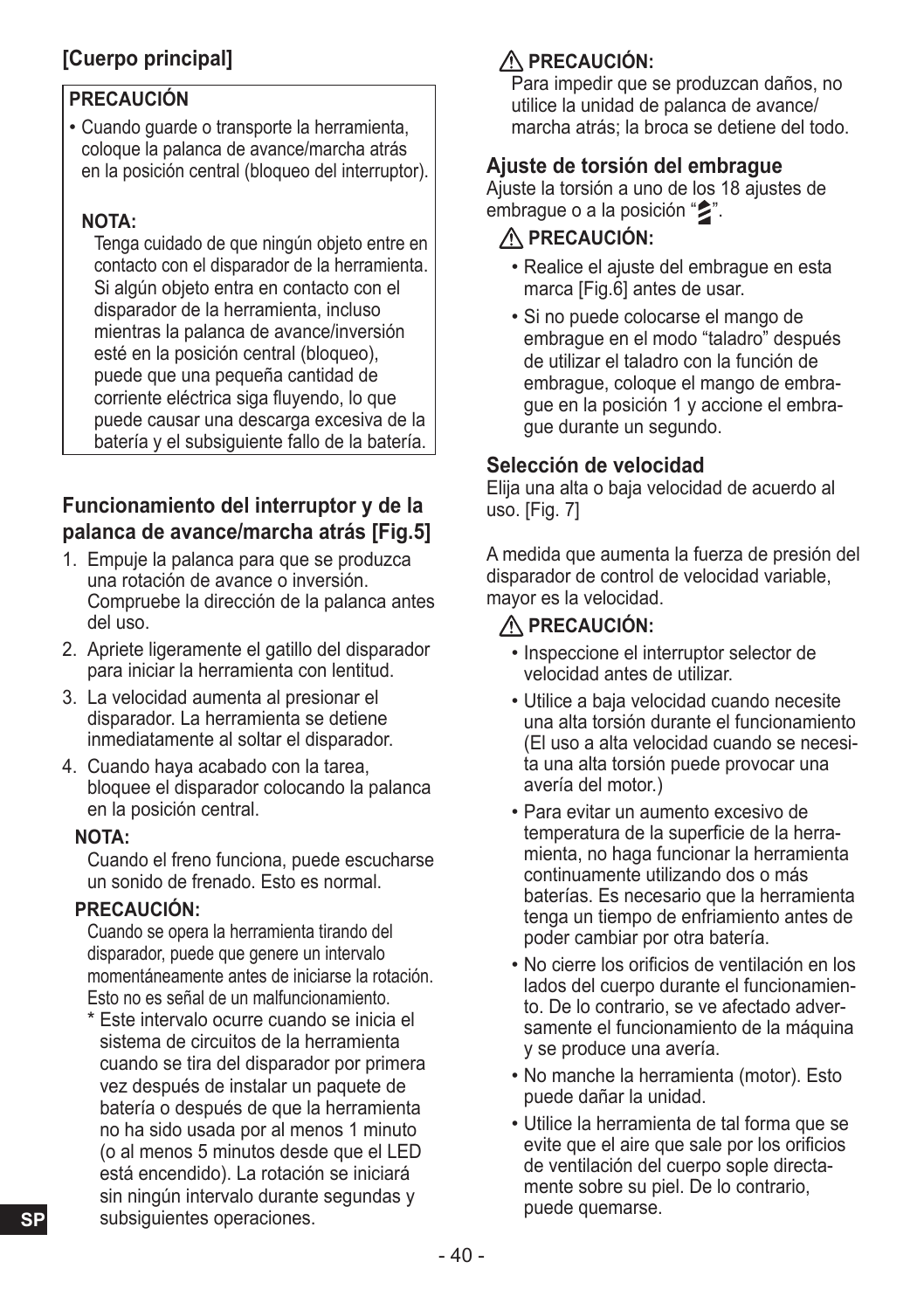#### **Función de control de la velocidad**

Ajuste de la velocidad máxima.

- 1. Presione el botón de ajuste de la velocidad y seleccione una velocidad. La velocidad cambia a H, M, L y OFF (la luz se apaga) por ese orden.
- 2. Seleccione OFF para soltarlo.

| Pantalla | Modo bajo                                                                                                | Modo alto                                                                                                  |
|----------|----------------------------------------------------------------------------------------------------------|------------------------------------------------------------------------------------------------------------|
| H        | Aprox. 300 min $-1$ (rpm)                                                                                | Aprox. $1000 \text{ min}^{-1}$ (rpm)                                                                       |
| M        | Aprox. 200 min <sup>-1</sup> (rpm)                                                                       | Aprox. $670 \text{ min}^1$ (rpm)                                                                           |
|          | Aprox. $150 \text{ min}^{-1}$ (rpm)                                                                      | Aprox. 500 min $-1$ (rpm)                                                                                  |
| OFF      | Velocidad normal<br>18 V Aprox. 470 min <sup>-1</sup> (rpm)<br>14,4 V Aprox. 400 min <sup>-1</sup> (rpm) | Velocidad normal<br>18 V Aprox. 1580 min <sup>-1</sup> (rpm)<br>14,4 V Aprox. 1350 min <sup>-1</sup> (rpm) |

- Ajuste predeterminado: OFF
- En este ajuste, la velocidad es la misma tanto en 18 V como en 14,4 V.
- Si se elige un modo alto, la velocidad se ajusta conforme a la tabla de arriba.

#### **Luz indicadora**

Presione el botón de luz y ajuste la iluminación.



La luz se enciende con muy poca corriente y no afecta adversamente el funcionamiento de la herramienta ni la capacidad de la batería.

#### **PRECAUCIÓN:**

- La luz LED integrada se ha diseñado para iluminar la pequeña area de trabajo temporalmente.
- No lo utilice en lugar de una linterna normal ya que no tiene suficiente brillo.

#### **PRECAUCIÓN:** NO MIRE FIJAMENTE EL HAZ DE LUZ.

El uso de controles o ajustes o la realización de otros procedimientos que no sean los especificados puede producer una exposición a radiación peligrosa.

#### **Indicador de nivel de la batería**

Presione el botón de nivel de la batería. El indicador de nivel de la batería muestra la carga de la batería en tres niveles mientras se presiona el botón.

#### **NOTA:**

El indicador no mostrará el nivel de la batería cuando se presiona el botón en los siguientes casos.

- La unidad principal está apagada.
- Justo después de acoplar la batería
- La unidad principal o el botón de nivel de la batería no se ha activado durante unos cinco minutos.

Presione de nuevo el botón de nivel de la batería después de presionar el disparador de la herramienta.

• Si la temperatura de la batería es elevada, detenga el funcionamiento y espere a que baje.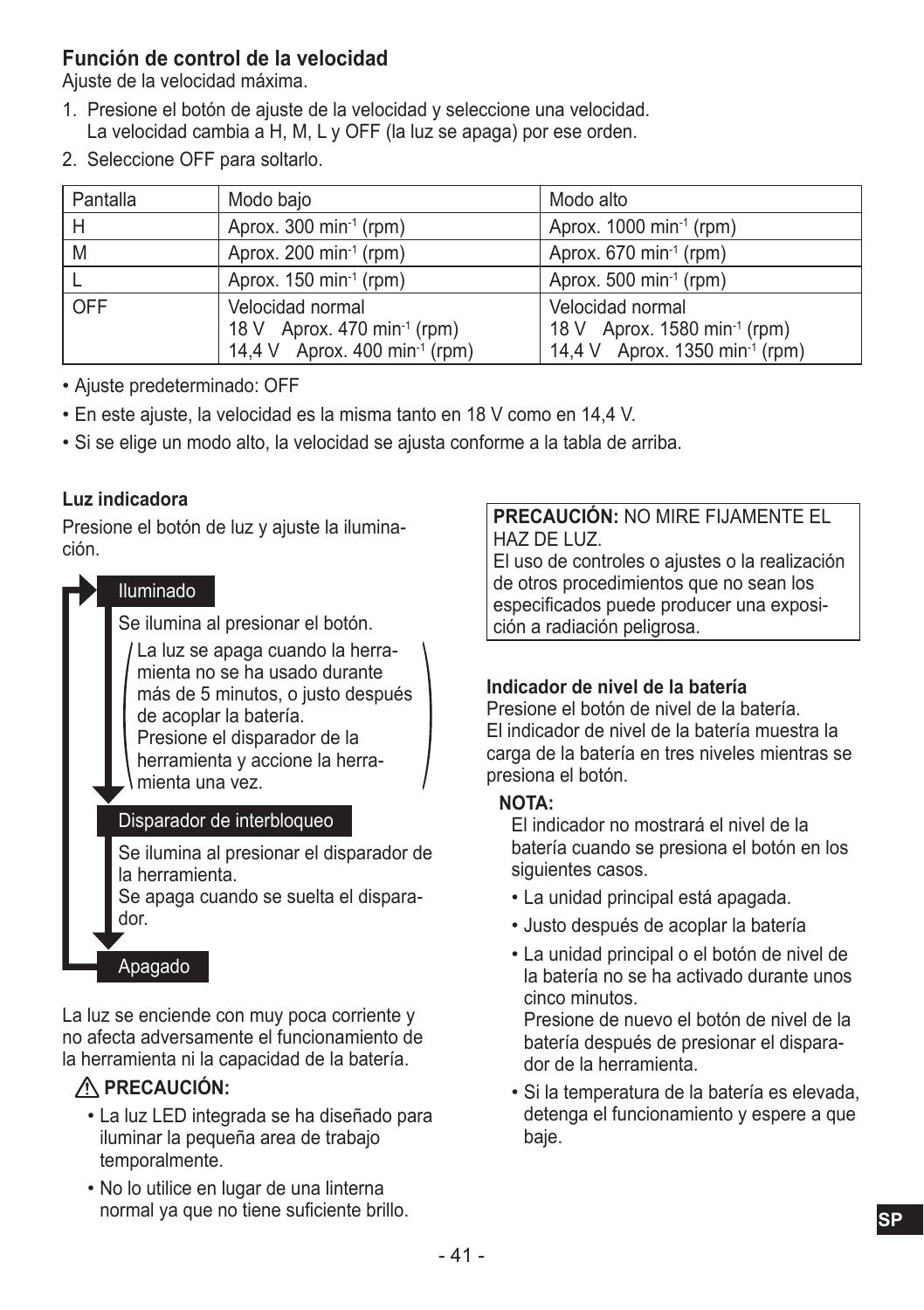| <b>Indicador</b> |                             | Estado de la<br>batería                                             |
|------------------|-----------------------------|---------------------------------------------------------------------|
|                  | 3 luces<br>iluminadas       | Carga suficiente                                                    |
|                  | 2 luces<br>iluminadas       | Aprox. queda un<br>60% de carga                                     |
|                  | Una luz<br>iluminada        | El nivel de la<br>batería es bajo.<br>Necesitará<br>cargarse pronto |
| ⊲(∣<br>⊲(        | 3 luces<br>parpadean-<br>do | Vacía<br>Necesita cargar-<br>se inmediata-<br>mente                 |

La indicación del nivel de la batería es sólo una guía.

La indicación puede cambiar debido al estado de la batería o a la temperatura ambiente.

Una descarga excesiva (completa) de las baterías de Li-ión acorta dramáticamente su vida de servicio. El destornillador contiene una función de protección de batería diseñada para evitar una descarga excesiva de la batería.

#### **Función de bloqueo de broca**

- 1. Con el disparador de la herramienta sin accionar y una broca de destornillador acoplada, la herramienta puede utilizarse como un destornillador manual (de hasta 22,6 N•m, 230 kgf•cm, 199 pulg•lbs). Habrá una ligera holgura en el portabrocas, pero no se trata de un defecto.
- 2. Esta prestación es muy útil para apretar tornillos que requieran más par motor que el par motor máximo del aparato (posición del embrague), para confirmar el apriete de un tornillo, o para soltar un tornillo extremadamente apretado.



#### **Cambio del lugar de ubicación del gancho de cinturón [Fig.8]**

El gancho de cinturón puede acoplarse en cualquier costado de la unidad.

- 1. Cómo sacar el gancho
	- (1) Extraiga el tornillo.
	- (2) Retire el gancho.
- 2. Cómo acoplar el gancho al otro lado
	- (1) Inserte el gancho en el otro lado.
	- (2) Apriete completamente el tornillo hasta que quede bien fijado.

#### **¡ADVERTENCIA!**

- Asegúrese de acoplar bien el gancho del cinturón a la unidad principal apretando bien el tornillo. Cuando el gancho del cinturón no está firmemente acoplado a la unidad principal, puede soltarse, y la unidad principal puede caerse, lo cual podría ocasionar un accidente o heridas.
- Verifique periódicamente que el tornillo está apretado. Si está flojo, apriete firmemente.
- Asegúrese de acoplar el gancho del cinturón firmemente y bien apretado en un cinturón de cintura u otros. Tenga cuidado de que la unidad no se deslice fuera del cinturón, lo cual podría ocasionar un accidente o heridas.
- Cuando se sostiene a la unidad principal mediante un gancho de cinturón, evite saltar o correr con ella. Si lo hiciera, podría deslizarse el gancho y podría caerse la unidad principal, lo cual podría ocasionar un accidente o heridas.
- Cuando la unidad se engancha al cinturón de la cintura mediante el gancho de cinturón, no acople otra broca que las brocas del destornillador a la unidad. Un objeto de borde afilado, como una broca, puede causar heridas o un accidente.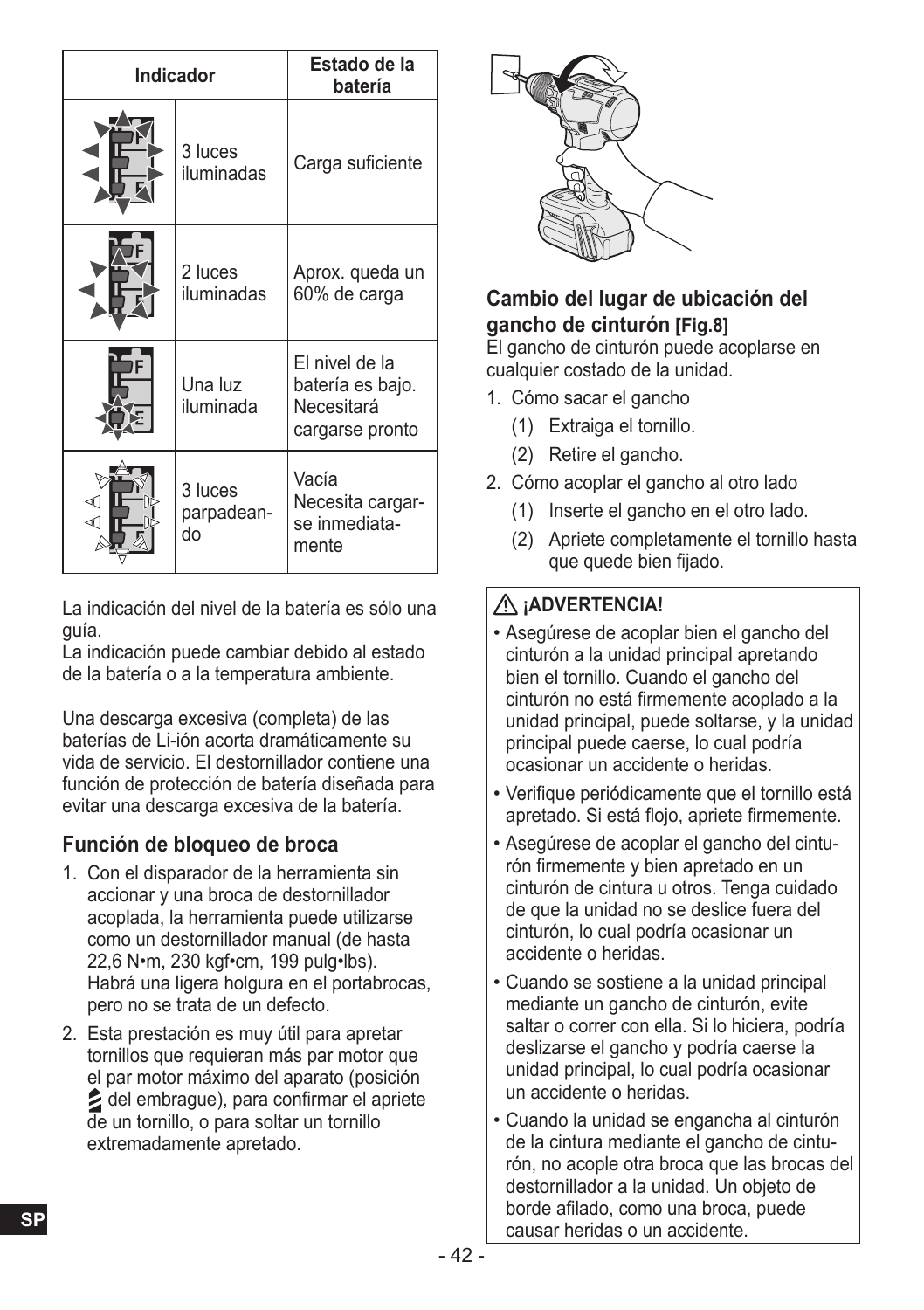#### **Función de advertencia**

#### **(1) Advertencia de recalentamiento**



Indica que se detuvo el funcionamiento por un sobrecalentamiento de la batería o el motor.

Para proteger el motor o la batería, asegúrese de observar lo siguiente cuando efectúe esta operación.

- Si el motor o la batería se calienta, se activará la función de protección y el motor o la batería dejará de funcionar. La lámpara de advertencia de sobrecalentamiento en el panel de control se ilumina o destella cuando esta característica está activada.
- Si se activa la función de protección de sobrecalentamiento, espere hasta que la herramienta se haya enfriado completamente (por lo menos 30 minutos). La herramienta está lista para usar cuando se apaga la luz de advertencia de sobrecalentamiento.
- Evite utilizar la herramienta de tal forma que la función de protección de sobrecalentamiento se active repetidamente.
- Si la herramienta funciona continuamente bajo condiciones de carga pesada o si se usa en condiciones de alta temperatura (tal como durante el verano), la protección contra sobrecalentamiento puede activarse frecuentemente.
- Si la herramienta se usa en condiciones de temperatura fría (tal como durante el invierno) o si se detiene con frecuencia durante el uso, la protección contra sobrecalentamiento quizás no se active.

El funcionamiento de la EY9L42 se deteriora mucho por debajo de los 10 ºC debido a las condiciones de trabajo y a otros factores.

#### **(2) Advertencia de reducción de voltaje**



Una luz parpadeando

Si la herramienta está sujeta a una carga repentina durante su uso que cause que el motor de bloquee, puede que se dispare el sensor de prevención de sobrecarga, y la lámpara de advertencia de batería baja puede parpadear. La lámpara parará de parpadear una vez que se aborde la causa del bloqueo del motor y disparo de ciclo.

#### **(3) Advertencia de sobrecarga**



Si la herramienta está sujeta a una carga repentina durante su uso que cause que el motor se bloquee, puede que se dispare el sensor de prevención de sobreintensidad, y la lámpara de advertencia de reducción del voltaje puede iluminarse y parpadear. (La parte inferior se ilumina y las partes media y superior parpadean.)

La lámpara parará de iluminar y parpadear una vez que se aborde la causa del bloqueo del motor y se conmute cíclicamente el disparador.

## **[Bloque de pilas]**

### **Para un uso adecuado de la batería [Fig.9]**

- Las baterías recargables tienen una vida útil limitada.
- Para una vida óptima de la batería, guarde la batería de Li-ión siguiendo el uso sin carga.
- Cuando haga funcionar con la batería, asegúrese que el lugar de trabajo está bien ventilado.

#### **Para un uso más seguro**

• La batería está diseñada para conectarse siguiendo dos pasos por motivos de seguridad. Compruebe que la batería está conectada correctamente en la unidad principal antes de utilizar la herramienta.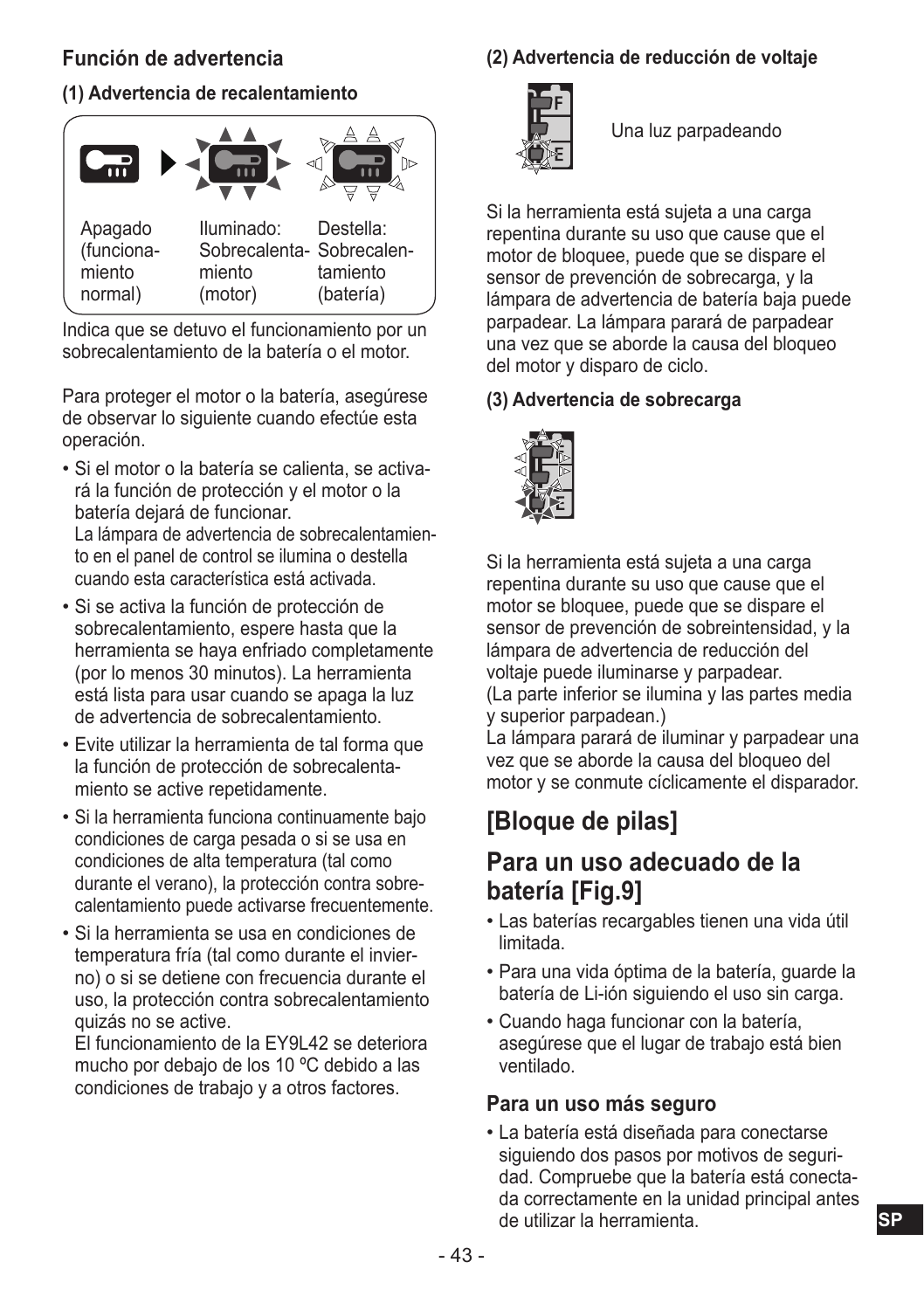• Si la batería no ha quedado bien conectada, al activar el interruptor parpadearán la lámpara de aviso de sobrecalentamiento y la lámpara de aviso de bajo nivel de carga de batería, para indicar que no es posible un funcionamiento seguro, y la unidad principal no girará con normalidad. Conecte la batería a la unidad de la herramienta hasta que el indicador rojo o amarillo desaparezca.

#### **Reciclado de la batería ATENCIÓN:**

#### **PARA batería Li-ión**

La batería de Li-ión que compró es reciclable. Llame a **1-800-8-BATTERY** para información sobre el reciclado de esta batería.



## **[Cargador de la batería]**

# **Carga**<br> **A PRECAUCIÓN:**

- 1) Si la temperatura del paquete de baterías cae aproximadamente bajo −10°C (14°F), la carga se detendrá automáticamente para evitar la degradación de la batería.
- 2) La variación de temperatura ambiente es de entre 0°C (32°F) y 40°C (104°F). Si la batería se utiliza cuando la temperature de la batería es inferior a 0°C (32°F), la herramienta puede no funcionar correctamente.
- 3) Utilice siempre el cargador a una temperatura entre 0°C y 40°C y cargue la batería a una temperatura similar a la de la propia batería. (Procure que no haya una diferencia superior a 15°C entre la temperatura de la batería y la del lugar donde se realiza la carga.)
- 4) Cuando se vaya a cargar una batería fría (unos 0°C (32°F) o menos) en un cuarto cálido, deje la batería en la habitación durante al menos una hora y cárguela cuando se haya calentado a la temperatura de la habitación.
- 5) Deje que se enfríe el cargador al cargar más de dos baterías de forma consecutiva.
- 6) No introduzca sus dedos dentro del hueco del contacto, cuando esté sujetando el cambiador o en ninguna otra ocasión.
- 7) Desenchufe el cargador cuando no lo utilice.

#### **NOTA:**

Su batería no está totalmente cargada al momento de comprarla. Asegúrese de cargar la batería antes de utilizarla.

#### Cómo cargar

1. Enchufe el cargador en la fuente de alimentación de CA.

#### **NOTA:**

Se pueden producir chispas cuando se inserta el enchufe en la alimentación eléctrica de CA pero este no es un problema en términos de seguridad.

- 2. Conecte el paquete de baterías firmemente en el cargador.
	- 1 Alinee las marcas de alineación y coloque la batería en el enchufe del cargador.

#### **NOTA:**

No todas las baterías muestran la marca de alineamiento (Q) (en página 2).

- 2 Deslice hacia adelante en el sen tido de la flecha. [Fig.10 $\rightarrow$ ]
- 3. La luz indicadora de carga permanecerá encendida durante la carga. Cuando haya terminado la carga, se ac cio nará automáticamente un conmutador electrónico interno para impedir cualquier sobrecarga.
	- La carga no se iniciará si la batería está caliente (por ejemplo, justo después de haber sido sometida a un gran esfuerzo). La luz de espera naranja seguirá destellando hasta que se enfríe la batería. La carga comenzará automáticamente.
- 4. La luz de carga (verde) destellará lentamente cuando la batería se haya cargado a un 80%.
- 5. Cuando se completa la carga, la luz de carga en verde se apagará.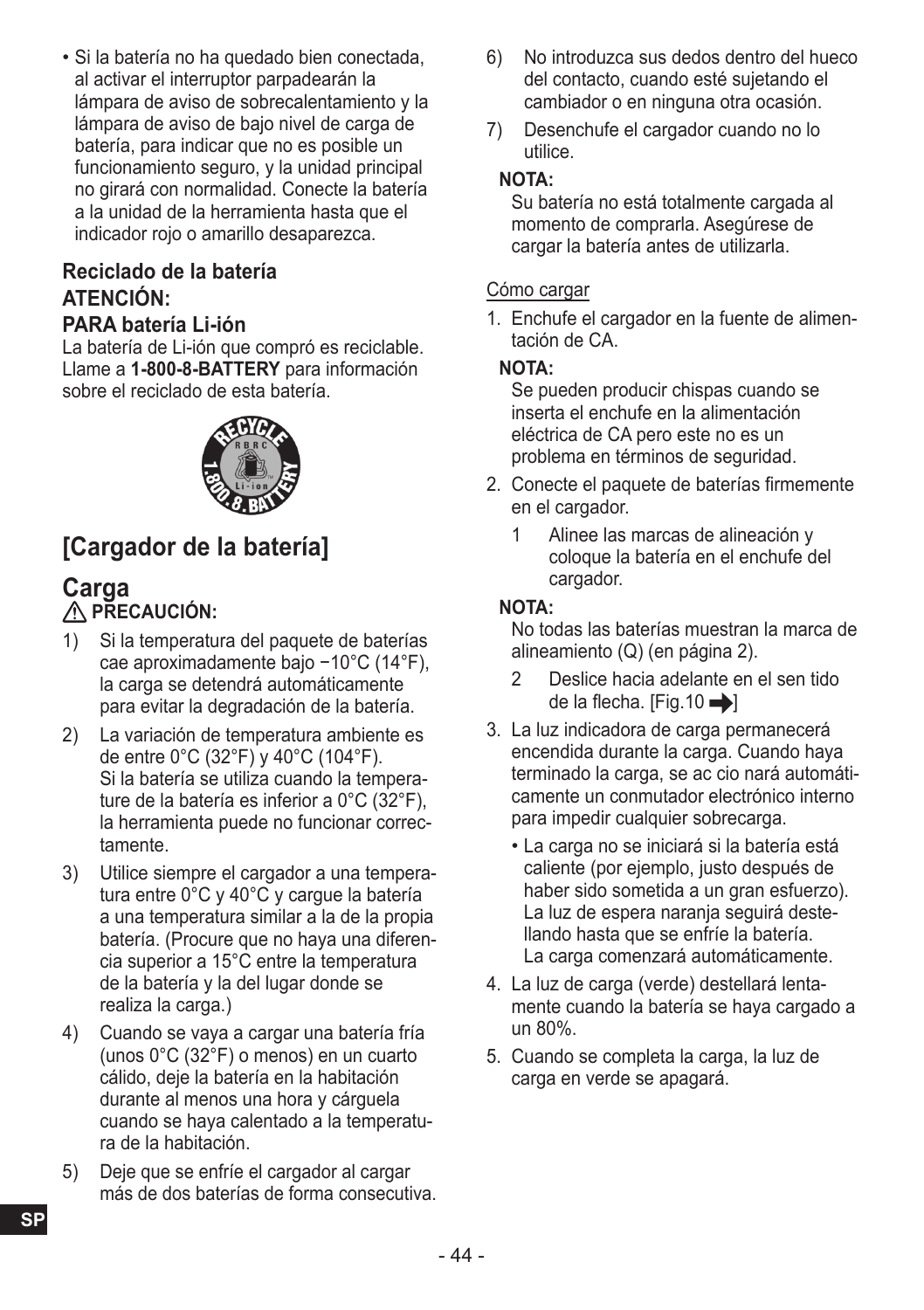6. Si la temperatura de la batería es de 0°C o menos, la batería demora más en cargarse completamente que el tiempo de carga normal.

Incluso cuando la batería esté completamente cargada, tendrá aproximadamente 50% de la carga de una batería totalmente cargada a la temperatura de funcionamiento normal.

- 7. Si no se enciende la luz (verde) de carga consulte con un concesionario autorizado.
- 8. Si se vuelve a colocar una batería totalmente cargada en el cargador, se encenderá la luz de carga. Luego de algunos minutos, la lámpara de carga en verde se apagará.
- 9. Extraiga la batería manteniendo levantado el botón de liberación de batería.  $[Fiq.10 \rightleftharpoons$

## **INDICACIÓN DE LA LÁMPARA**

|                      | La carga ha sido completada. (Carga completa.)                                                                                                                                                                                                                                                                                                   |
|----------------------|--------------------------------------------------------------------------------------------------------------------------------------------------------------------------------------------------------------------------------------------------------------------------------------------------------------------------------------------------|
| ooo                  | La batería se cargó en aproximadamente 80%.                                                                                                                                                                                                                                                                                                      |
|                      | Ahora cargando.                                                                                                                                                                                                                                                                                                                                  |
|                      | Se ha enchufado el cargador en la fuente de alimentación de CA.<br>Está preparado para cargar.                                                                                                                                                                                                                                                   |
| (Naranja)<br>(Verde) | Luz de estado de carga<br>Aparecerá Izquierda: verde Derecha: naranja                                                                                                                                                                                                                                                                            |
| mul<br>ooo           | La batería está fría.<br>La batería se esta cargando lentamente para reducir la carga de la<br>batería.<br>La batería está caliente.<br>La carga comenzará cuando baje la temperatura de la batería. Si la<br>temperatura de la batería es de -10°C o menos, la luz de carga<br>(naranja) también empezará a destellar. La carga empezará cuando |
| 000<br>nnn           | sube la temperatura de la batería.<br>No es posible realizar la carga. Existe un bloqueo de polvo o una falla<br>de la batería.                                                                                                                                                                                                                  |
| Apagada              | Destella<br>Iluminado                                                                                                                                                                                                                                                                                                                            |

## **VII. MANTENIMIENTO**

- Utilice sólo un paño suave y seco para limpiar la herramienta. No utilice paños húmedos, bencina, diluyentes u otros disolventes volátiles de limpieza.
- Para el caso en que el interior de la herramienta o el paquete de pilas estén expuestos al agua, drénelo o séquelo lo antes posible. Retire cuidadosamente cualquier polvo o restos de acero que queden dentro de la herramienta. Si experimenta problemas al utilizar la herramienta, póngase en contacto con su centro de servicio autorizado más cercano.

## **VIII. ACCESORIOS**

Utilice sólo brocas adecuadas al tamaño del portabrocas.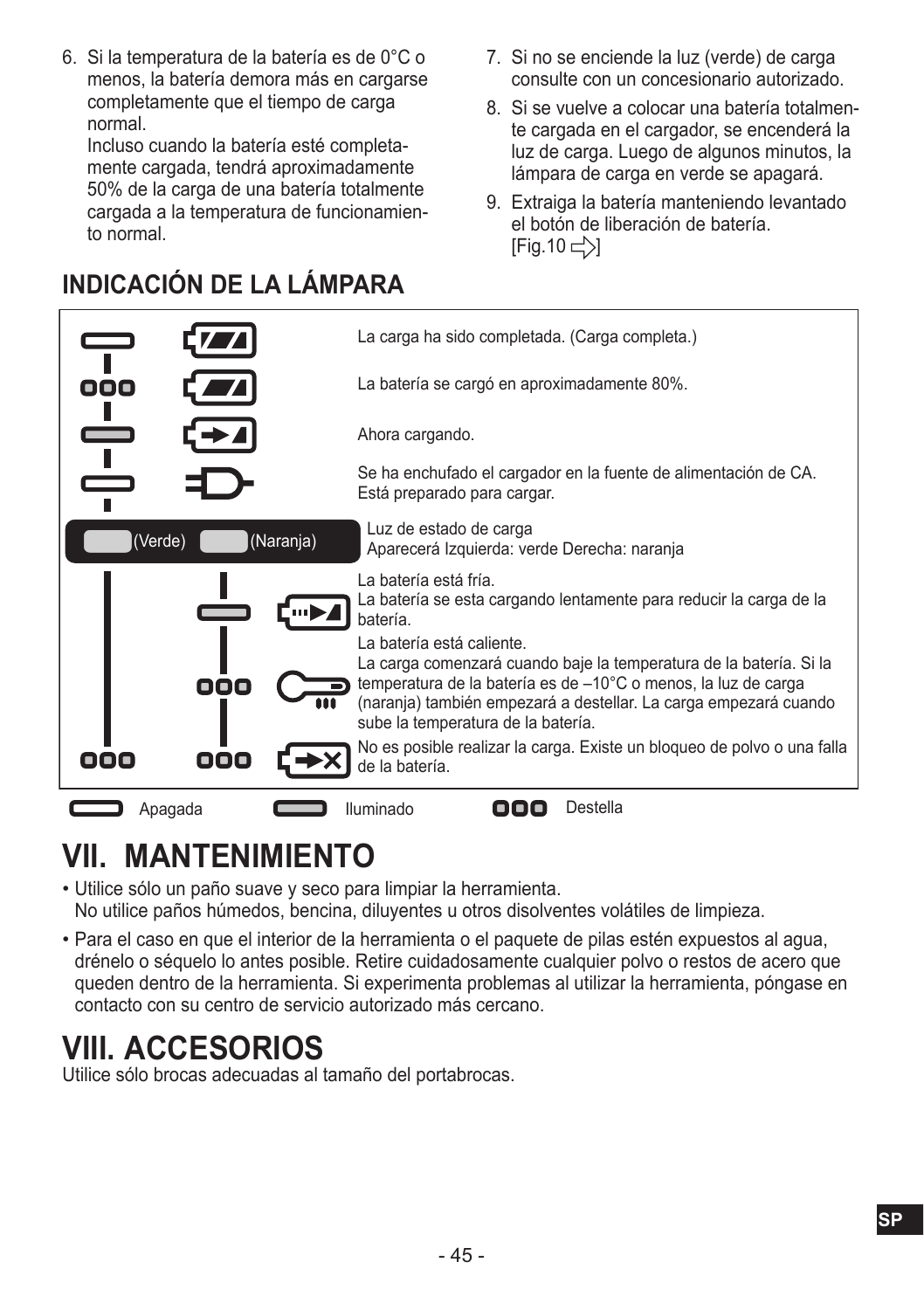## **IX. ANEXO**

#### **MÁXIMAS CAPACIDADES RECOMENDADAS**

| N.º de modelo       |                             | <b>EY74A2</b>          |                       |  |
|---------------------|-----------------------------|------------------------|-----------------------|--|
| Voltaje del motor   |                             | 14,4 V DC<br>18 V DC   |                       |  |
| Apriete de tornillo | Tornillo de máquina         | M <sub>5</sub>         |                       |  |
|                     | Tornillo para madera        | $\Phi$ 6,8 mm (17/64") | $\Phi$ 8 mm (5/16")   |  |
| Taladrado           | Tornillo autorroscan-<br>te | $\Phi$ 6 mm (15/64")   |                       |  |
|                     | Para madera                 | $\Phi$ 35 mm (1-3/8")  | $\Phi$ 38 mm (1-1/2") |  |
|                     | Para metal                  | $\Phi$ 13 mm (1/2")    |                       |  |

#### **INFORMACIÓN ADICIONAL SOBRE LA GARANTÍA**

- La rotura y los daños provocados por un uso continuado durante un periodo de tiempo prolongado (por ejemplo trabajos en líneas de montaje de fábricas, etc.) no están cubiertos por la garantía.
- Para el caso en que el interior de la herramienta o el paquete de pilas estén expuestos al agua, drénelo o séquelo lo antes posible. Retire cuidadosamente cualquier polvo o restos de acero que queden dentro de la herramienta. Si experimenta problemas al utilizar la herramienta, póngase en contacto con su centro de servicio autorizado más cercano.

## **X. ESPECIFICACIONES TÉCNICAS**

**NOTA:** Indicación de peso<br>Mayor que o igual a 1 kg:

Mayor que o igual a 1 kg: indicado por 0,05 kg (0,11 lbs).<br>Menos de 1 kg: indicado por 0.01 kg (0.02 lbs). indicado por  $0.01$  kg $(0.02$  lbs).

#### **UNIDAD PRINCIPAL**

| N.º de modelo       |                               | <b>EY74A2</b>                                                                 |                                     |  |
|---------------------|-------------------------------|-------------------------------------------------------------------------------|-------------------------------------|--|
| Voltaje del motor   |                               | 14,4 V DC<br>18 V DC                                                          |                                     |  |
| Velocidad sin       | Baja                          | $30 - 400$ min <sup>-1</sup> (rpm)                                            | $30 - 470$ min <sup>-1</sup> (rpm)  |  |
| carga               | Alta                          | $70 - 1350$ min <sup>-1</sup> (rpm)                                           | $70 - 1580$ min <sup>-1</sup> (rpm) |  |
| Capacidad de broca  |                               | $\Phi$ 1.5 mm – $\Phi$ 13 mm (1/16"–1/2")                                     |                                     |  |
| Torsión de embrague |                               | Approx. 0,5 N•m - 4,4 N•m<br>$(4,3 \text{ pulg.-lbs} - 39 \text{ pulg.-lbs})$ |                                     |  |
| Longitud total      |                               |                                                                               | 178 mm $(7")$                       |  |
| Peso                | Con batería:<br><b>EY9L45</b> | 1,90 kg (4,19 lbs)                                                            |                                     |  |
|                     | Con batería:<br>EY9L51        |                                                                               | 2,05 kg (4,52 lbs)                  |  |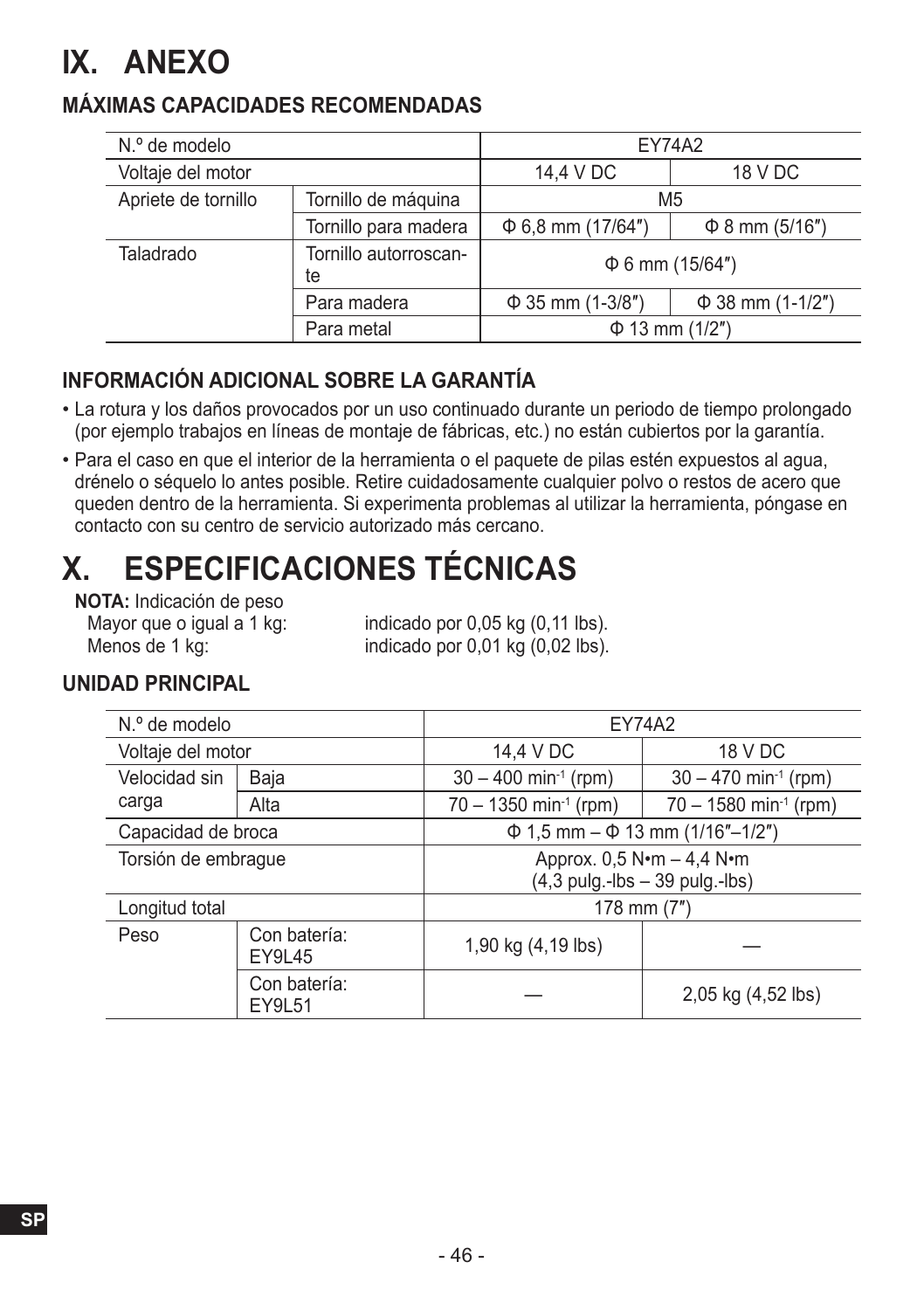### **BATERÍA**

| N.º de modelo            | EY9L45                                 | EY9L51                                |  |
|--------------------------|----------------------------------------|---------------------------------------|--|
| Batería de<br>almacenaje | Batería Li-ión                         |                                       |  |
| Tensión de<br>batería    | 14.4 V DC<br>$(3.6 V \times 8$ celdas) | 18 V DC<br>$(3.6 V \times 10$ celdas) |  |

NOTA : Este cuadro puede contener modelos no disponibles en su país. Consulte el más reciente catálogo general.

#### **CARGADOR DE BATERÍA**

| N.º de modelo |                | EY0L82                                                              |         |
|---------------|----------------|---------------------------------------------------------------------|---------|
| Régimen       |                | Vea la placa de especificaciones en la parte inferior del cargador. |         |
| Peso          |                | 0,93 kg (2lbs)                                                      |         |
| Tiempo        | IN.º de modelo | EY9L45                                                              | FY91 51 |
| de carga      | Completa       | 60 min.                                                             | 70 min. |

#### **Declaración de interferencias con radiofrecuencias de la Comisión Federal de Comunicaciones**

Este equipo ha sido probado y se ha determinado que cumple con las limitaciones de un dispositivo digital de Clase B, de conformidad con el Apartado 15 de las regulaciones de FCC. Estas limitaciones están diseñadas para brindar protección razonable contra las interferencias perjudiciales en un entorno residencial. Este equipo genera, utiliza y puede irradiar energía de radiofrecuencia y, si no se instala y utiliza de acuerdo a las instrucciones, puede provocar interferencias perjudiciales en las comunicaciones de radio. Sin embargo, no existe ninguna garantía de que no se produzcan interferencias en una instalación concreta. Si este equipo provoca interferencias perjudiciales en la recepción de radio o televisión, lo que se puede determinar apagando y encendiendo el equipo, se recomienda al usuario intentar corregir la interferencia adoptando una de las siguientes medidas:

- Cambie la orientación o posición de la antena receptora.
- Aumente la separación entre el equipo y el receptor.
- Conecte el equipo en una toma de corriente de un circuito que no sea el mismo en el que está conectado el receptor.
- Consulte por ayuda a un proveedor o un técnico de radio/televisión con experiencia.

Precaución de FCC: Para asegurar un cumplimiento continuo, instale y use el equipo según las instrucciones provistas. Utilice solamente el paquete de pilas especificado en el manual de instrucciones. Cualquier cambio o modificación no aprobada expresamente por el grupo responsable de su certificación puede anular el derecho del usuario sobre el uso del equipo.

Este dispositivo cumple con el Apartado 15 de las regulaciones de FCC. La operación está sujeta a las siguientes dos condiciones (1) Este dispositivo no puede ocasionar interferencias que ocasionen daños y (2) este dispositivo debe aceptar cualquier interferencia, incluida una interferencia que pueda ocasionar una operación no deseada.

Este aparato digital de Clase B cumple con la norma canadiense ICES-003.

## **XI. ESTÁNDARES ARMONIZADOS**

#### **CARGADOR DE BATERÍA**

Cumple con UL Std.1310 Certificado de CSA Std.C22.2 No. 223-M91